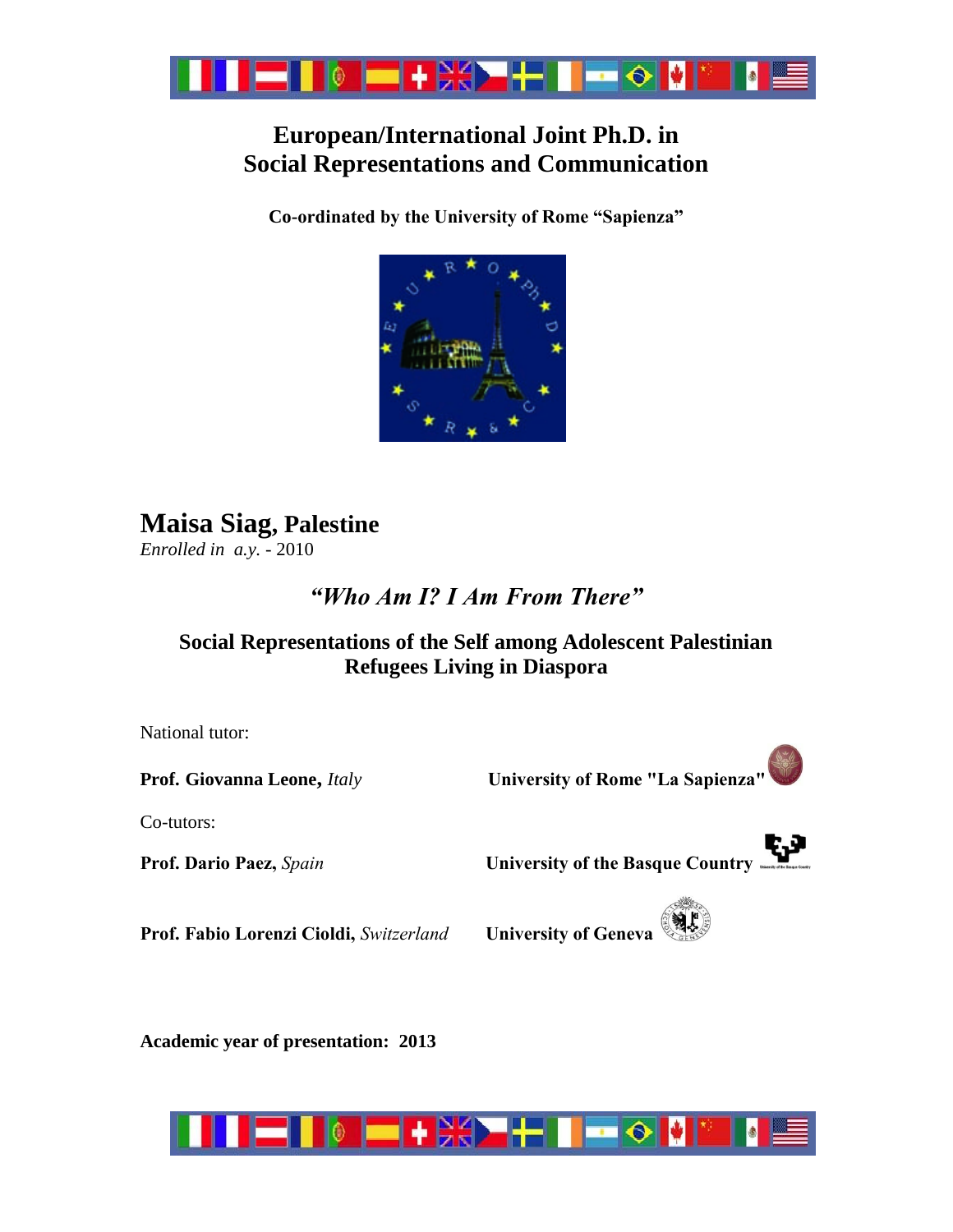*"What about identity? I asked. He said: It's self-defence... Identity is the child of birth, but at the end, it's self-invention, and not an inheritance of the past. I am multiple... Within me an ever new exterior. And I belong to the question of the victim. Were I not from there, I would have trained my heart to nurture there deers of metaphor... So carry your homeland wherever you go, and be a narcissist if need be The outside world is exile, exile is the world inside. And what are you between the two? Myself, I do not know so that I shall not lose it. I am what I am."* 

Mahmoud Darwish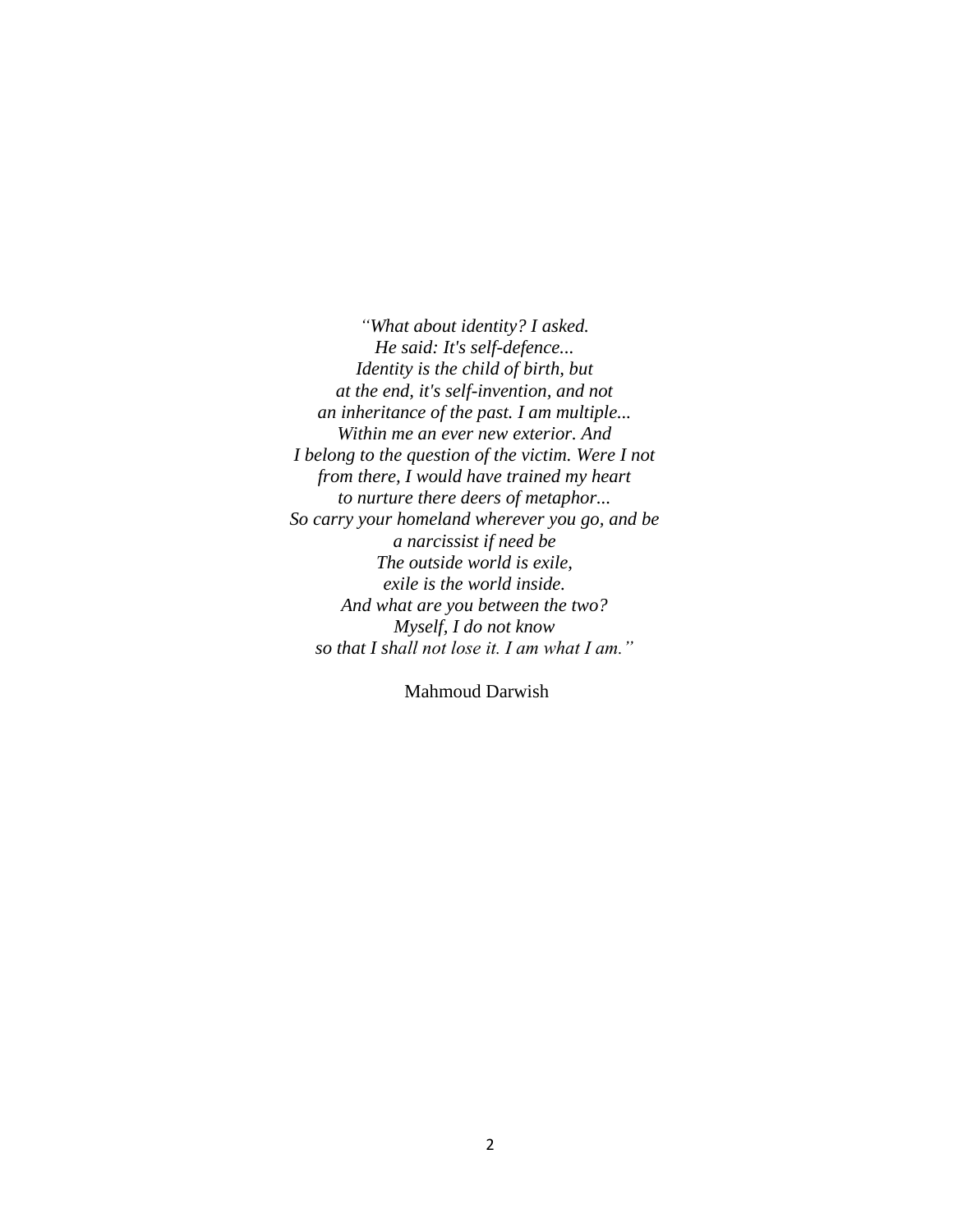#### **Theoretical premises**

Having the social identity of adolescent Palestinian refugees and the emotions associated with it as my main interest to be studied under the social representations theory paradigm, it was soon realized that it was an area which remained understudied and was highly complex. Therefore it was decided to set this doctoral journey of research in an explorative way, where I started with general descriptions and analysis that resulted in gaining answers for some questions but more questions were rising in search of answers and need for understanding, more analysis and tools were used to achieve answers for the questions rising at each level.

#### *Relevance and complexity of this study: the main theoretical issues*

First of all, I will briefly refer to the issue of adolescence, as a stage in the individual's life when the elaboration of an original identity may be considered as a crucial developmental task.

Second, bearing in mind the particular context of the adolescent Palestinian refugees, an even summary discussion has to be conducted, about the issue of how social identity on the one hand, and social representations of the group in which one happens to be born on the other hand, cannot be severed from one another. Of course, I am aware that theoretical relations between these two constructs remain somehow unexplained (Breakwell, 1993a, 1993b, 2001, 2011) and that they need for further explorations (De Rosa, 1996 ). But I also agree with the theoretical proposal, advanced by Lamy, Liu and Ward (2011), that an interesting way to embody Breakwell 's (1993) effort to find meaningful theoretical links between Social Identity Theory (SIT) and Social Representations Theory (SRT) may be to consider the historical aspects of identity (Lamy, Liu, & Ward, 2011; Leone & Curigliano, 2009; Leone & Mastrovito, 2010; Leone & Sarrica, 2012a; Leone & Sarrica, 2012b; Leone, Siag & Sarrica, in press). I think that, in that respect, the answers offered by the two hundred adolescents Palestinian refugees participating to my study may be seen as a relevant example of how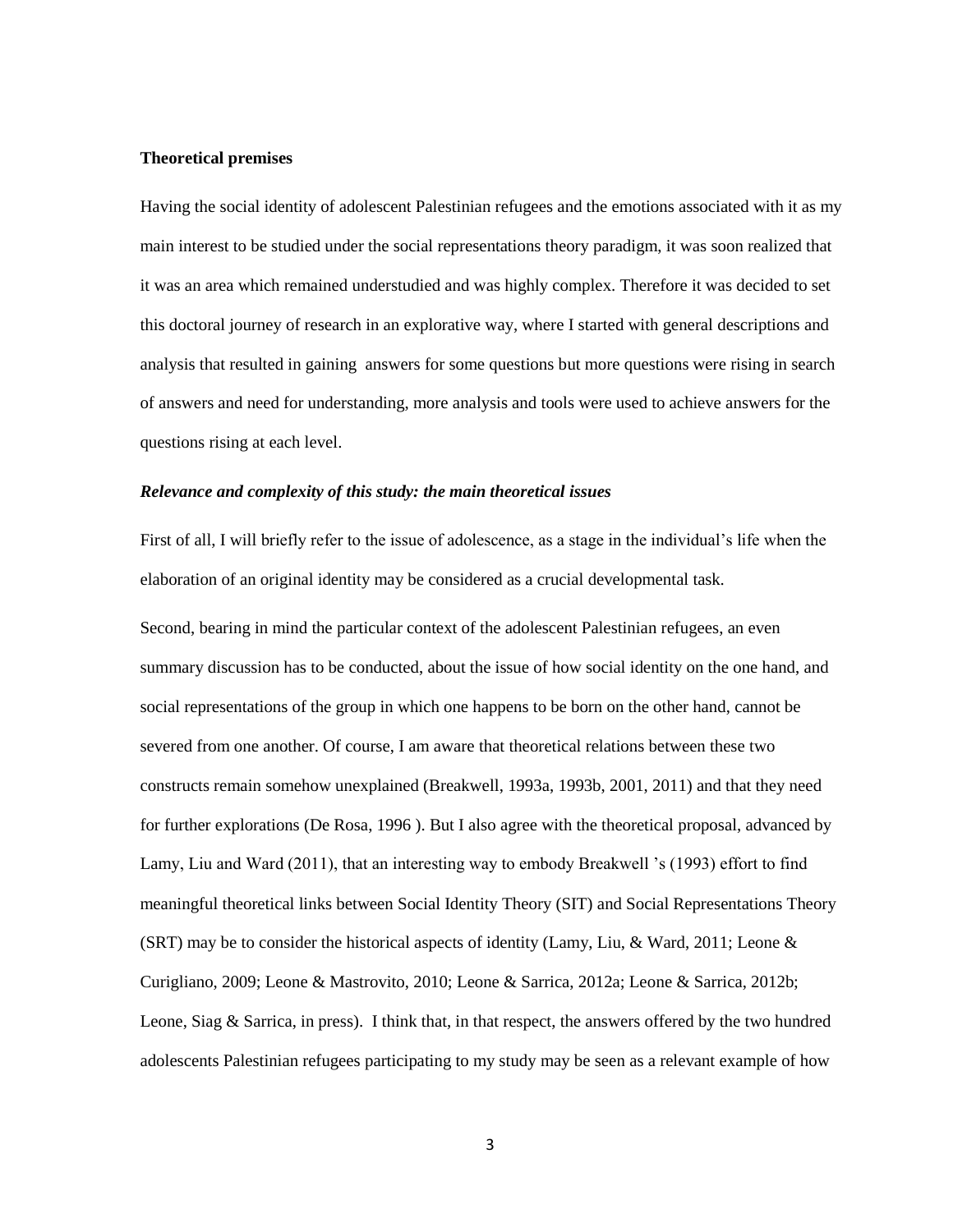social representations of past history may weights on present days of these young people and in the way they think to themselves and to their future adult life.

The third theoretical issue to be considered is how the emotional barriers between groups, due to the past violence that divided them in the past times, go down the generations. Of course, all these issues are inextricably intertwined; however, a short elaboration on each issue will be discussed.

**Adolescence** is a developmental stage shadowed by change and transition, considering that in the earlier stages of childhood the same adolescents were objects in the representational world of others, who anchor those new and unfamiliar beings in a particular classification and give them particular names, and who objectify their representations through the way in which they interact with them (Duveen, 2001). But becoming adolescents they manage to make sense of current beliefs and gradually begin to engage with, contest, and even transform them. Adolescence is the moment in which an identity at a same time personal and social has to be elaborated, as an essential aspect to be able to imagine a first tentative project for one own future, leading to the more advanced stage of first adulthood, and it is during this stage of development when they confront themselves with the question "Who Am I?"(Erikson, 1963). Within this frame I am not presenting developmental stages as if it was clear cut neither universal; as the ethnographic evidence based on Margret Meads (1928) work in Samoa showed that in some societies individuals of the age of twelve or thirteen are expected to take on the roles and responsibilities of adults, marrying, raising families, seeking gainful employment and caring for siblings or the elderly of the household. Similarly, one cannot disregard the Adolescent Palestinian Refugees context and history which was shadowed by war violence and expulsion that they are still living its consequences. It has been known that the children brought up in Palestinian homes cannot help being aware of being Palestinians (Sayigh, 1977), but not with the obligation to take on this identity and to make choices (Mansour, 1977), but it is during adolescence when they are to make choices. There is considerable evidence that Children of elementary school age have a very superficial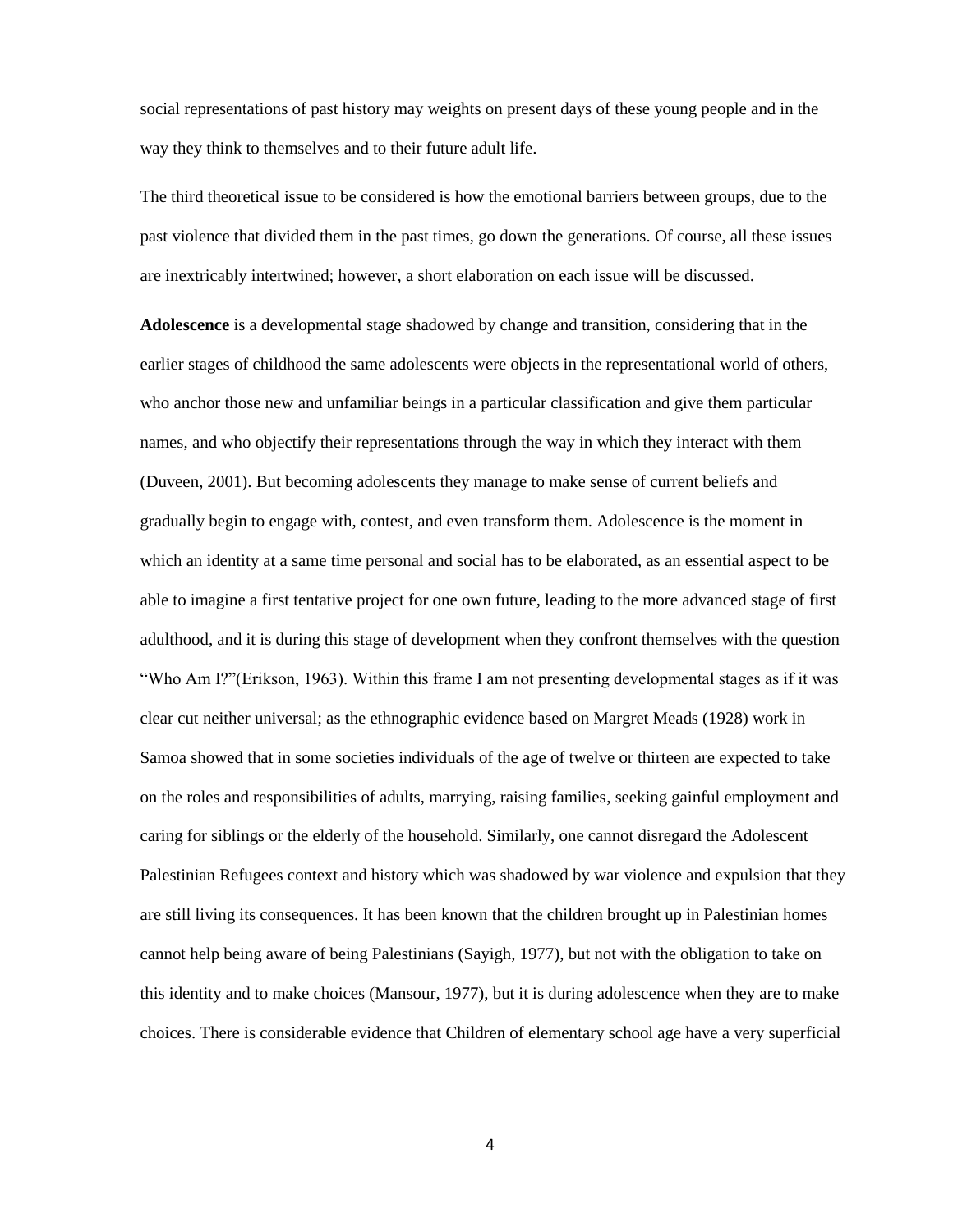grasp of the political world beyond their family and other personal relationships (Gallatin, 1980). An awareness of larger political events and changes does not appear until early adolescence (Sigel and Hoskin 1977).

Considering the ongoing work and the significant contributions made by scholars in the field of **Social identity and social representation**, linking the two theories, and as stated by De Rosa (1996, p.382) "A synthesis of the social identity theory and SRT has so far been neglected in literature, at the level of theoretical formalization if not in research practice". Social identity is an individual-based perception of what defines the "we-ness" in association with any internalized group membership. This can be differentiated from personal identity, which refers to self-knowledge that derives from the individual's unique attributes. Social identity explains that individuals tend to identify with perceived in-groups and manifest significant biases towards them including tendencies to allocate more resources to fellow in-group members (Tajfel, 1970). On the other hand, the social representation theory (SRT) understands the social identity in a broader sense as a way of organizing meanings: social representations precede identities and identity pertains to their internalization. SRT is broader in the sense that it considers the content and formation of identities since social identity is not about identifying, but also about being identified; it is constructed and reconstructed internally as well as externally. (Kuzmanic, 2008).

Breakwell (1993) demonstrated that both SIT and SRT theories can benefit from the association, and further discussed how group dynamics might influence representational production and content, and how individual characteristics and personality traits in particular might influence adherence to representations. Breakwell also highlights the power of emotion as a potential intervening variable, whereby identity and social identity processes impact individual affect that in turn motivates behavior. I consider the contents and value/affective dimensions of identity as the main object of analysis (Breakwell, 1993a, 1993b, 2001, 2011), assuming that the salience and the hierarchical organisation of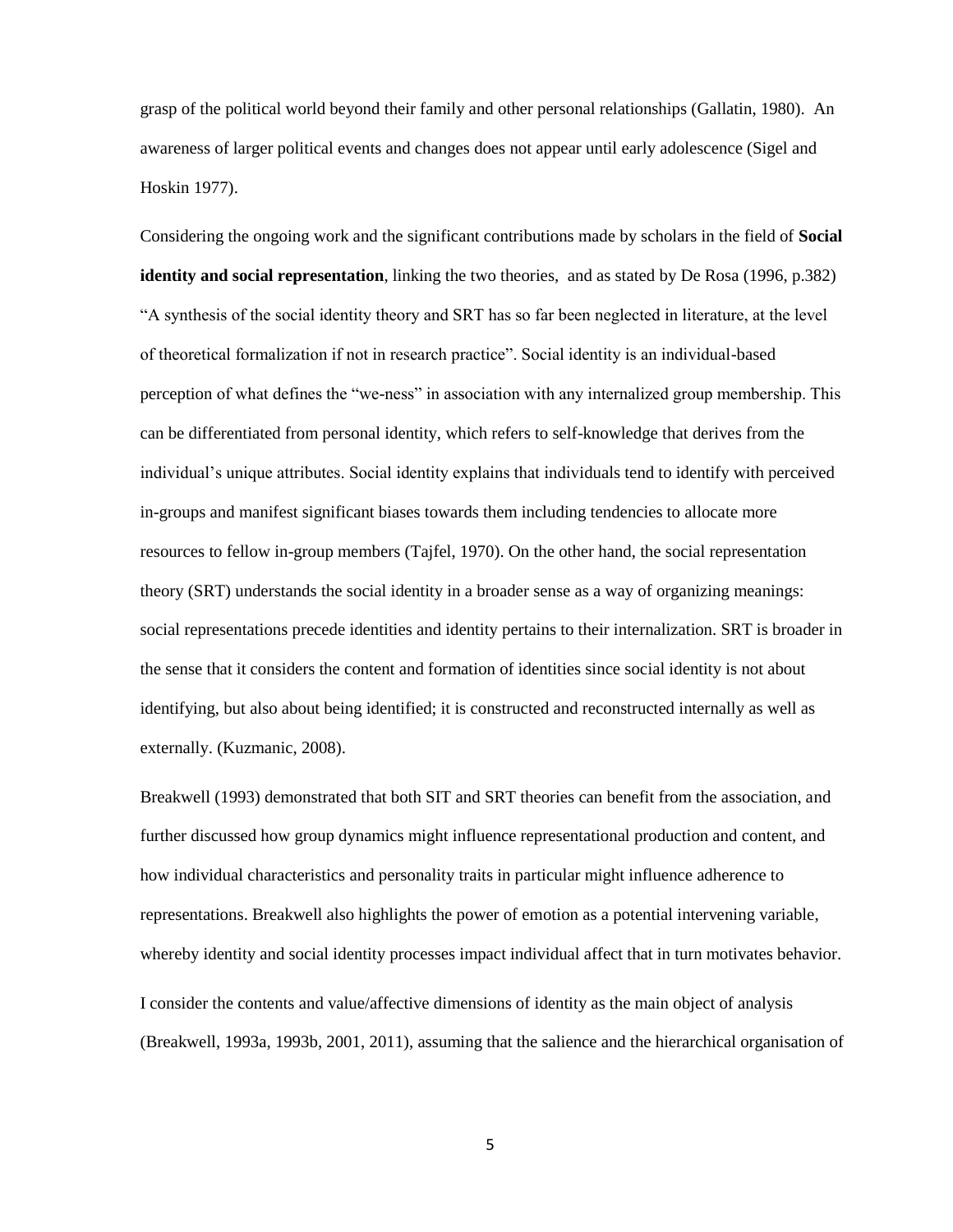the identity elements is organised "by principles that define the desirable states for the structure of identity" (Breakwell, 2001, p. 277) and that these principles are cultural and historical situated: interpersonal networks as well as societal and ideological processes contribute to define the relative salience of the elements as well as the values associated. Based on the work of Breakwell (1993) which outlines a cyclical relationship between SIT and SRT, where an individual's social identity impacts an individual's representational repertoire, and vice versa where holding a representation shapes an individual's social identity by defining the content of a group's outlook and interests, in addition to the **salience hypothesis** (Lamy, Liu, Ward, 2011), as when investigating the Adolescent Palestinian Refugees Self definitions and the emotions associated with it, we cannot underestimate the fact that these adolescents' identity is a very complex one. Social identity, in fact, is composed by a multiplicity of interrelated layers (Roccas and Brewer, 2002).

Therefore, as I find it important to benefit from those contributions linking the SIT and SRT, it is also important considering but also considering the particular living context of the participants. Living in a refugee camp and attending a special school means not only that these young people are constantly reminded, day after day, that the **past violence** suffered by their group before their birth has not yet arrived to any acceptable settlement; it means also that these reminders, implicit in multiple features of their everyday life, are fostering at a same time a deep bitterness for past violence and a hope for a better future to be achieved by them, being them the new generation of a group that harshly suffered a collective violence. Therefore the emotions related both to their violent past and their difficult present time may be seen as double-edged: carrying with them, in an avoidable ambivalence, both the negative effects of past sufferings, and the high awareness – deeper for adolescents in this refugee situation than for adolescents living in peaceful situations – of links between individual achievements and in-group advances. When considering intergroup violence, therefore, I agree with the theoretical proposal that **a multi-generational approach** is seriously needed (Liu & Paez, 2011). We need in fact to bear in mind how social and psychological processes elaborating intergroup violence change, when we compare the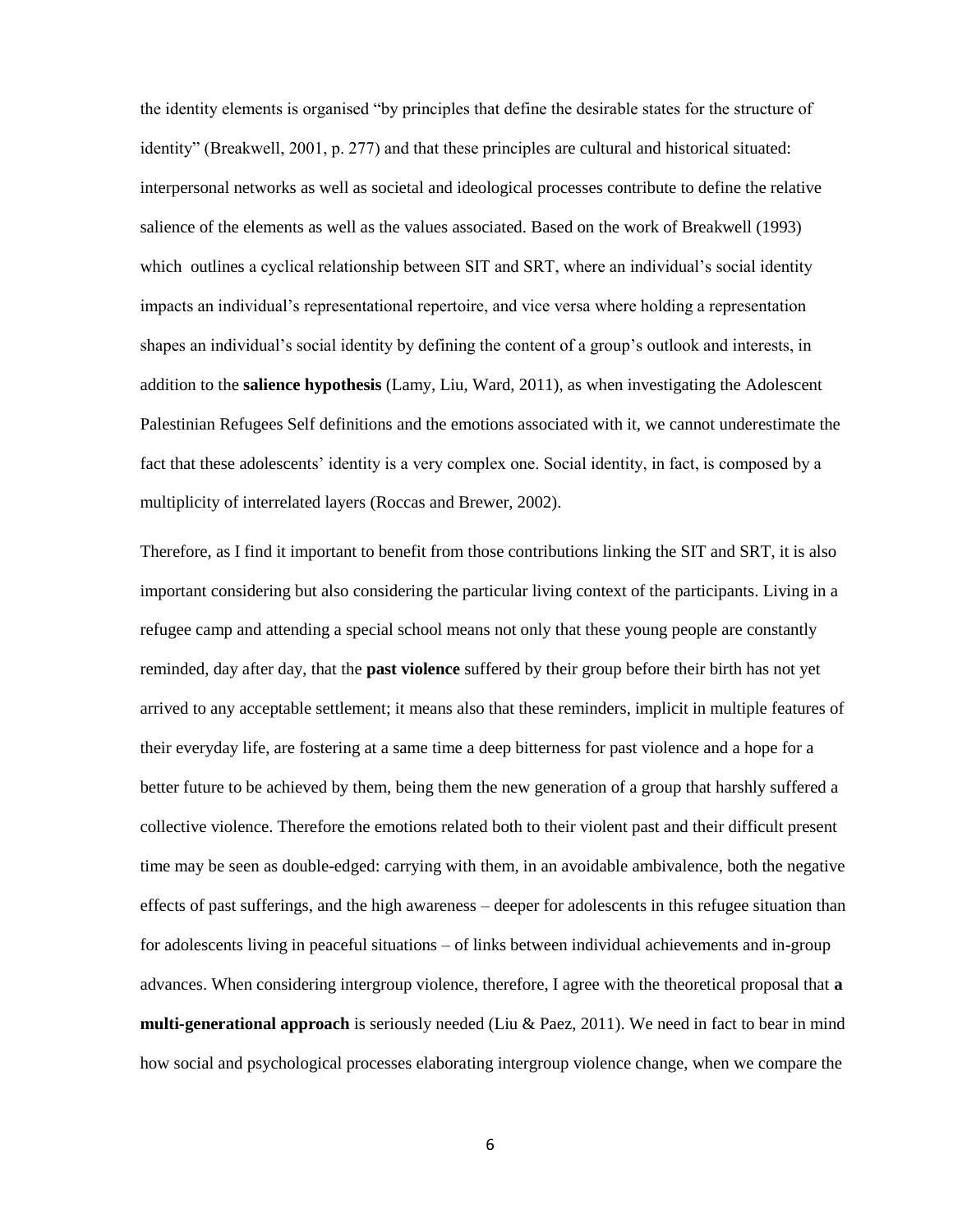study of reactions of the generations directly involved into a "lived History" (Halbwachs, 1950) of war with the exploration of consequences of collective memories passed from these first generations to the subsequent ones (see for instance: Leone & Curigliano, 2009; Leone & Mastrovito, 2010; Leone & Sarrica, 2012a; Leone & Sarrica, 2012b). These memories, at a same time, maintain emotions of past conflicts alive, but also slowly elaborate and change their meaning and impact, from one generation down to another (Ricoeur, 2004; Leone & Curigliano, 2009; Leone & Mastrovito, 2010; Leone & Sarrica, 2012a; Leone & Sarrica, 2012b).

Summing up all these theoretical considerations, it seems to me important to stress that, although much more work is needed, in my work I tried to fulfill the aim suggested by Lamy et al. contribution -- i.e. using history to embody Breakwell's ( 1993 ) theoretical links between Social Identity Theory and Social Representations Theory -- looking at adolescents participating to my study from an intergenerational perspective, as agents who inherited war violence from former generations and whose elaboration of this dramatic memory will influence their and our future.

#### **Research's aims**

My research aimed to explore how two hundred adolescents Palestinian refugees -- born in Diaspora in Jordan, living there in a refugee camp and attending a UNWRA school meant for people in their condition --, describe their social and personal identity. To reach this aim, I decided first of all to let them describe their own identity freely, using a well-known tool, the Twenty Statements Test (TST: Kuhn & McPartland, 1954; Cousins, 1989) asking the participants to answer twenty times to the question "Who-Am- I?" , in order to elicit their self-descriptions in as open a way as possible. Results of this tool are interesting not only for the contents that one chose when describing themselves, but also for the ranking of these statements.

After this first self descriptions, I decided to explore also how these adolescents may change their own self images, when invited to focus only to one of the multiple layer implicit in their identity: asking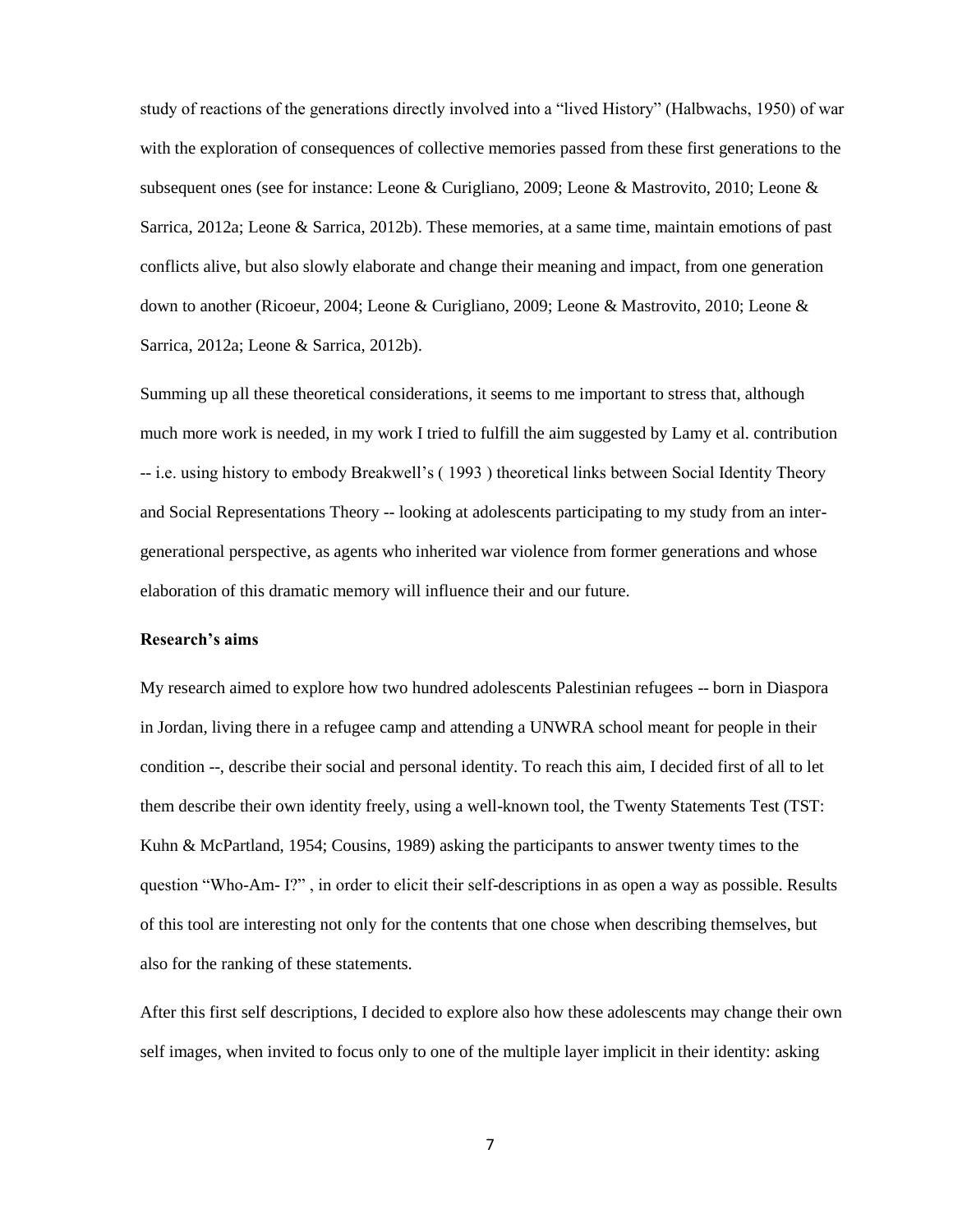them to think to themselves either as a young person, or as an Arab, or as a Muslim, or as a Palestinian, or as a Palestinian refugee. I therefore divided the participants into five groups – assigning randomly each one of them to only one condition--, and asked them to describe again their own identity, using two other tools slightly different from the "Who-Am-I?" TST, but carrying on the same research aim. These tools are two open-ended probes, "Tell us about yourself" and "Tell us what you are not" (McGuire et al, 1978; McGuire,1978). These open-ended probes were advised by McGuire to explore different aspects of the spontaneous self-concept. Specifically, the "Tell me about yourself" probe enables one to assess the affirmative self-concept -- i.e., one's concept of what one is --, whereas the "Tell me what you are not" probe enables one to assess the negative self-concept -- i.e., one's concept of what one is not (check methodological choices).

I expected in fact these adolescents' identities, as well as any other one, to be multifaceted, and organized in different layers of self-reflections (Roccas and Brewer, 2002). However, I expected also that the dramatic history of the group in which these adolescents happened to be born would let them to be more prone to think to themselves according to some specific layers, while other layers would sound more less explored by them, as if they were set in the background of their own identity. More precisely, according to the features of their daily life, I expected the condition of being a Palestinian and a Palestinian refugee to be in the foreground of their own self-definitions, while the condition of being referred to first of all as to a young person to recede somehow in the background.

Both free self-descriptions and self-descriptions guided by the specific layer of identity, suggested according to the condition to which each participant was randomly assigned, were followed by a list of emotions associated to these identity definitions. More than in other situations, I considered important to try to catch not only the contents that these adolescents have in mind, when thinking to themselves and to their lives, but also the emotional reactions linked to these thoughts. As in the classic definition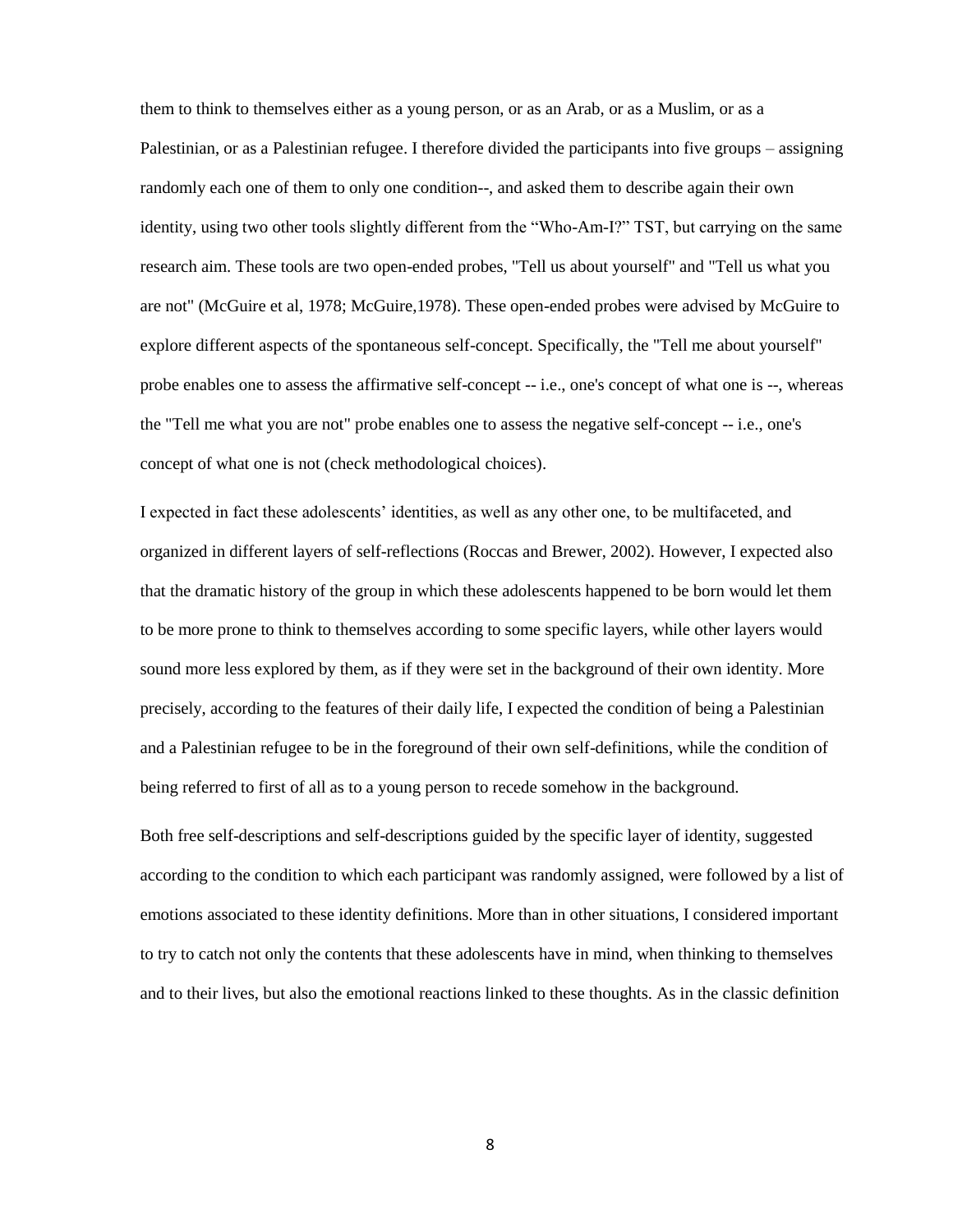suggested by Tajfel (1981), in fact, identity cannot be entirely grasped if we miss to consider the emotions related to it.

On the one hand, an emotional arousal linked to some aspect of one's own life may be seen as an implicit signal of the value assigned to it (Frijda, 1986). On the other hand, however, the kind of emotion (anger, fear, happiness, guilt, etc.) associated to different aspects of one's own' life may be informative of motivations that may drive the efforts that can be made either to protect or to change them. Emotions in this research will only be explored as a way to grasp as much as possible of the nuances that these self-declared emotions could add to the social identity of these adolescents. However, I will take from the more recent advances on emotional reactions related to intergroup conflict the basic idea that emotions, inherited by younger generations through narratives on past intergroup violence (Laszlo, 2008), could be conceptualized not only as a negative burden, as in classic social and psychological approaches (see for instance Burton, 1963), but also as a motivational force, that could be used to enhance positive social and psychological processes of coping with intergroup violence (see for instance Bilewicz & Jaworska, 2013).

#### **The research will be divided into three studies:**

The first study has to deal with the Adolescent Palestinian refugees spontaneous self definitions and the emotions associated with them.

The second study has to deal with the content and structure of the participants' self definitions, to understand the participants self definitions and its contents not only through the frequency of their occurrence but also from their order of evocation, and will be discussed in terms of how socially shared and accessible to the memory were those contents. The second study will also explore more of the adolescent Palestinian refugees' through collecting their negation of self identities.

The third study will discuss the manipulation carried out through this study by making one layer of social identity salient to the participants to record the changes of the content produced (including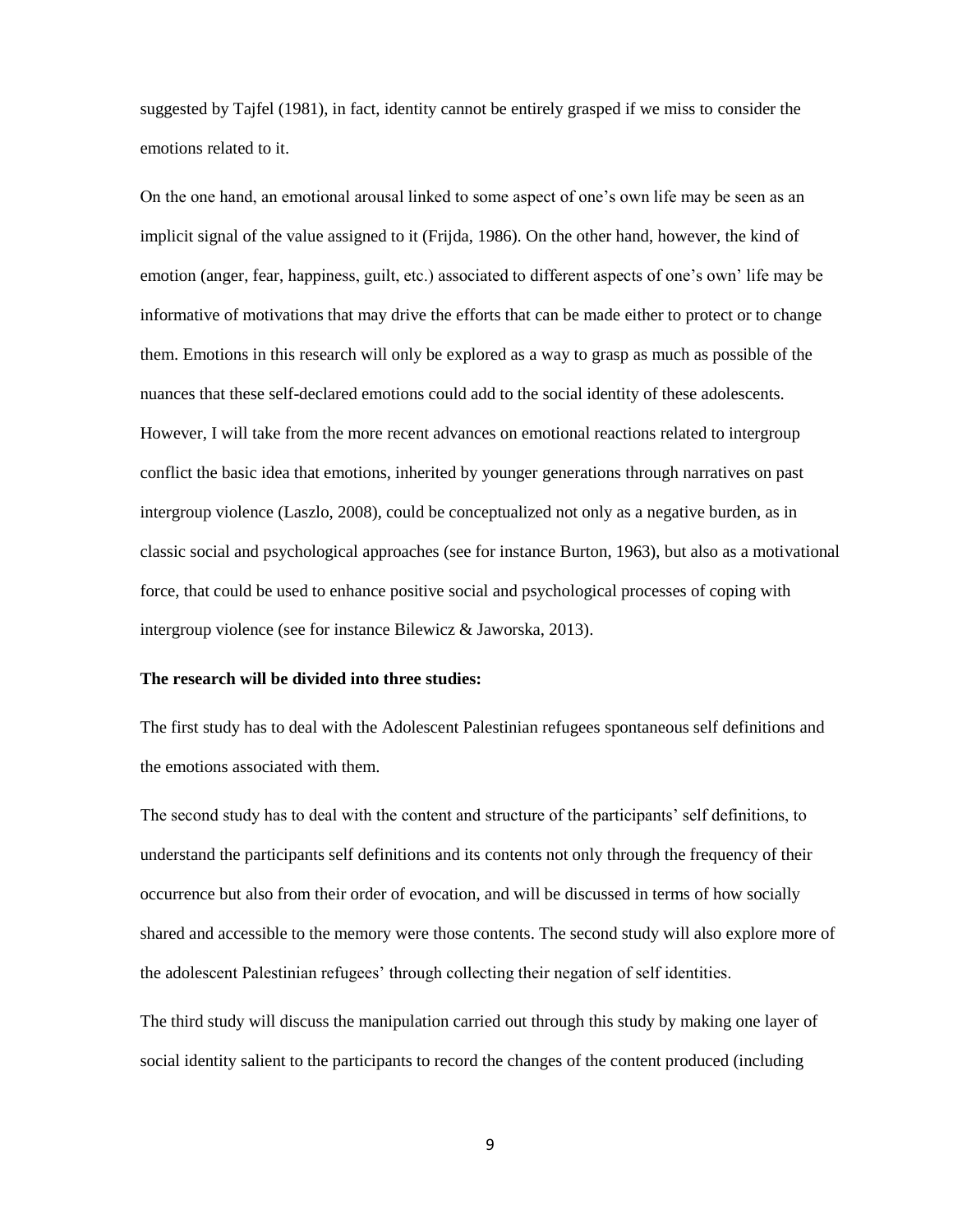emotions), and not only the content but the structure of that content, and according to each layer of their social identity to make a comparison within participants and in between groups.

#### **Methodological choices**

#### *Participants:*

200 Palestinian refugee adolescents, ranged in age from15 to18 years old (mean age 16 years and 6 months, 50% females, 50% males), who were born in Diaspora and never been to their homeland Palestine, they lived and continue to live in Palestinian Refugee camps in Jordan with their families, and attending  $UNRWA<sup>1</sup>$  educational institutions.

The participants are registered Palestinian refugees and holders of Jordanian citizenship.

More than half (56.5%) of our participants' parents were born in Diaspora, and (31.75%) of their parents were born in Palestine.

#### *Tools and instruments:*

 $\overline{\phantom{a}}$ 

 Data were derived from the administration of a *self-report questionnaire* that was submitted to the participants consisting of five sections, and included a manipulation of the saliency of social identity layers; therefore, I had five different versions of the questionnaires.

 The *first section* collected personal data and information on gender, age, nationality, place of living, place of birth, parents' place of birth, where respondents were from, in which year their families left Palestine, and why.

 $1$  UNRWA (The United Nations Relief and Works Agency for Palestine Refugees in the Near East) provides assistance, protection and advocacy since 1950 for some 5 million registered Palestine refugees in Jordan, Lebanon, Syria and the occupied Palestinian territory, pending a solution to their plight. In Jordan, UNRWA runs 172 schools providing basic education from first to tenth grade, for more than 122,000 students.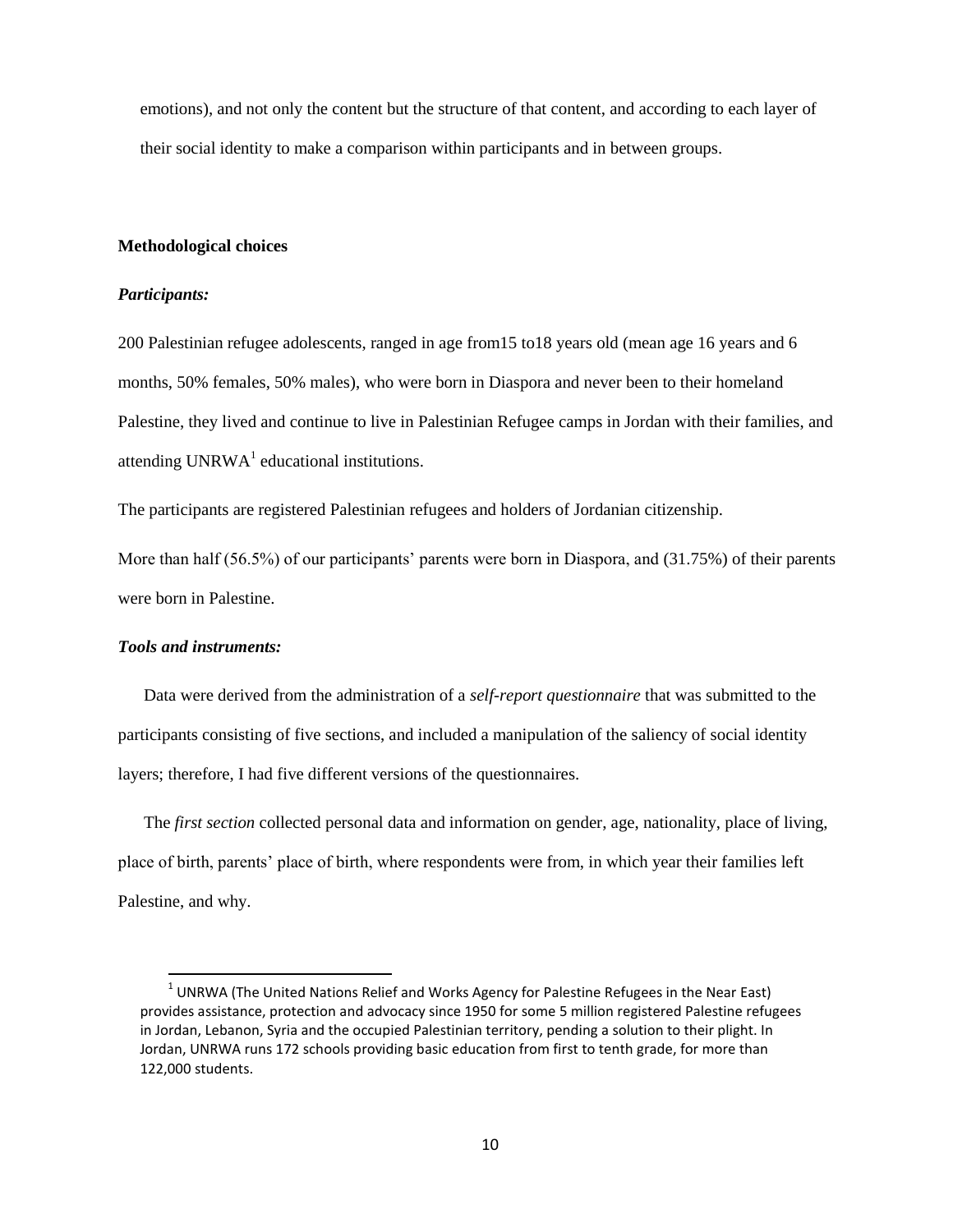The *second section* collected the participants' spontaneous social identity definitions, and salient layers of their social identity, their representations of the self as they think of themselves and for themselves. The twenty statement test (TST: Kuhn & McPartland, 1954; Cousins, 1989) was used for this purpose. This task is given to the participants before doing any manipulation, to have their representations of the self as they think of themselves and for themselves.

Instructions to the TST in Arabic language were written at the top of the answer sheet as follows:

*In the twenty blanks below please make twenty different statements*

*in response to the simple question (addressed to yourself), "Who Am I?" Answer as if you are giving the answers to yourself, not to somebody else. Write your answers in the order they occur to you. Don't worry about logic or importance. Go along fairly fast.*

These instructions were followed by 20 blank lines beginning with the words "I am". – "Ana" in Arabic.

The *third section* of the questionnaire aimed at collecting the participants' emotions before the manipulation.

This section using the Differential Emotion Scale (DES: Izard, 1972; Smith, Seger & Mackie, 2007) recorded emotional states on the individual level. Participants were presented with a list of twelve emotions (angry, satisfied, afraid, hopeful, proud, disgusted, uneasy, happy, grateful, guilty, respectful, and irritated) with instructions to rate, on separate 7-point scales anchored by not at all and very much, the extent to which they felt each of these emotions.

The wording was "*to what extent do you feel each of the following emotions?"*

The **manipulation** of the research started in the *fourth section* of the questionnaire and was based on evoking one layer of social identity for the participants, to think of themselves as being a member of that social category.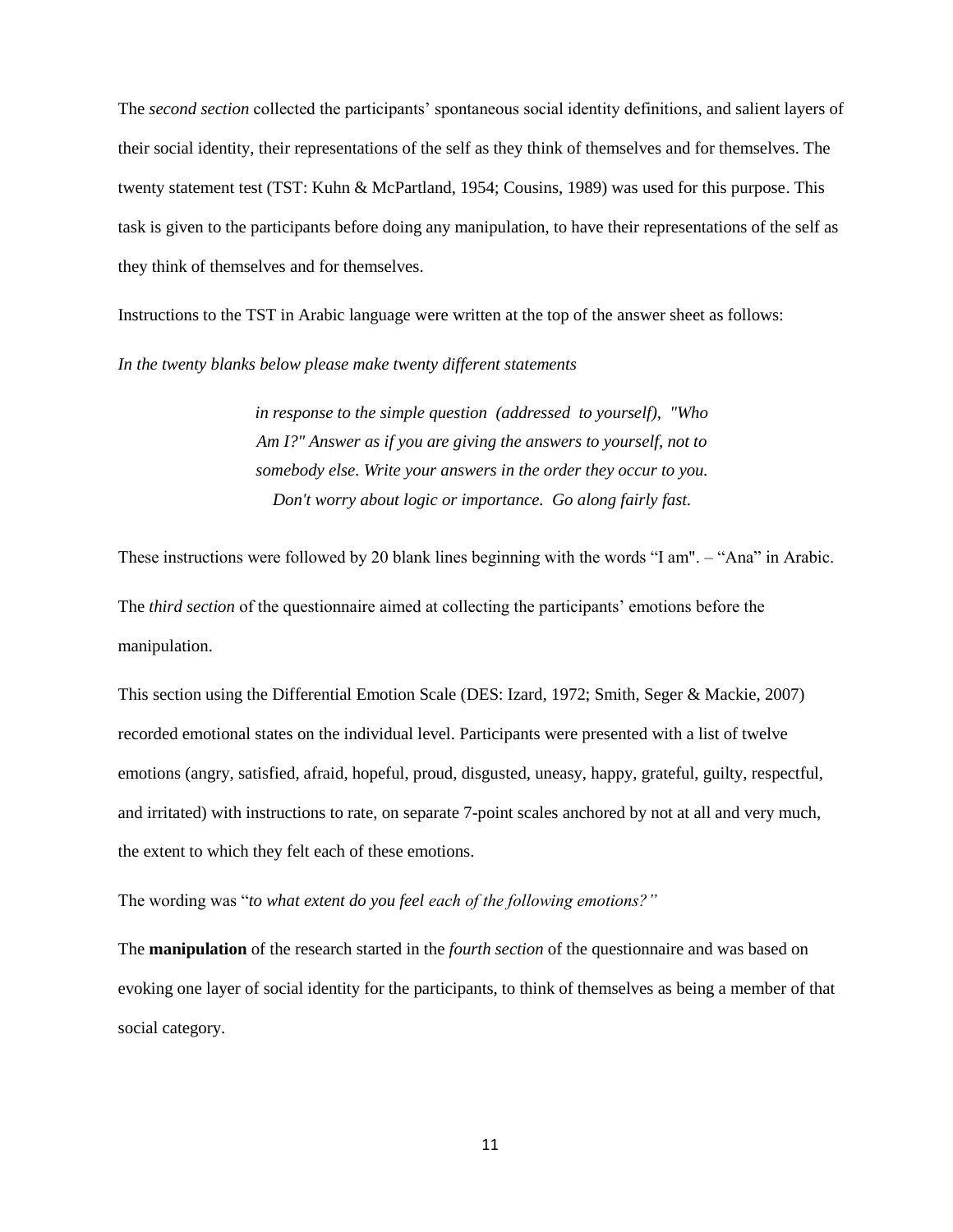I presented the participants with five different layers of their own social identity. The five layers of social identity chosen for this manipulation were determined by a pilot study which was made earlier, in which fifty questionnaires were collected from two different schools (both boys and girls), in Wehdat Palestinian Refugee camp in Amman. Using TST, I extracted the main layers of identity emerging from the participants' spontaneous self-definitions.

In the questionnaire, these layers are expressed as follows:

1.Palestinian 2.Palestinian refugee 3.Arab

4.Young person 5.Muslim

The *fourth section* of the questionnaire aimed at collecting the participants' emotions as members of specific groups. This section was a manipulated replica of the Differential Emotion Scale (DES) used in the third section. In this task participants were presented with the same list of the twelve emotions using the Differential Emotion Scale (DES: Izard, 1972; Smith, Seger & Mackie, 2007), only the instructions were different in wording in order to make the social identity evoked in the previous section salient.

*The wording was "as a ... (the specific group membership here), to what extent do you feel each of the following emotions?"*

Emotions were measured in reference to 5 different layers of social identity (Palestinian, Palestinian Refugee, Arab, young person, Muslim).

The *fifth section* of the questionnaire aimed at collecting the participants "spontaneous" self definitions after the manipulation adopting the open ended probe advised by McGuire "tell us about yourself" (McGuire et al, 1978; McGuire,1978).

By adopting this open ended probe I am supposedly collecting their most salient features, but having this task after the manipulation we could expect that the participants will self define themselves by one of the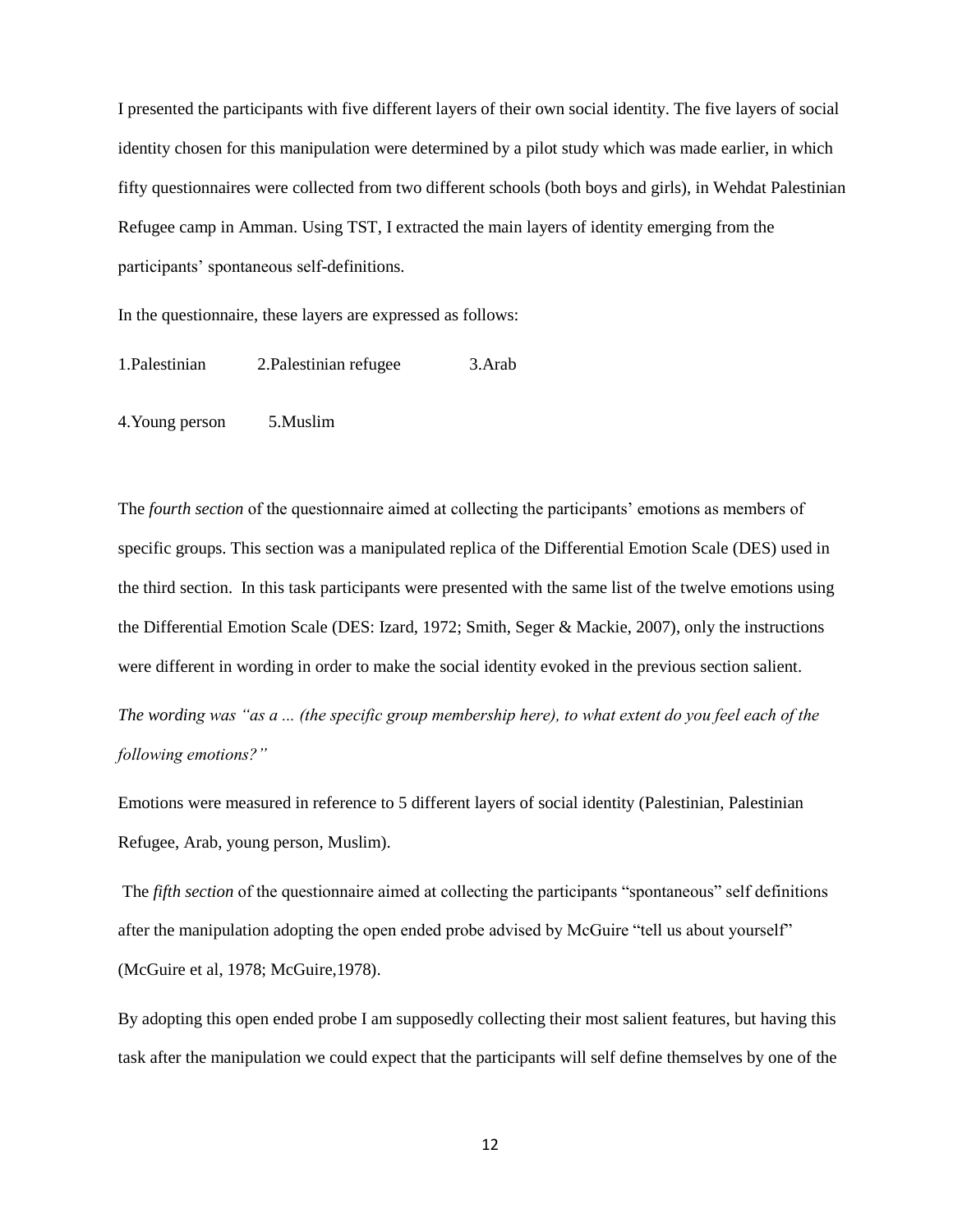five layers of identity evoked and made salient for them. This task will not only collect their spontaneous self definitions but will also be used as a manipulation check by checking the difference within each participant between the self definitions given in the second section using the TST and before any manipulation and in this section after evoking one social category.

The participants completed the task using the following wording:

*"In the following lines, tell us each of the things that you think of in answer to the question "Tell us about yourself." Just go on writing, giving all of the thoughts that you have about yourself. You can use just one word or a couple of words or a whole sentence to tell us each thought about yourself that comes to mind. Say each thing as you think of it.* 

*Tell us about yourself……….."*

The *sixth section* collected the participants' negation self-definitions (what they are not).

The participants completed the task using the following wording:

*"In the following lines, tell us each of the things that you think of in answer to the question, "Tell us what you are not." Just go on writing, giving all of the thoughts you have about what you are not. Now start your answer to the question.*

*Tell us what you are not………*"

#### *Procedure:*

The data was collected in two provinces of Jordan: Amman and Baqaa, covering seven Palestinian

refugee camps across Jordan. After obtaining the necessary consents, the participants were reached at

eight different educational institutions of the UNRWA.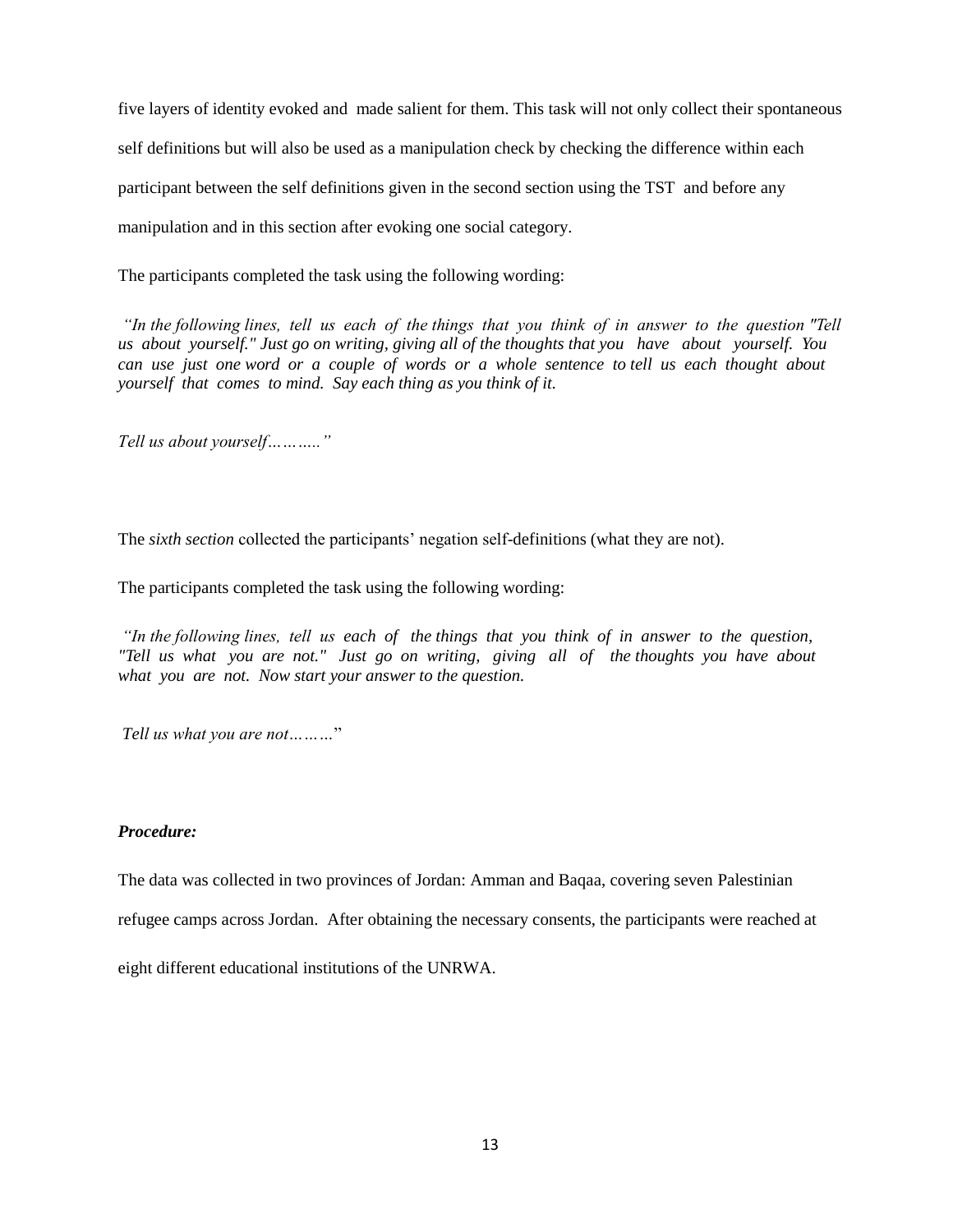The data collection mission started with a pilot study with the objective of specifying the 5 social categories on which depends the manipulation of the research, and to check the general validity and function of the questionnaire.

In most of the school visits the researcher who is a native Arabic speaker was accompanied with an unrwa staff member who would facilitate the visit, introduce the researcher to the school headmasters and teachers, which helped a lot in gaining the headmasters and teachers trust more than a researcher showing up alone with a written consent.

After discussing briefly the research with the headmasters and thanking them for their collaboration, they learnt that the research criteria for the selection of the participants were:

- 1. Age: 15-18
- 2. Living in refugee camps in Jordan.
- 3. Attending the UNRWA schools and colleges.
- 4. Never been to their homeland (Palestine).

Participants were randomly selected from the schools' lists of students. Upon gathering the students forming groups of twenty participants maximum, the researcher introduced herself and gave a brief explanation of the investigation, asking for the collaboration of the students. All the students freely agreed to participate in the research.

The researcher then gave the participants a few minutes to read the general instructions. The questionnaire depended on the sequence of the questions, so the researcher read the instructions of each question together with the participants and then gave the participants adequate time to fill out their answers. The completion of the questionnaire took approximately 45-60 minutes. After the questionnaires were collected, a debriefing was conducted in order to give more detailed information about the purposes of the investigation.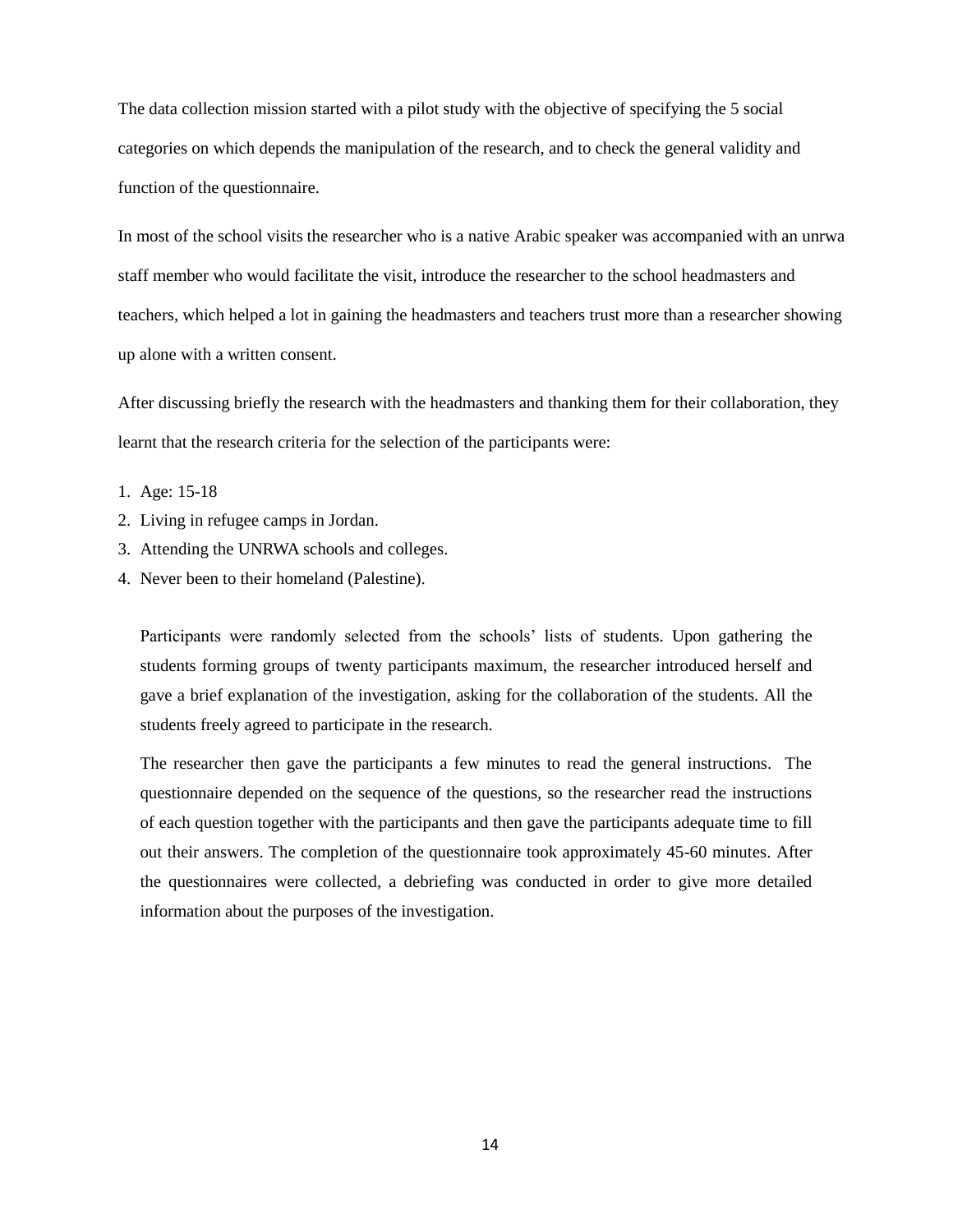#### **Results**

The Results of the research will be presented in three separate studies, each one building on the other.

#### **Study One**

The first three sections of the questionnaire were used (check Method) to achieve the results discussed below, and will be divided into three parts.

#### *Part: One*

This part will demonstrate the different Results collected on various general topics related to the

participants' context.

#### *I am from…..*

Despite the fact that all of the participants were born in diaspora, answers to the question "Where are you from?" show that 81% of the participants mentioned Palestine (or places in Palestine) as the place where they come from (Table 2). On the other hand, only 9% of the participants mentioned that they are from Jordan, and 8% mentioned the name of the refugee camp where they currently live.

| I Am From $\ldots$                                            | Frequency |
|---------------------------------------------------------------|-----------|
| Palestine                                                     | 69        |
| Name of the exact Place of origin (city/village) in Palestine | 93        |
| Host Country (Jordan)                                         | 18        |
| Name of the Refugee camp                                      | 16        |
| Missing                                                       | 4         |
| Total                                                         | 200       |

#### Table (2): *"Where are you from?"*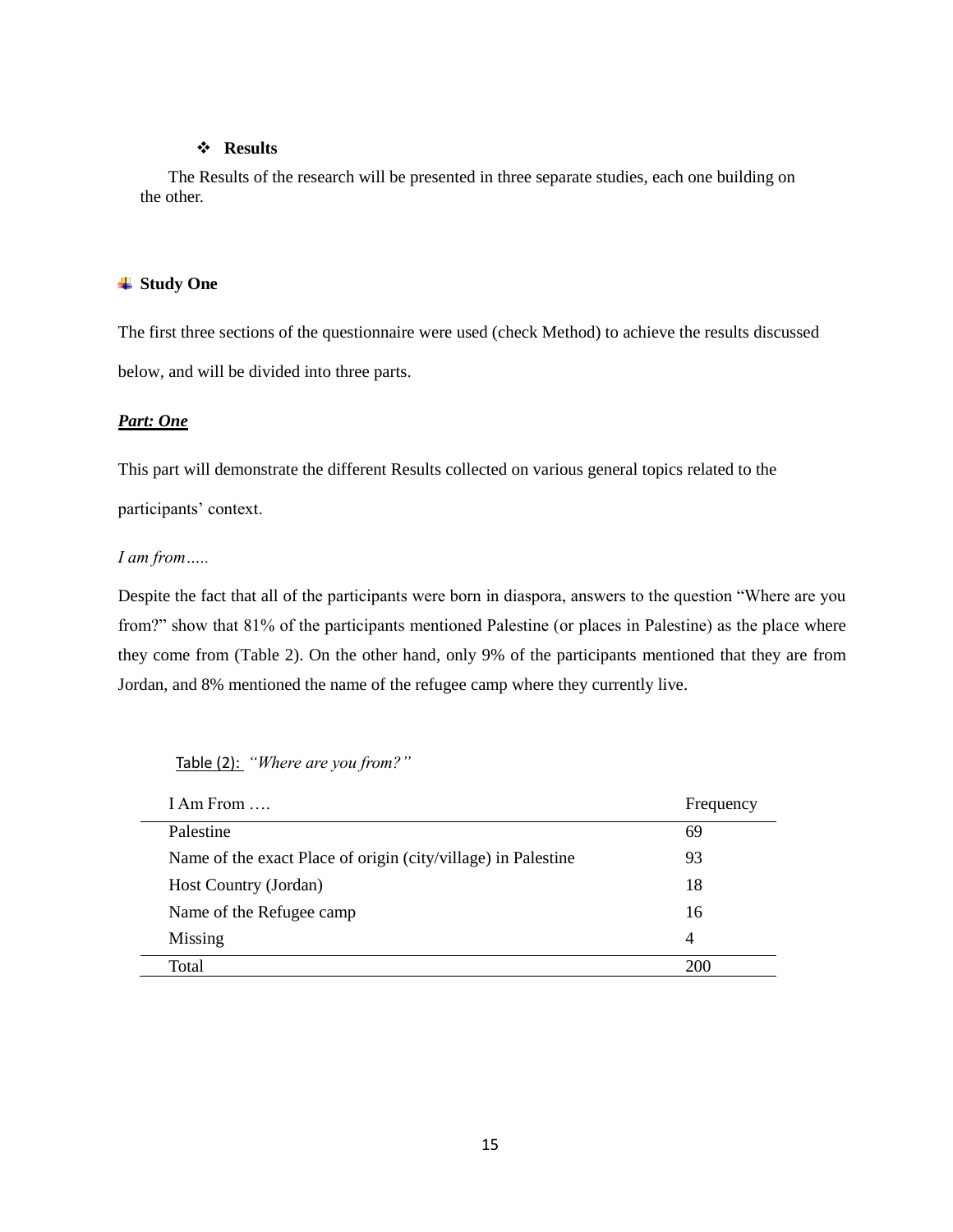#### *Nationality*

Similarly, all our participants are Jordanian citizens and granted Jordanian nationality, yet we found that 24.5% of our participants chose "Palestinian" as their nationality. (Table: 3)

| Table (3)<br>Nationality |                |  |
|--------------------------|----------------|--|
|                          | Frequency      |  |
| Jordanian                | 147            |  |
| Palestinian              | 49             |  |
| missing                  | $\overline{A}$ |  |
| Total                    | 200            |  |

#### *The year in which the families moved to Jordan and the reasons behind their move…*

The results on asking about the year in which our participants' families moved to Jordan showed that 46.5% of our participants mentioned the years of 1948 and 1967, which are the years of the two wars that resulted in the occupation of Palestinian lands and created the two waves of refugees. 42% of our participants didn't know in which year their families moved to Jordan. (Table 4)

| Table 4<br>Jordan?" | "In which year did your family move to |
|---------------------|----------------------------------------|
| year                | Frequency                              |
| 1948                | 73                                     |
| 1967                | 20                                     |
| I don't know        | 84                                     |
| Other               | 11                                     |
| missing             | 12                                     |
| Total               |                                        |

Whereas (table 5) we found that 84% of our participants mentioned the Nakba in 1948, and the Naksa in 1967, as the reason behind their families moving to Jordan.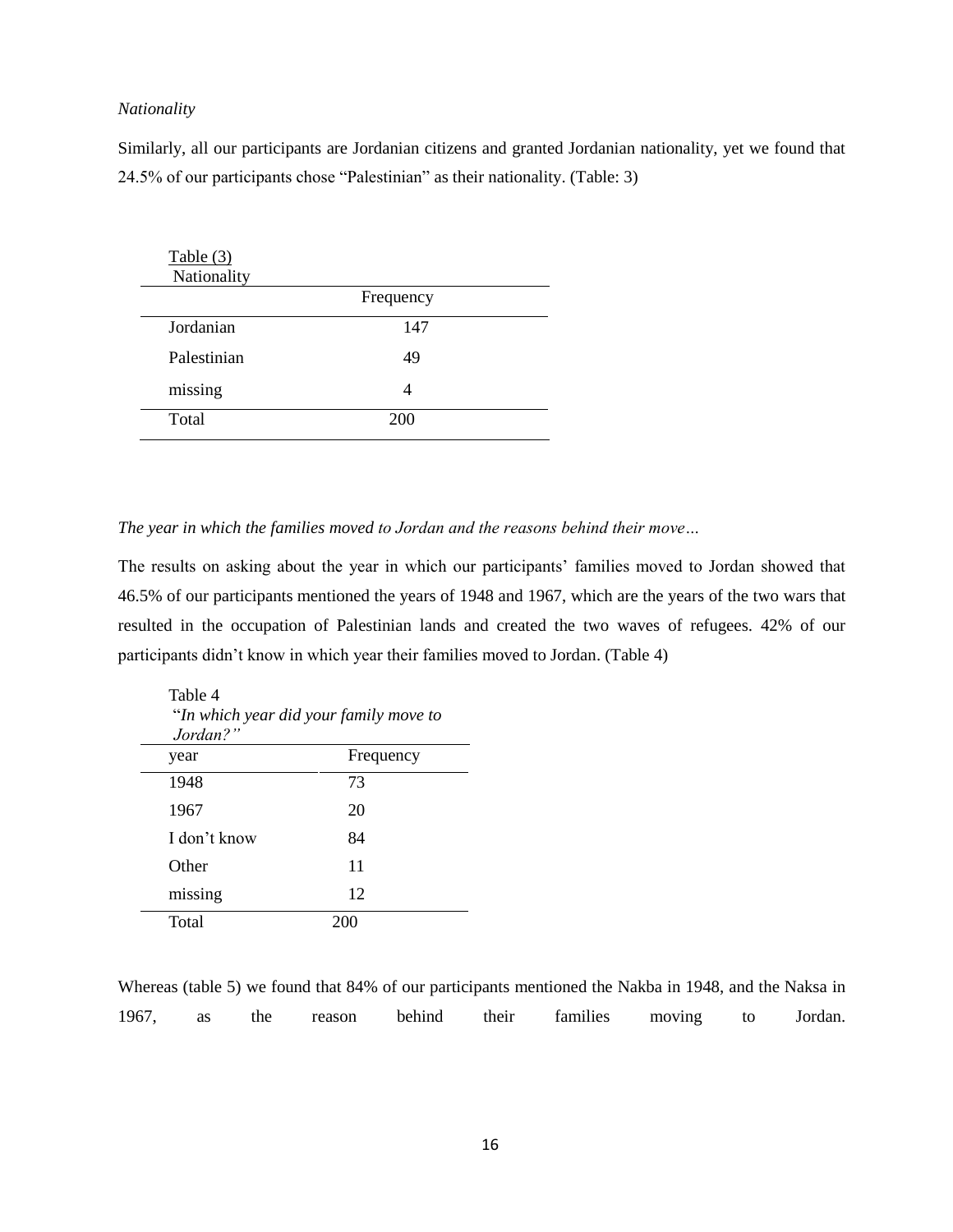This shadows the fact that participants knew that they took refuge in Jordan as a result of the Nakba or the Naksa, while not knowing precisely in which year it occurred.

| Reason      | Frequency |
|-------------|-----------|
| Nakba/Naksa | 168       |
| Work        | 7         |
| Study       | 1         |
| Other       | 17        |
| missing     | 7         |
| Total       | 200       |

Table 5 *"Why did your family moved to Jordan?"*

#### *Part : Two*

#### **Spontaneous self descriptions (Twenty statement test- TST):**

The TST collected 3,150 statements from the 200 participants, which indicates that each participant wrote roughly 16 or more statements.

The participant's responses were translated into English, and the attempts to code the responses with the commonly used coding systems were not inclusive of the participants responses which might be due to the particularity of the respondents' complex context, or could be the result of the nature of Arabic language, The tool was administrated in Arabic giving the participants 20 spaces starting with the word (Ana) which could literally translated into English as "I" and not "I am" as used in the English version, this could allow the following of verbs, adjectives and nouns.

Therefore a coding system was developed to be as inclusive as possible for the participant's context respecting their particularity and retaining the mainstream coding system of the instrument. (Cousins, 1989, McPartland et al., 1961, Rhee et al., 1995). (For more details on the coding system, the TST codes, and examples, please refer to the long version of the doctoral thesis).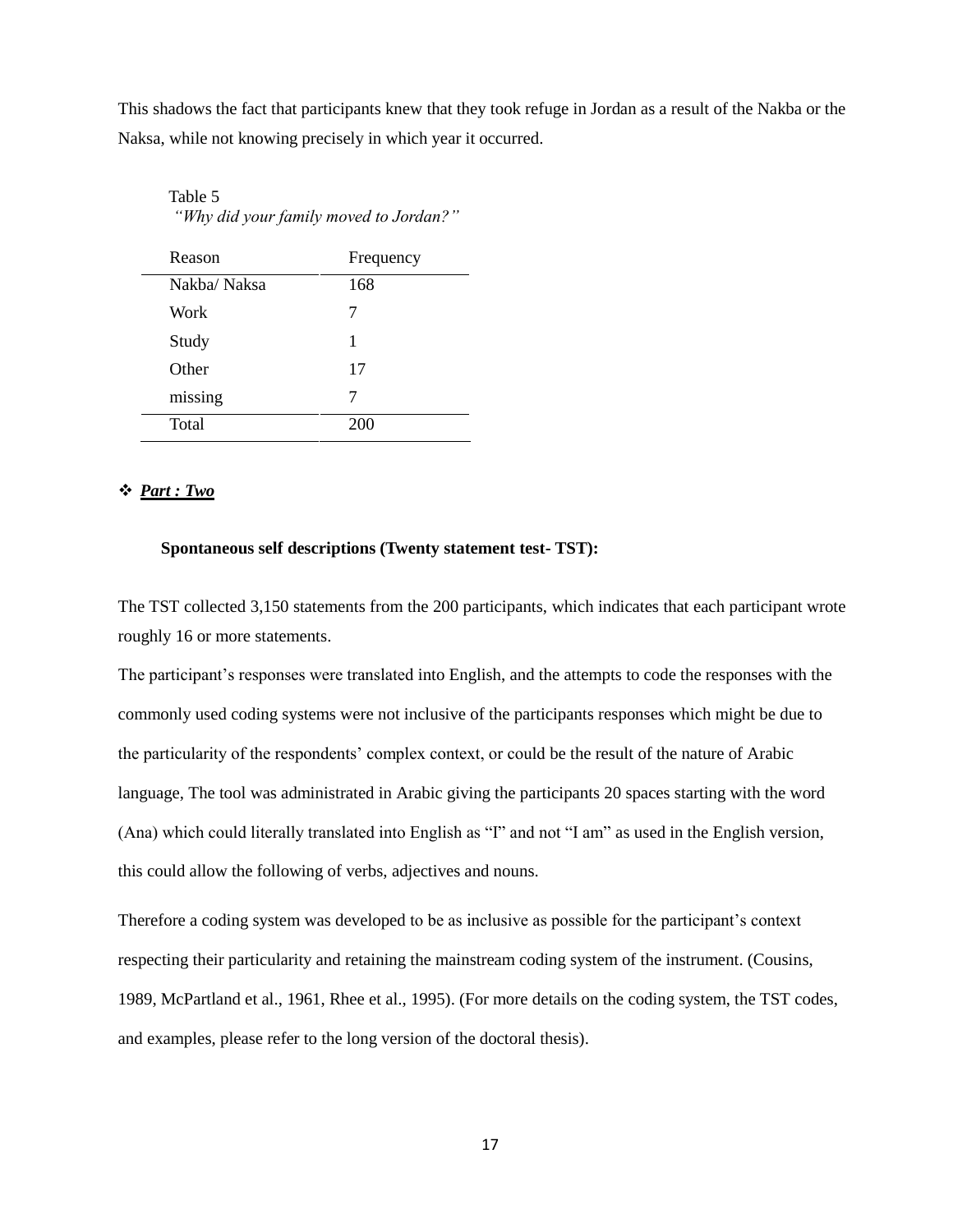|                   |                                     |                | Table : (7): TST results in frequency percentages                                        |        |  |
|-------------------|-------------------------------------|----------------|------------------------------------------------------------------------------------------|--------|--|
|                   | Category                            | $\% *$         | <b>Sub-categories</b>                                                                    | $\% *$ |  |
| 1.                | <b>Social Identities</b>            | 96.5%          |                                                                                          |        |  |
| 1.a               |                                     | 75.5%          | I am Palestinian                                                                         | 55.5%  |  |
|                   | Palestinian                         |                | I am from Palestine/village in Palestine                                                 | 35%    |  |
|                   |                                     |                | Palestinian family                                                                       | 20%    |  |
| 1.b               | <b>Student</b>                      | 59.5%          | I am a student                                                                           | 23.5%  |  |
|                   |                                     |                | Class/Name of school (e.g. I am in the 10th grade)                                       | 17.5%  |  |
|                   |                                     |                | Preferences related to school and education                                              | 47.5%  |  |
| 1.c               | <b>Refugee</b>                      | 58.5%          | I am a Refugee                                                                           | 25%    |  |
|                   |                                     |                | The Refugee camp                                                                         | 31%    |  |
|                   |                                     |                | Forced to refuge                                                                         | 17.5%  |  |
|                   |                                     |                | State of refugee                                                                         | 11%    |  |
| 1.d               | <b>Muslim</b>                       | 34.5 %         | I am Muslim                                                                              | 10%    |  |
|                   |                                     |                | Religion : Practices & preferences                                                       | 31%    |  |
| 1.e               | <b>Gender</b>                       | 26.5%          |                                                                                          |        |  |
| 1.f               | <b>Name</b>                         | 18.5%<br>12.5% |                                                                                          |        |  |
| <u>1.g</u><br>1.h | <b>Nationality</b><br><b>Arab</b>   | 11.5 %         | I am Arab                                                                                | 9%     |  |
|                   |                                     |                | Reference to Arab people or arab countries                                               | 5%     |  |
| 1.i               | Young                               | 8.5%           | I am young                                                                               |        |  |
| 1,j               | <b>Denial</b>                       | 6%             | Negation/ Accusation/ denial of social identity                                          |        |  |
| 1.k               | <b>Jordanian</b>                    | 5.5%           | I am Jordanian                                                                           |        |  |
|                   | <b>Specific</b>                     |                | Preferences, Hobbies, interests, and activities.                                         | 43%    |  |
| 2.                | <b>Attributes</b>                   | 67.5%          | Aspiration and Goals: wishes, wants and future related                                   | 49.5%  |  |
|                   | <b>Social</b>                       | 67.5%          | Family ties and descriptions                                                             | 61%    |  |
| 3.                | <b>Relationships</b>                |                | Friends ties and descriptions                                                            | 23%    |  |
|                   |                                     |                | Love relationships                                                                       | 13%    |  |
| 4.                | <b>Homeland</b>                     | 66.5%          | <b>Return to Palestine</b>                                                               | 58%    |  |
|                   | <b>Palestine</b>                    |                | Memory                                                                                   | 10.5%  |  |
|                   |                                     |                | expressing love for a detailed images of Palestine                                       | 8%     |  |
|                   |                                     |                | Wish to be in Palestine or do things in Palestine                                        | 12.5%  |  |
|                   |                                     |                | Die in Palestine                                                                         | 3.5%   |  |
|                   |                                     |                | The deprivation of a homeland                                                            | 18%    |  |
|                   |                                     |                | Hardship and suffering due to not being in homeland or/<br>and because they are refugees | 8.5%   |  |
| 5.                | <b>Personality</b><br><b>Traits</b> | 62.5%          |                                                                                          |        |  |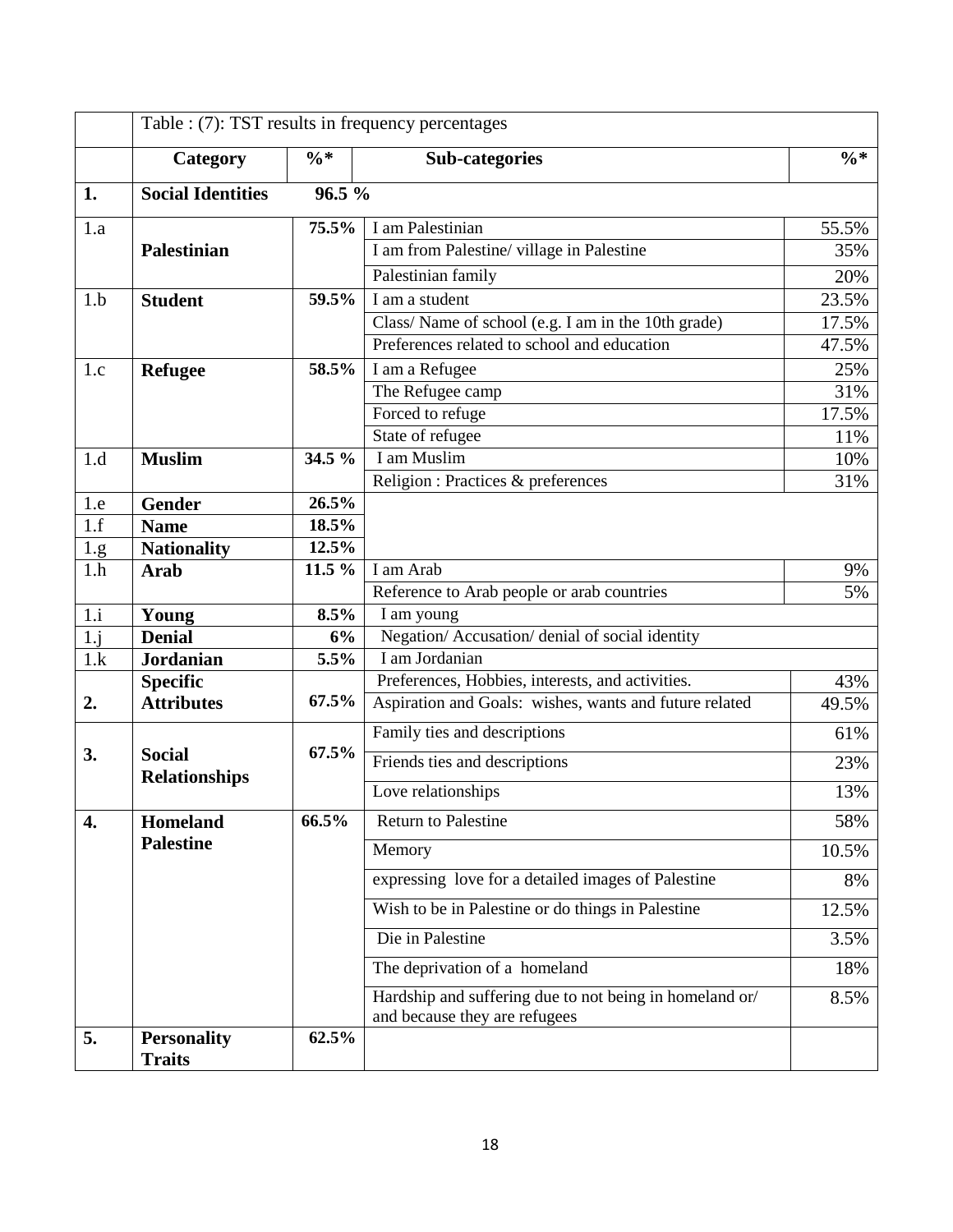| 6.   | Contextualized emotions 63% |       |                                                                         |       |
|------|-----------------------------|-------|-------------------------------------------------------------------------|-------|
| 6.a  | <b>Emotions about</b>       | 55.5% | love for homeland/Palestine                                             | 45%   |
|      | <b>Palestine</b>            |       | missing (I miss my homeland)                                            | 2%    |
|      |                             |       | Sadness (I am sad for Palestine)                                        | 5%    |
|      |                             |       | Proud being Palestinian                                                 |       |
|      |                             |       | Emotions related to Palestinian people                                  |       |
|      |                             |       | Love                                                                    | 7.5%  |
|      |                             |       | Discontent/dissatisfaction                                              | 5.5%  |
|      |                             |       | <b>Sadness</b>                                                          | 1%    |
| 6.b. | <b>Emotions about</b>       |       | Love                                                                    | 12.5% |
|      | <b>Jordan</b> and           | 18.5% | Safety and security                                                     | 2%    |
|      | <b>Jordanian</b>            |       | Discomfort about living in Jordan                                       | 3.5%  |
|      |                             |       | Dislike Jordan and Jordanians                                           | 1.5%  |
| 6.c. | <b>Negative</b><br>emotions | 8%    | Negative emotions about Israel, Israelis, and jews                      |       |
|      |                             |       | I am a victim                                                           | 1%    |
|      |                             |       | Reference to rights (entitlement)                                       | 6.5%  |
| 7.   | <b>Victimization</b>        | 48.5% | Reference to deprivation of rights                                      | 8%    |
|      |                             |       | Racism and discrimination                                               | 6%    |
|      |                             |       | Jordan or Jordanians being racists.                                     | 2.5%  |
|      |                             |       | Reference to injustice and oppression                                   | 15    |
|      |                             |       | Reference to humiliation                                                | 2.5%  |
|      |                             |       | Reference to the occupation and victimhood suffered<br>by Palestinians. | 16%   |
|      |                             |       | Inability to understand the situation (why?)                            | 14%   |
| 8.   | Freedom                     | 31%   | Palestine freedom                                                       | 20.5% |
|      |                             |       | personal freedom                                                        | 13.5% |
| 9.   | <b>For Palestine</b>        | 30%   | <b>Vocational Aspiration for Palestine</b>                              | 7%    |
|      |                             |       | <b>Study for Palestine</b>                                              | 2.5%  |
|      |                             |       | Die for Palestine and reference to martyrdom                            | 8.5%  |
|      |                             |       | <b>Talent for Palestine</b>                                             | 2.5%  |
|      |                             |       | Wishing for Palestine                                                   | 8%    |
|      |                             |       | <b>Fight for Palestine</b>                                              | 12.5% |
| 10.  | <b>Living place</b>         | 29%   | mentioning the host country                                             | 26%   |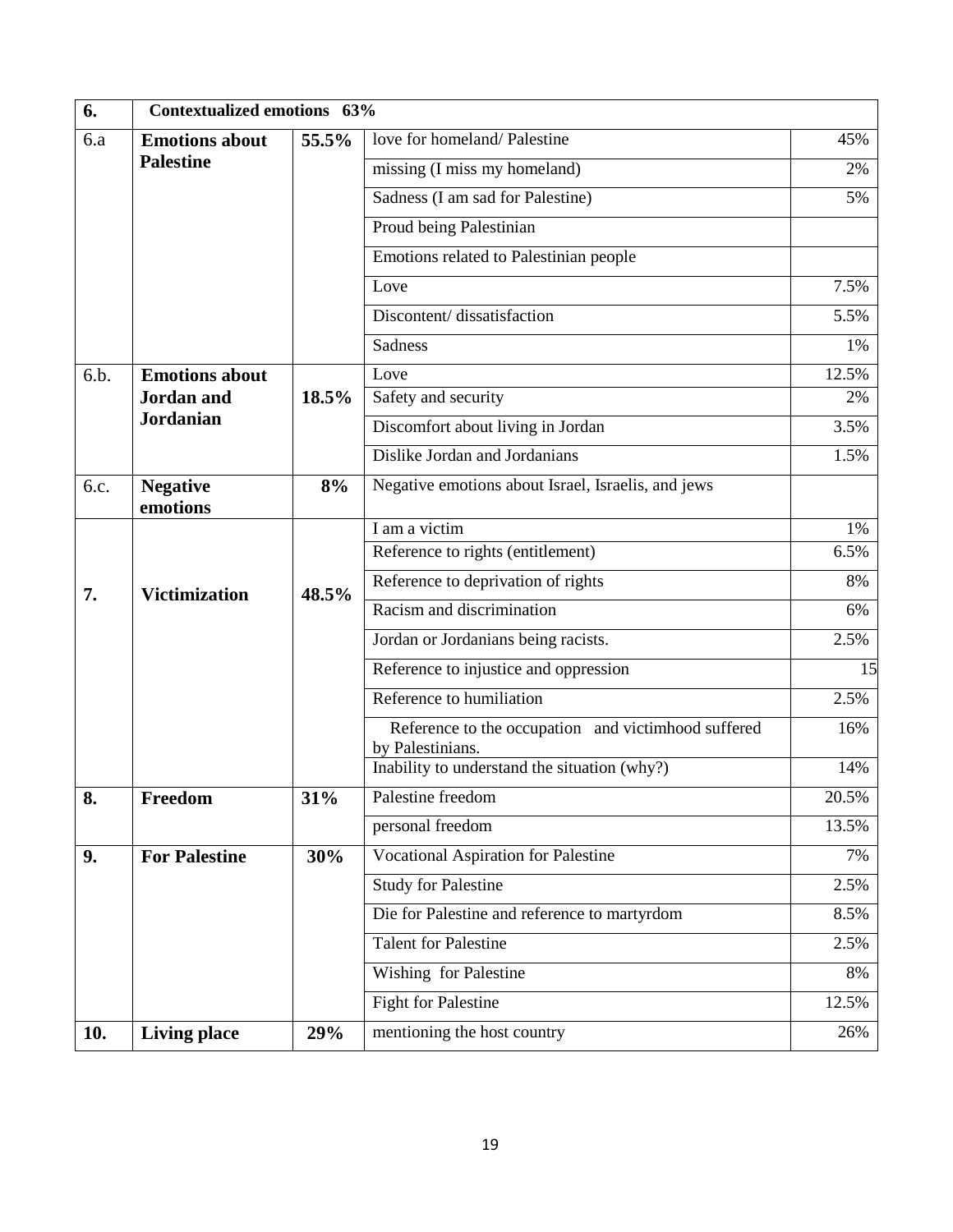|     |                                  |          | unwillingness to live in the host country                                              | 3%   |
|-----|----------------------------------|----------|----------------------------------------------------------------------------------------|------|
| 11. | Peripheral<br>information        | 21.5%    |                                                                                        |      |
| 12. | <b>Emotional states</b>          | 21%      | Autonomous (Sad 6%, Shy 1%, Happy 10%, Lonely3%,<br>Uncomfortable 0%, Unsatisfied 1 %) |      |
| 13  | <b>Values</b>                    | 18.5%    |                                                                                        |      |
| 14  | Conflict &                       | 15%      | Peace and war                                                                          | 6 %  |
|     | politics                         |          | Against terrorism and violence                                                         | 2%   |
|     |                                  |          | Politics (political affiliation and world politics)                                    | 7.5% |
| 15  | <b>Birth</b>                     | 14.5%    |                                                                                        |      |
| 16  | <b>Slogan</b>                    | $10.5\%$ |                                                                                        |      |
| 17  | <b>Safety and</b><br>security    | $10.5\%$ |                                                                                        |      |
| 18  | Global                           | $10\%$   |                                                                                        |      |
| 19  | <b>Irrelevant and</b><br>unclear | 20.5%    |                                                                                        |      |

*\*Percentage of Respondents mentioning the category/ subcategory at least once.*

The results demonstrated in (table 6) shows that on the first Level comes the social identity "Palestinian" which had the highest frequency among the participants and other self descriptions scoring (75.5%); the participants mentioned that they come from Palestine specifying the name of their villages (35%), names of places which don't exist anymore on the modern maps. They also stressed the fact that not only they are Palestinians but also their Families, whom inhabited, worked, and had properties in Palestine (20%). But mainly 55.5% of the participants used the statement "I am Palestinian" at least once.

On a second Level many categories were inclusive due to similar or near scores and therefore listed within the same level of importance. A tie score was achieved for the categories "Specific Attributes" and "Social Relationships" where both categories scored (67.5%). Also close to that score was the category "Homeland Palestine" (66.5%) and "Personality Traits" (62.5%).

In "Specific Attributes" Category (67.5%), Participants shared their preferences, hobbies, interests, and activities (43%), the topics related were normal topics for adolescents of this age, but with a slight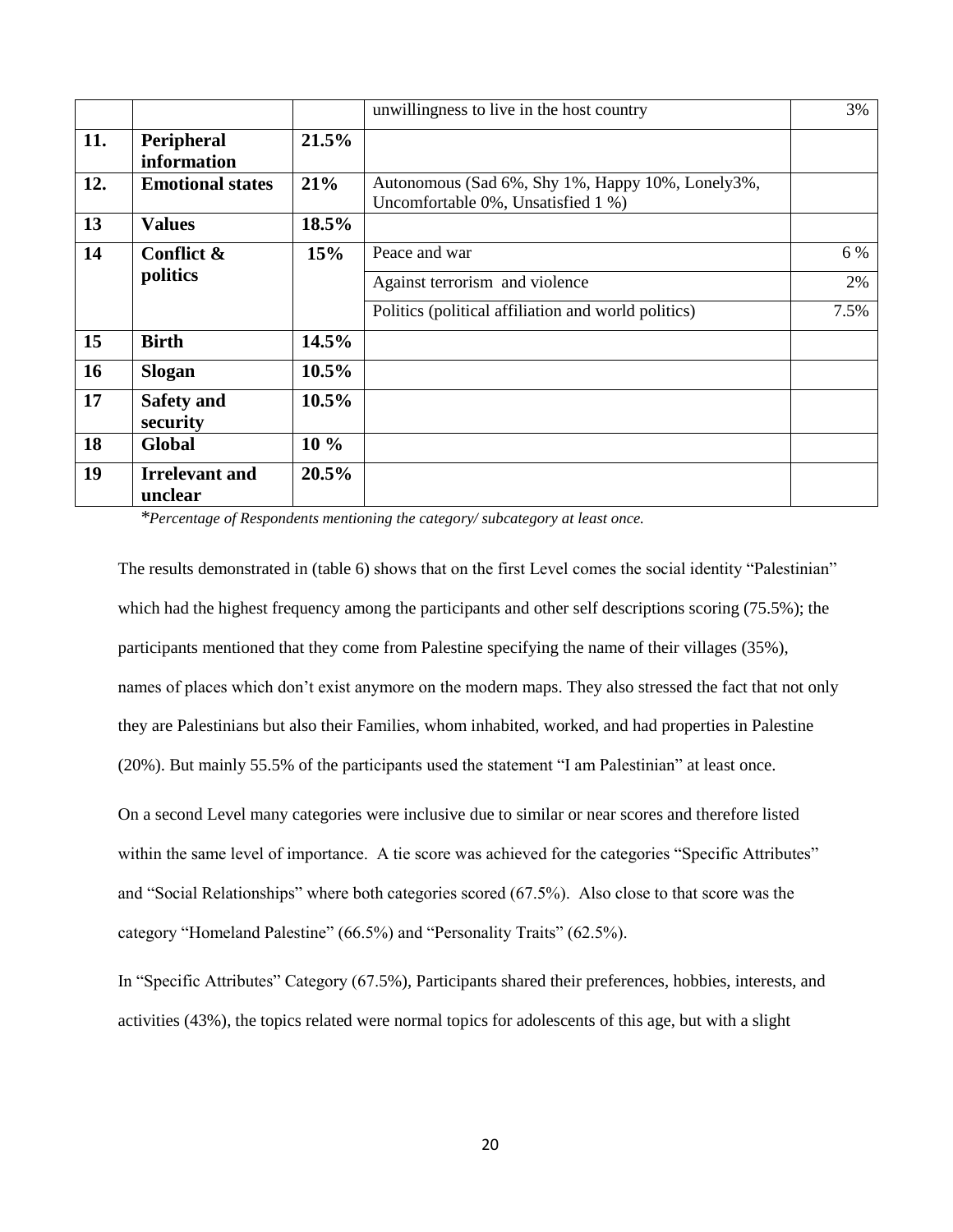deprivation of some commodities due to poor living conditions, such as access to computers (e.g. I like to surf the internet and use facebook but I can do that only twice a week because I don't have a computer).

The participants also shared their Aspirations and goals (49.5%), with some having concrete vocational goals (e.g. I want to be an engineer), other having general fantasies (e.g, I want to become important, I want to be rich, or famous), or change their place of living and travel abroad (e.g. I wish to live and work in Europe).

Social Relationships category (67.5%), showed strong ties with the family (61%), making family very central for the participants, family is a form of socialization culturally encouraged in the Arab context, where ties are strong not only with the nuclear family but also with the extended family, and anyone who holds the same family name. Being adolescents they also mentioned their friends (23%). And a limited number of participants shared their Love Relationships (13%), this could be due to their unwillingness and shyness to share them or the cultural restrictions which forbids such relations.

"Homeland Palestine" was very present in the participants self descriptions (66.5%). Despite their young age, and the fact that they have never been in Palestine, them being the 3rd and 4th generation of Refugees and after 65 years of living out of Palestine, more than half of the participants (58%) expressed their will to return to Palestine, as well as expressing the "Deprivation of the homeland" (e.g. I am deprived of my land, I cannot go to my homeland, I don't have a homeland). They wished to be in Palestine and do the things they are currently doing but in Palestine (e.g. I wish to attend a school in Palestine), and described detailed images of Palestine mentioning Palestine's soil, air, streets and trees (8%), stressing that they will never forget their homeland (10.5%), and they somehow related their suffering and hardship to the fact that they are away from their homeland and because they are refugees (8.5%) (e.g. I am not like the rest of the children I never had the chance to feel happy about my country, I am not complete as long as I am a refugee in another country, I live in fear and horror since I left my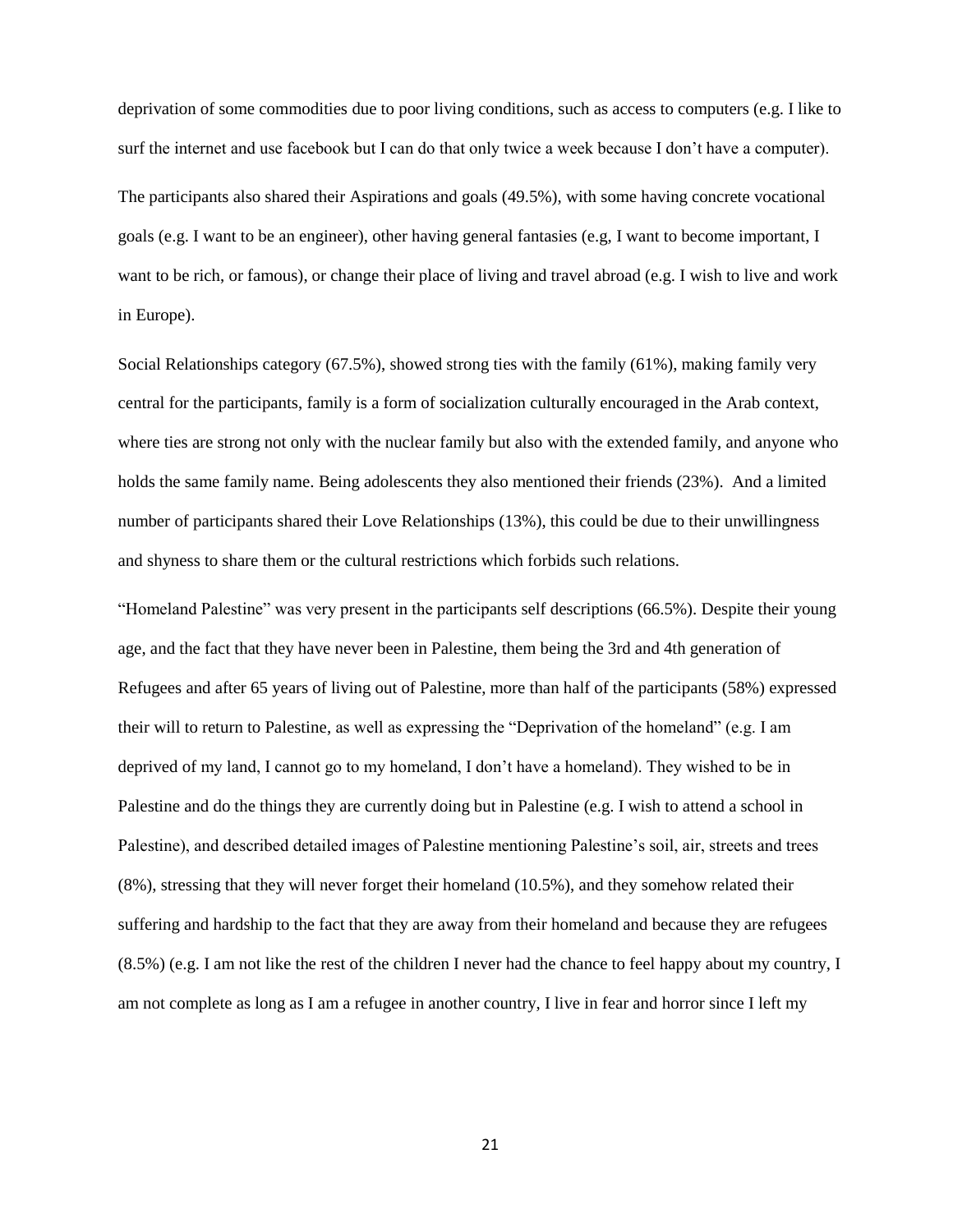country, I am lost without my homeland, I am miserable because I am expelled from my country, my dreams are destroyed out of my country).

"Personality Traits" scored 62.5%, Adolescents in general and not only in the case of our participants, describe themselves in terms of their Personality characteristics and qualities producing a picture of the self that is sharp and unique (e.g. I am moody, I am not selfish, I am generous, I am intelligent). On a Third Level, more social identities have been salient, such as; "Student" (59.5%) and "Refugee" (58.5%), as well as another 2 different categories: "Contextualized emotions" (55.5%), and "Victimization" (48.5%).

Being adolescents attending School, the category "Student" was very frequent in the participants' self descriptions (59.5%), also it has been long known that Palestinians after the loss of their homeland they invested consistently in education. the poor living conditions didn't affect this aspect as the UNRWA provides education free of charge for Palestinian refugees, making the numbers of school enrollments quite high, even higher than the numbers of school enrollments among non refugees living in the same context (Arnerberg,1997).

"Refugee" as a social identity is stigmatized and has been long rejected by Palestinian refugees who preferred to be identified with the term "Returnees" and not "Refugees" (Turki, 1974). Therefore having 25% self descriptions as "I am a refugee" is quite surprising, and needs to be further investigated as only one participant among the 200 participants mentioned "I am a returnee" and only once.

25% of the participants mentioned the refugee camp at least once, they mentioned it as their living place, describing it, and the people living in it, as the Palestinian refugee camps stand as a symbol of the expulsion and a manifestation of their will to return and not to be dispersed in the host countries. The participants mentioned that they and/or their families have been forced to take refuge in other countries upon their expulsion from Palestine (17.5%), (e.g. we were expelled from our homeland, I am a refugee who was forced to leave his country, we came here because of the Nakba).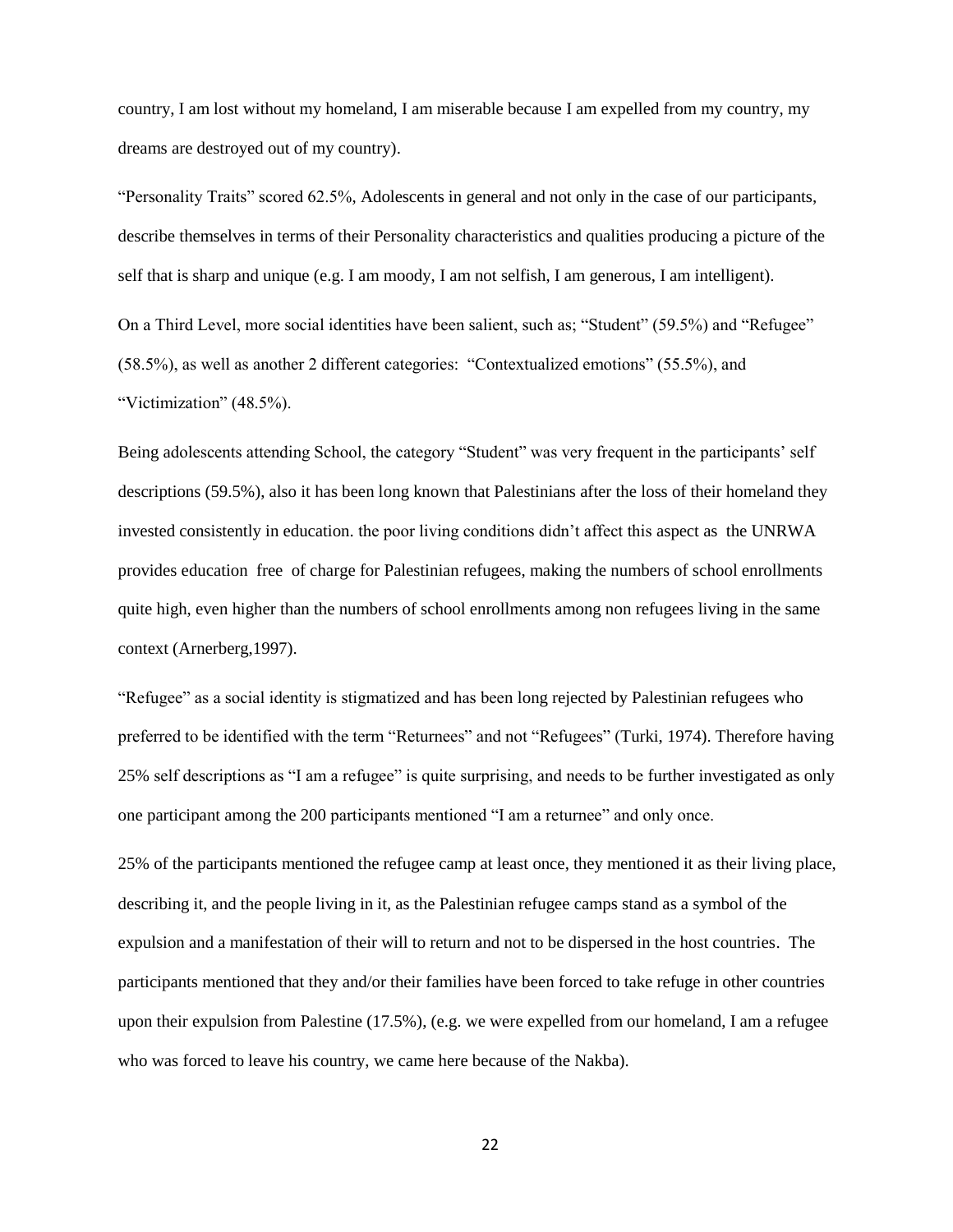Within the category "Contextualized emotions", emotions about the Palestinian context were very frequent (55.5%), it was also observed that the contextualized emotions scores were generally higher than the score of the Participants "emotional States" (21%).

Around half of the participants (48.5%) described different facets of "Victimization", the most frequent facets were: Injustice and Oppression (e.g. I don't like injustice, I am oppressed), they mentioned the suffering Palestinian people face under the Israeli occupation, and they questioned the situation and their reality being unable to understand it (e.g. why are we living here in Jordan?, I don't understand why did the Israelis occupy Palestine?). the participants also listed topics related to Rights, with a slightly higher percentage inclining deprivation of rights (8%), compared to entitlement to rights (6.5%), (e.g. I don't have the right to live in my country, I don't have the right to citizenship, I have the right to education).

On the fourth level, two categories related to social identities were frequent in the participants self descriptions, "Muslim" (34.5%) and "Gender" (26.5%), as well as other categories, such as, the things they would do "For Palestine" (30%), "Freedom" (31%), and their "Living Place" (29%).

It was only 10% of the participants who mentioned the statement "I am muslim", but more (31%) mentioned topics related to Islam as a Religion, they described their religious preferences and practices. (e.g. I like reading Quran, I pray, I follow God's rules),which might indicate that they didn't feel the need to stress this social identity.

The participants mentioned "Freedom" (31%) in two ways, one related to their personal freedom (e.g. I want to be free, I am free), but more they mentioned Palestine's freedom, wishing for Palestine to be liberated from occupation, and longing for its freedom.

Also they were willing to do things "For Palestine" (30%), they expressed their will to have professions to serve Palestine (e.g. I want to be an engineer to reconstruct Palestine, I want to be a doctor to help the children of Palestine), some were ready to sacrifice their lives for Palestine (e.g. I sacrifice my blood for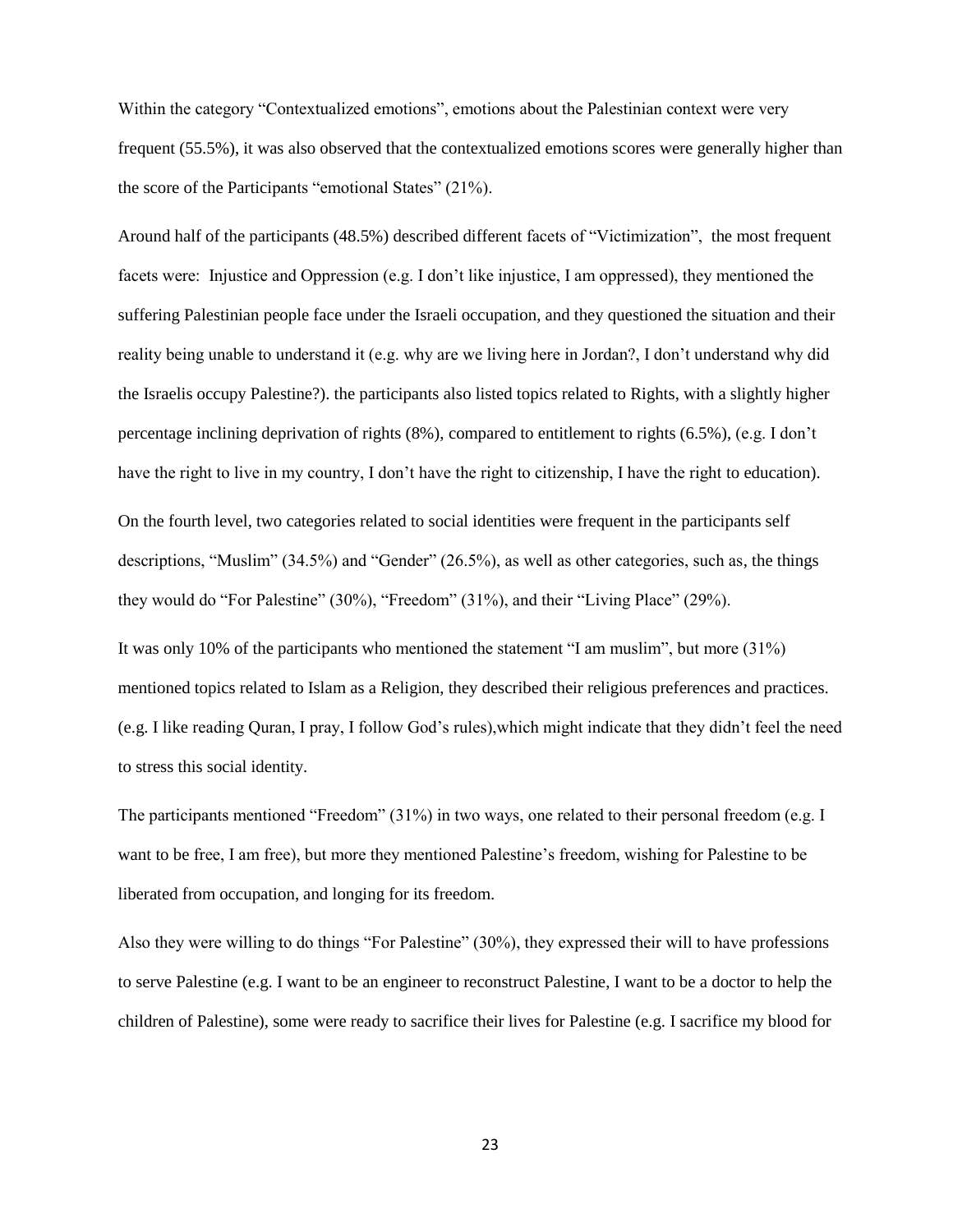Palestine, I could die for Palestine) with references to martyrdom in some cases (e.g. I wish to be martyred for Palestine).

"Living place" was present in the participants self descriptions, where (29 %) mentioned it at least once, they mentioned Jordan or Amman its capital as their living place, with some expressing their unwillingness to live in Jordan (3%), and others mentioning that this is their living place but they would've liked to be living in Palestine instead. The frequency of the participants mentioning Jordan as their living place was very close to those mentioning the refugee camp as their living place (31%). The other identity was "Gender" (26.5%), it was observed that females mentioned their gender (38.5%) more than males (15%). A more interesting observation was that females used the word "Girl" to describe themselves in gender terms, where males used the term "man" and never used "boy". Females never used the term "woman" but some used the term" young woman" and the same was for males who used "young man".

As *Gender Differences* needed to be explored, a selection of categories were tested for this exploration as demonstrated on Table (7)

| Table: (7): TST results according to gender |               |      |  |
|---------------------------------------------|---------------|------|--|
| Category                                    | <b>Female</b> | Male |  |
| Palestinian                                 | 67%           | 84%  |  |
| Refugee                                     | 48%           | 69%  |  |
| Arab                                        | 12%           | 11%  |  |
| Muslim                                      | 27%           | 42%  |  |
| Student                                     | 66%           | 53%  |  |
| Emotions about Palestine                    | 22%           | 55%  |  |
| Victimization                               | 44%           | 53%  |  |
| homeland Palestine                          | 60%           | 78%  |  |
| <b>For Palestine</b>                        | 24%           | 36%  |  |
| Freedom                                     | 34%           | 28%  |  |
| Social Relationships                        | 74%           | 61%  |  |
| specific attributes                         | 68%           | 67%  |  |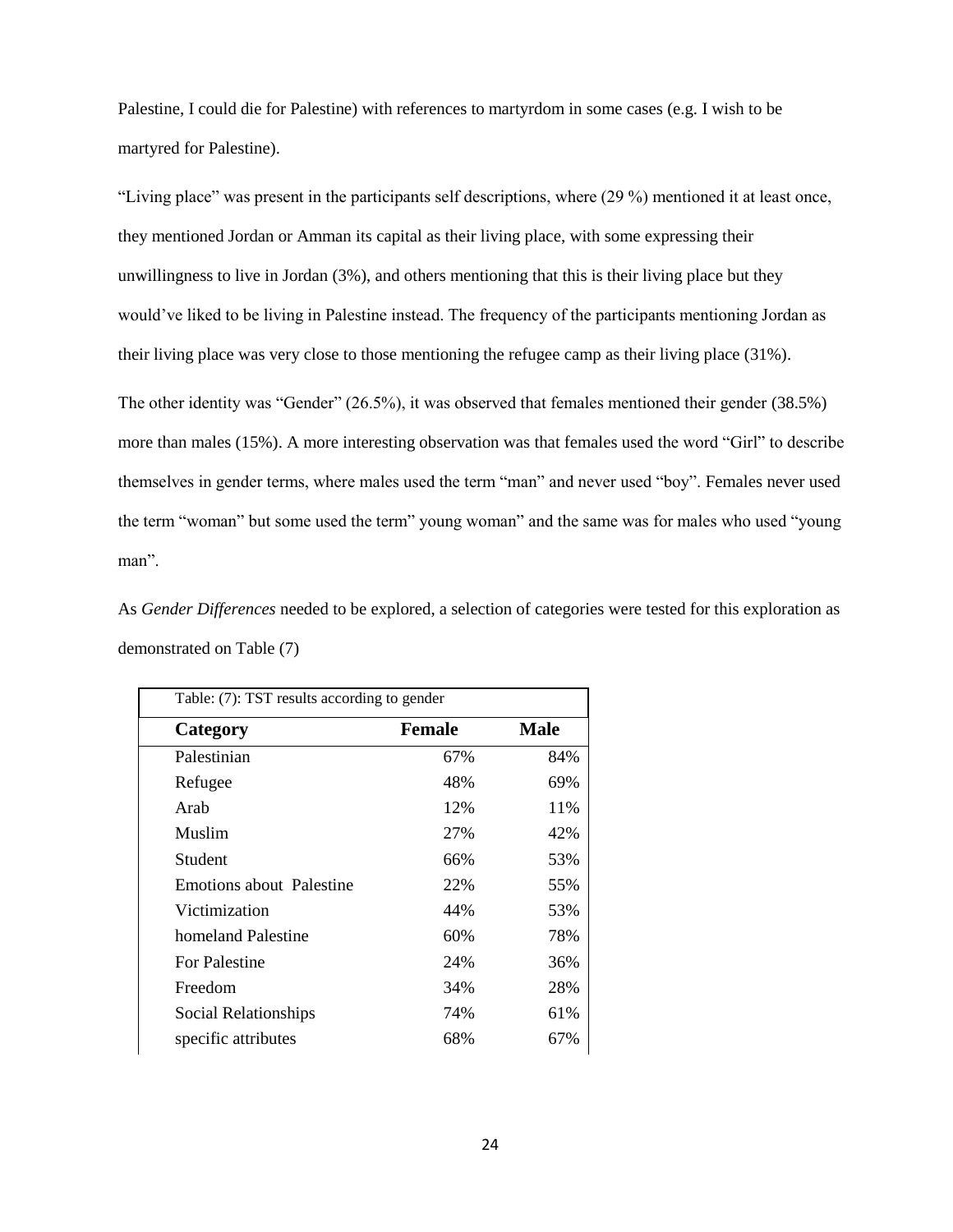| Personality traits | 72% | 53% |
|--------------------|-----|-----|
| Gender             | 38% | 15% |
| Living Place       | 30% | 28% |
| Physical           | 22% | 14% |
| Name               | 12% | 25% |

Table (7) shows that both females and males responded to their self descriptions using the same categories, there were no predominated categories between females or males. But there were slight changes in some categories according to gender. Females preferred to describe themselves in relation to: social relationships, personality traits, and gender more than the males. Whereas males scored higher for social identities such as; Palestinian, refugee and Muslim, females scored higher for "student".

#### **Part : Three**

#### *Emotions*

The means for the twelve emotions reported by the participants were calculated, in order to have a general overview of how they felt about their identity, prior to the manipulation of layers arranged for the second part of the questionnaire (Table: 8)

| Table 8             |                                               |            |  |
|---------------------|-----------------------------------------------|------------|--|
|                     | Participants emotions before the manipulation |            |  |
|                     | Mean                                          | N          |  |
|                     |                                               |            |  |
| <b>ANGER</b>        | 4.48                                          | <b>200</b> |  |
| <b>SATISFACTION</b> | 4.52                                          | <b>200</b> |  |
| <b>FEAR</b>         | 3.46                                          | 199        |  |
| <b>PROUD</b>        | 4.83                                          | <b>200</b> |  |
| <b>OPTIMISM</b>     | 5.18                                          | 198        |  |
| <b>DISGUST</b>      | 2.99                                          | 199        |  |
| <b>UNEASENESS</b>   | 3.81                                          | <b>200</b> |  |
| <b>HAPINESS</b>     | 4.48                                          | <b>200</b> |  |
| <b>GRATITUDE</b>    | 4.64                                          | 199        |  |
| <b>GUILT</b>        | 3.56                                          | 198        |  |
| <b>RESPECT</b>      | 6.02                                          | 199        |  |
| <b>IRRITATION</b>   | 4.49                                          | <b>200</b> |  |

*Note: Emotions were rated on a 7 point scale, from 1-not at all to 7-very much.*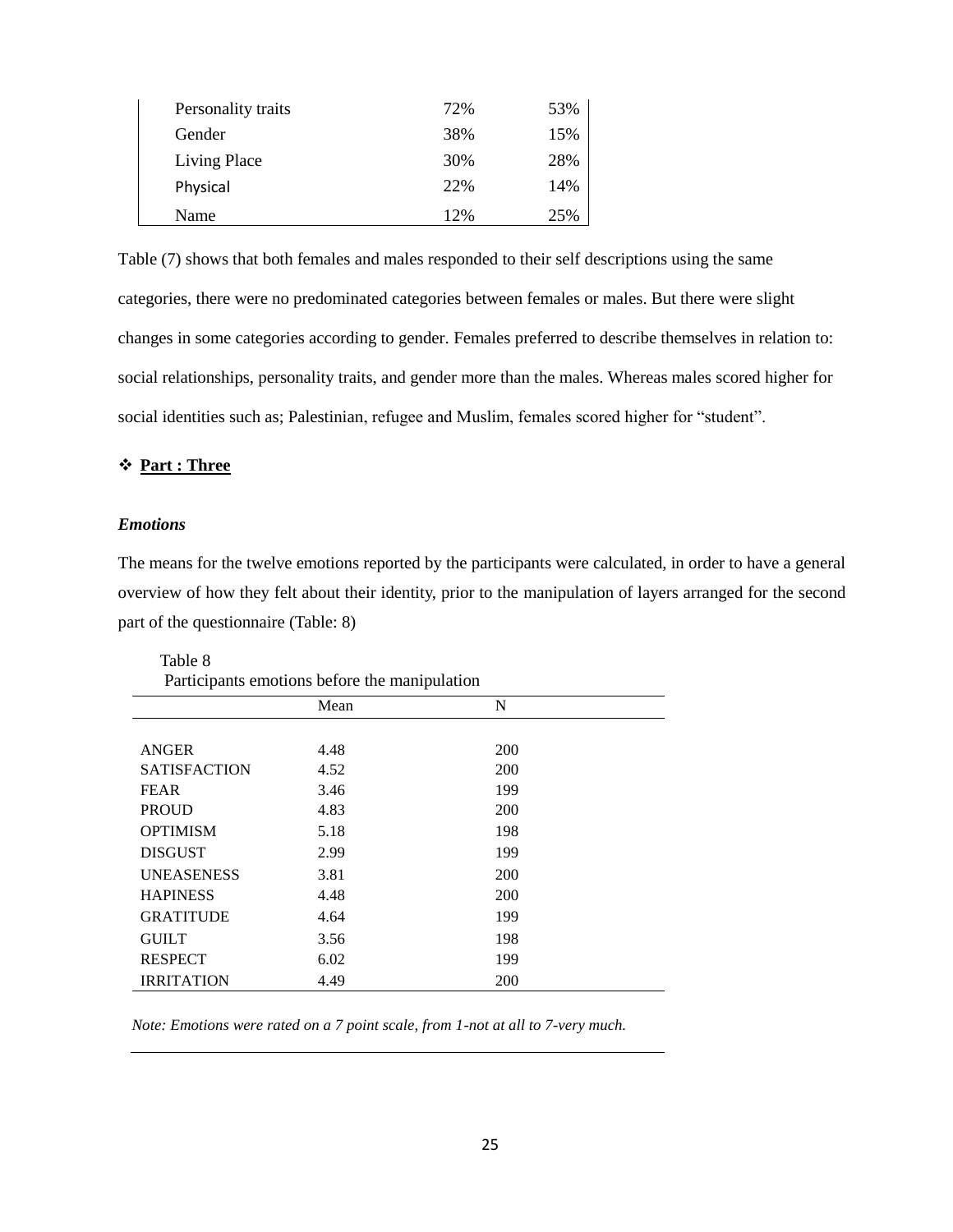The participants scored the highest for Positive emotions such as Respect ( $M=6.02$ , SD =1.38), Optimism (M=5.18, SD =1.80), Pride (M=4.83, SD=2.10), Gratitude (M=4.64, SD=1.79), and Satisfaction (M=4.52, SD=1.91). The means for the emotions of Anger (M=4.48=, SD=1.70), Happiness (M=4.48, SD=1.77), and Irritation (M=4.49, SD=1.98), were very close or nearly the same.

The participants scored the least for negative emotions such as Fear, Uneasiness, Guilt and Disgust, making the participants mostly positive in feeling.

*Emotions by gender:*

|                     | Female      |      | <b>Male</b>         |           |      |
|---------------------|-------------|------|---------------------|-----------|------|
|                     | $\mathbf N$ | Mean |                     | ${\bf N}$ | Mean |
| <b>RESPECT</b>      | 100         | 5.99 | <b>RESPECT</b>      | 99        | 6.04 |
| <b>OPTIMISM</b>     | 100         | 5.28 | <b>OPTIMISM</b>     | 98        | 5.08 |
| <b>PROUD</b>        | 100         | 4.84 | <b>PROUD</b>        | 100       | 4.82 |
| <b>SATISFACTION</b> | 100         | 4.34 | <b>SATISFACTION</b> | 100       | 4.69 |
| <b>GRATITUDE</b>    | 100         | 4.69 | <b>GRATITUDE</b>    | 99        | 4.6  |
| <b>ANGER</b>        | 100         | 4.49 | <b>ANGER</b>        | 100       | 4.46 |
| <b>HAPINESS</b>     | 100         | 4.54 | <b>HAPINESS</b>     | 100       | 4.41 |
| <b>IRRITATION</b>   | 100         | 4.74 | <b>IRRITATION</b>   | 100       | 4.24 |
| <b>UNEASE</b>       | 100         | 3.79 | <b>UNEASE</b>       | 100       | 3.83 |
| <b>GUILT</b>        | 99          | 3.4  | <b>GUILT</b>        | 99        | 3.71 |
| <b>DISGUST</b>      | 99          | 2.84 | <b>DISGUST</b>      | 100       | 3.15 |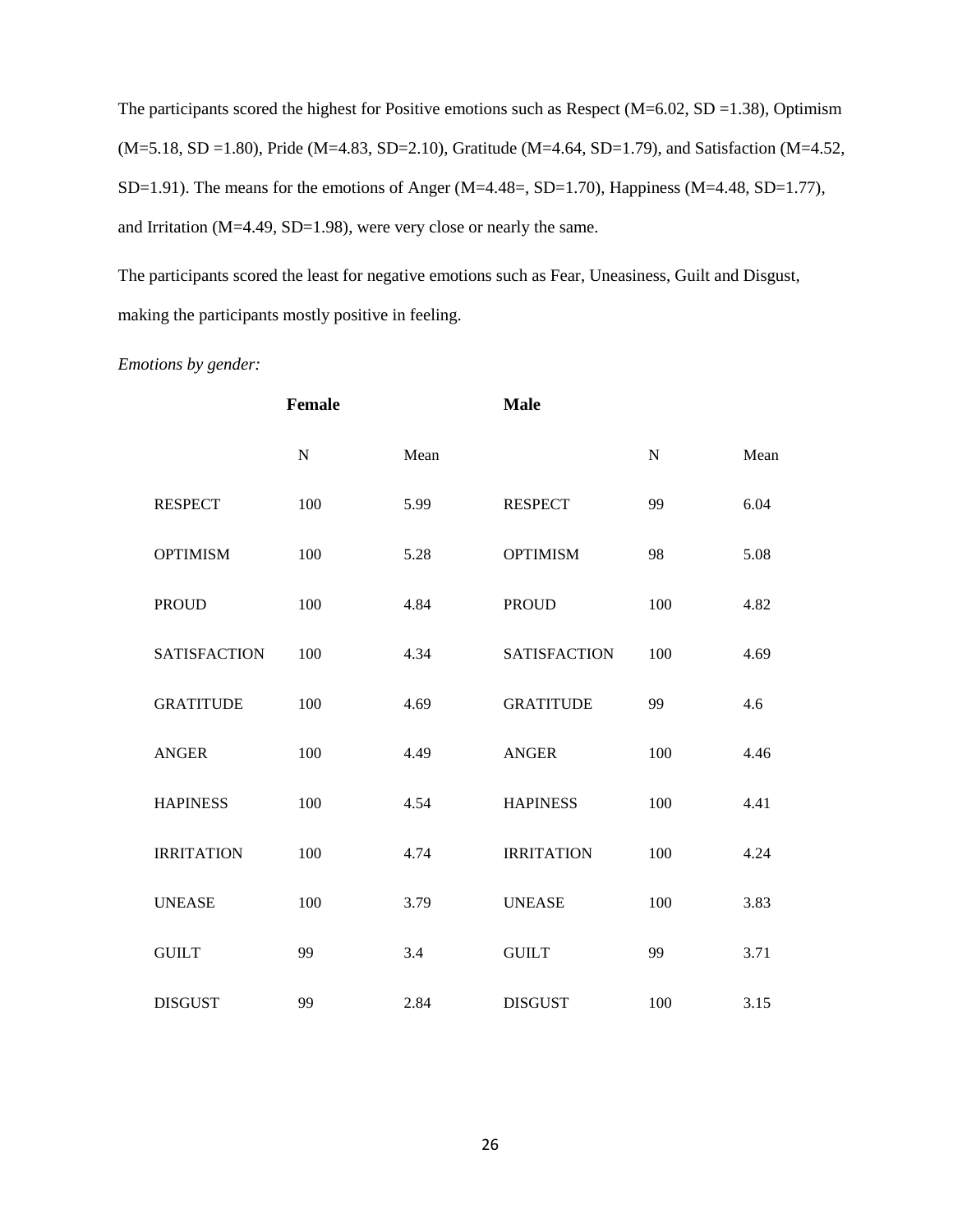| <b>FEAR</b> | ۵O | $\sim$<br>n<br>$\sim$<br>____ | FF<br>'EAR | 00 | ny,<br>4. U<br>. |
|-------------|----|-------------------------------|------------|----|------------------|
|             |    |                               |            |    |                  |

Table 9:Emotions by gender

As demonstrated in table 9; there were no differences between males and females on the three first positive emotions (Respect, Optimism, and Pride).

However, females were more irritated  $(M= 4.74, SD= 2.06)$  than males  $(M=4.24, SD= 1.85)$ . Also males were more satisfied ( $M= 4.69$ ,  $SD= 1.95$ ) than females ( $M=4.34$ ,  $SD= 1.86$ ).

There was a major difference in between males and females when it came to the emotion (Fear), where females scored higher  $(M=4.23, SD= 2.12)$  than males  $(M=2.69, SD= 1.56)$ , which could be explained culturally as fear is not a characteristic of a man, men in this culture ought to be strong and courageous and might not admit fear.

#### **Study: Two**

This study is intended to deepen the understanding of the previous findings in two ways:

The first is intended to understand the participants self definitions and its contents not only through the frequency of their occurrence but also from their order of evocation. The second way is through exploring the adolescent Palestinian refugees negation of self identities by asking them *"Tell us what you are not…".* Gender differences will be considered and investigated as well.

#### *Part : One*

The Twenty Statement being ranked from 1 to 20 could also be seen as a memory task and could be approached differently, not only by checking frequencies of occurrence of the participants self descriptions but also how accessible were those self descriptions.

Therefore, indicators of frequency and average appearance rank were needed. Regarding frequency, cutoff points to distinguish among high and low were determined through the median split of the total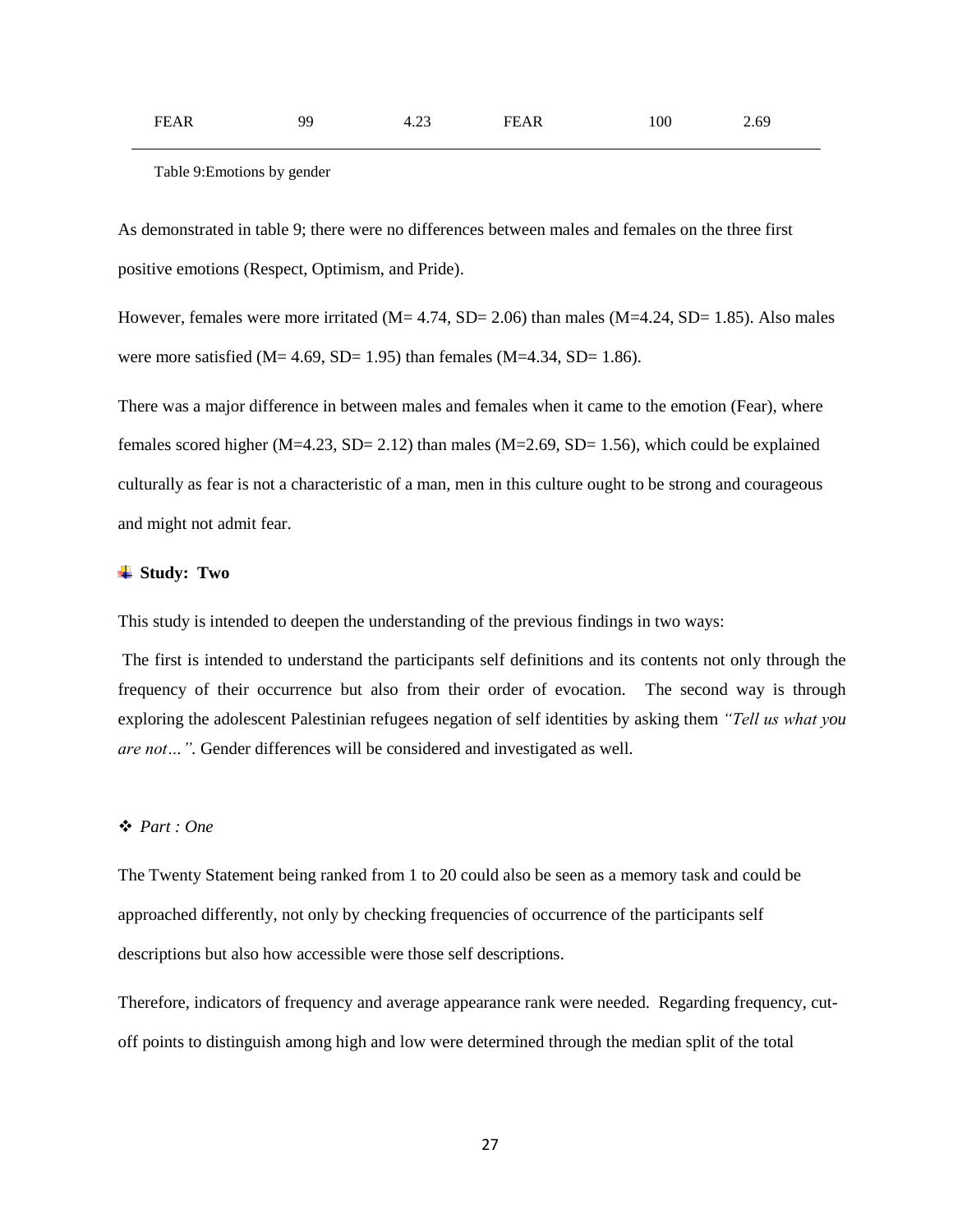frequencies. A Mean Rank for each category investigated was computed, and then a median split was computed to separate mean ranks between high and low.

Considering the frequency and the rank, the results will be divided in 4 categories:

1. High frequency– low mean Rank (widely shared, firstly evoked) : are the most frequent categories mentioned by a high number of the participants and also were firstly evoked and positioned in the hierarchy of their statements.

2. High frequency- high mean rank (widely shared, late recalled): are the categories that were very frequent and widely shared by the participants but in the hierarchy of the statements were positioned last.

3. Low frequency – high mean Rank (less shared, late recalled): are the categories that were less frequent and not shared widely and also were positioned last as they were late recalled.

4. Low frequency- low mean Rank (less shared, firstly evoked): are the categories that were shared by a restricted number of the participants but were evoked first and positioned first in the hierarchy of the statements.

As Shown on table 10, The Results are organized in 4 quadrants. The quadrant on the upper right includes the categories with high frequency and high mean rank, and the quadrant on the upper left includes the categories with high frequency and low means Rank. Whereas the lower right quadrant includes the categories with low frequencies and high mean rank. The fourth quadrant on the lower left includes the categories with low frequency and high mean rank.

|           | Table: 10: the structure of categories between high and low frequencies and ranks |     |      |                      |     |        |  |
|-----------|-----------------------------------------------------------------------------------|-----|------|----------------------|-----|--------|--|
|           | Rank $< 9.5$                                                                      |     |      | Rank $>9.5$          |     |        |  |
|           |                                                                                   |     | Mean |                      |     | Mean   |  |
|           | Category                                                                          |     | Rank | Category             |     | Rank   |  |
|           | homeland Palestine                                                                | 354 | 8.94 | Personality traits   | 500 | 10.186 |  |
| $f = 200$ | Palestinian                                                                       | 317 | 5.76 | specific attributes  | 396 | 11.28  |  |
|           | Student                                                                           | 283 | 6.31 | Social Relationships | 349 | 10.39  |  |
|           | Refugee                                                                           | 200 | 5.52 |                      |     |        |  |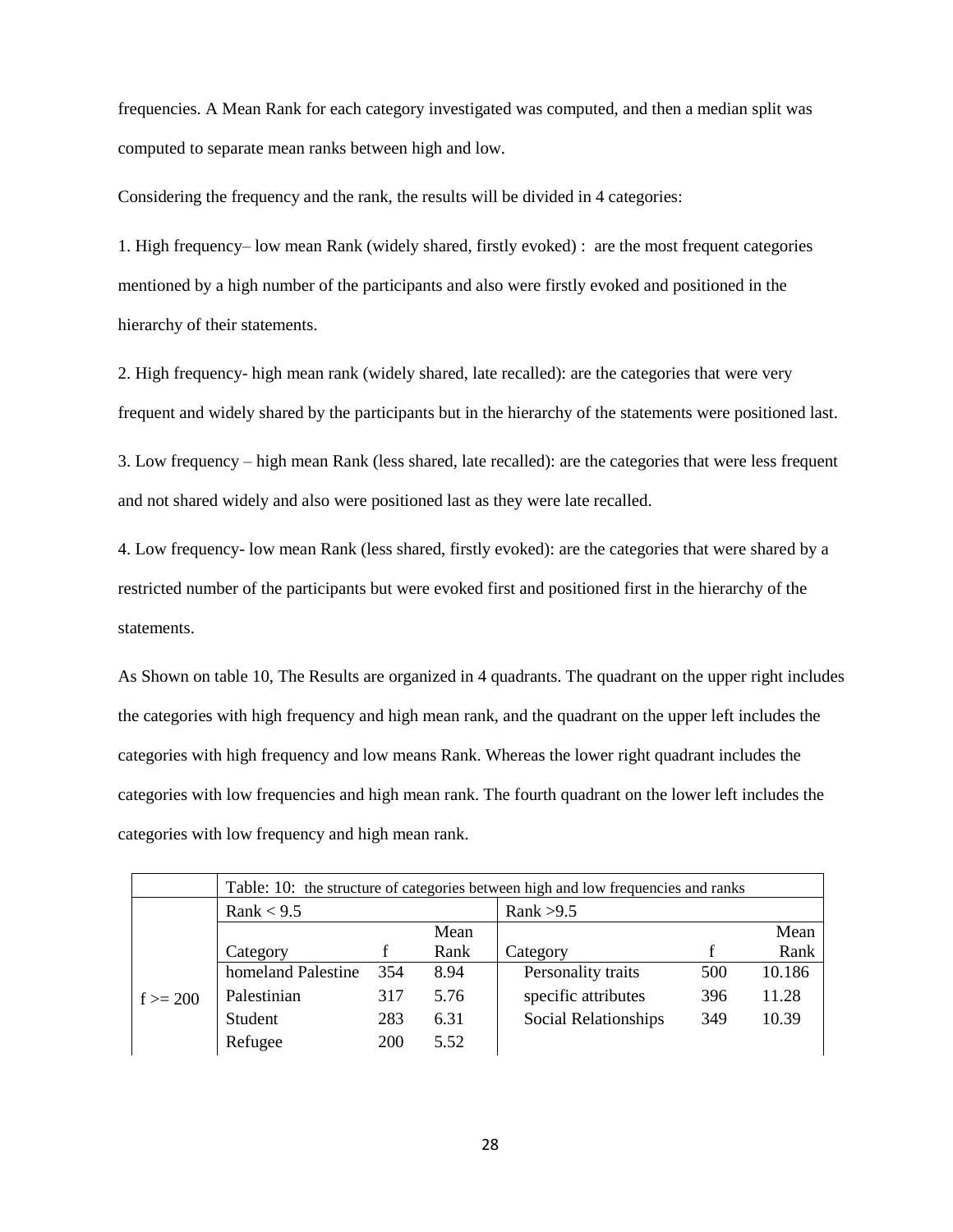|         | Victimization | 200 | 9.50 |                           |     |       |
|---------|---------------|-----|------|---------------------------|-----|-------|
| f < 200 | Gender        | 166 | 8.43 | Muslim                    | 128 | 10.10 |
|         | Living Place  | 69  | 5.68 | <b>Emotions Palestine</b> | 127 | 9.88  |
|         | Arab          | 33  | 8.90 | For Palestine             | 99  | 12.09 |
|         |               |     |      | Freedom                   | 93  | 9.70  |

#### *Part: Two*

#### *The negation of social identities:*

The negative social identities were necessary to explore, where one might define themselves by what they are not rather than what they are, as well as getting an idea of the participants' out-groups.

In the participants' responses to *"tell us what you are not…"* It was observed that the participants struggled to affirm some social identities through negation, e.g. "I am not but a Palestinian" affirming that they are Palestinians. Some participants disregarded the instructions of writing what they are not and wrote what they are, and it was decided not to disregard any of their responses, therefore, in this study, I collected the same categories that aroused in the previous study, adding the emerged negative social identities.

| Table 11: frequency of occurrence for the negation of social identity<br>categories |                                 |      |  |  |  |  |
|-------------------------------------------------------------------------------------|---------------------------------|------|--|--|--|--|
|                                                                                     | $\%$<br>Category                |      |  |  |  |  |
| $\mathbf{1}$                                                                        | Personality traits              | 46   |  |  |  |  |
| $\overline{2}$                                                                      | <b>Homeland Palestine</b>       | 24   |  |  |  |  |
| 3                                                                                   | Specific Attributes             | 18,5 |  |  |  |  |
| 4                                                                                   | Victimization                   | 15   |  |  |  |  |
| 5                                                                                   | I am not Jordanian              | 14   |  |  |  |  |
| 6                                                                                   | Social Relationships            | 13,5 |  |  |  |  |
| 7                                                                                   | Contextualized emotions         | 11,5 |  |  |  |  |
| 8.a                                                                                 | <b>Emotions about Palestine</b> | 5,5  |  |  |  |  |

The categories and their frequency of occurrence are demonstrated below in table 11.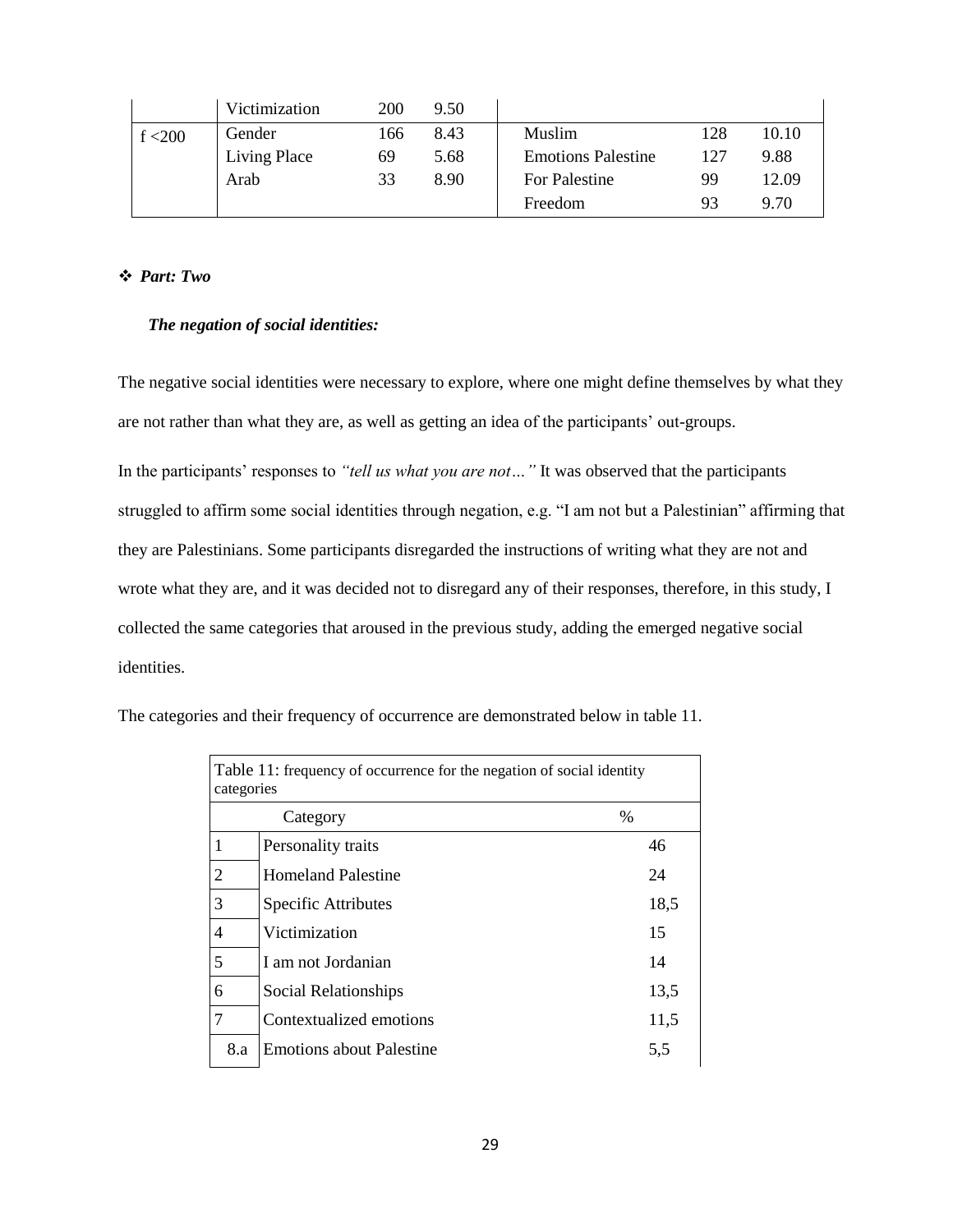| 8.b | Emotions about Jordan and Jordanians                | $\overline{2}$ |
|-----|-----------------------------------------------------|----------------|
| 8.c | Negative emotions about Israel, Israelis, Jews      | 4,5            |
| 8   | I am not Jewish, Israeli, Zionist, occupier         | 10,5           |
| 9   | <b>Emotional</b> states                             | 10             |
| 10  | I am not terrorist, aggressor, killer               | 9,5            |
| 11  | Muslim                                              | 9              |
| 12  | Palestinian                                         | 8              |
| 13  | Gender                                              | 8              |
| 14  | Living place                                        | 8              |
| 15  | Arab                                                | 6,5            |
| 16  | I am not Christian, Buddhist, atheist, non/believer | 6              |
| 17  | Student                                             | 4,5            |
| 18  | Refugee                                             | 3,5            |
| 19  | Physical                                            | 2,5            |
| 20  | Nationality                                         | 1,5            |
| 21  | Young                                               | $.5\,$         |
| 22  | Jordanian                                           | $.5\,$         |
| 23  | Freedom                                             | 3              |
| 24  | For Palestine                                       | $.5\,$         |
| 25  | I am no traitor, spy, sell my land                  | 5              |
| 26  | Irrelevant and unclear                              | 27,5           |

From the demonstrated categories and their frequencies one can see a change in the frequency of categories. Unlike the collected responses in the TST the category "Personality traits" here are the most frequent whereas in the TST the social identity "Palestinian" was the most frequent. This change could be due to the complexity of the cognitive process the participants had to undergo and also because they could not list "I am Palestinian" as a response to what one is not. "Personality traits" were cognitively easier for the participants to list as "I am not lazy", "I am not stupid", "I am not selfish" and so on. The participants were eager to communicate what they wanted to say manipulating the instructions of the tool and responding to it even if it was grammatically wrong. It was observed that that participants wanted to talk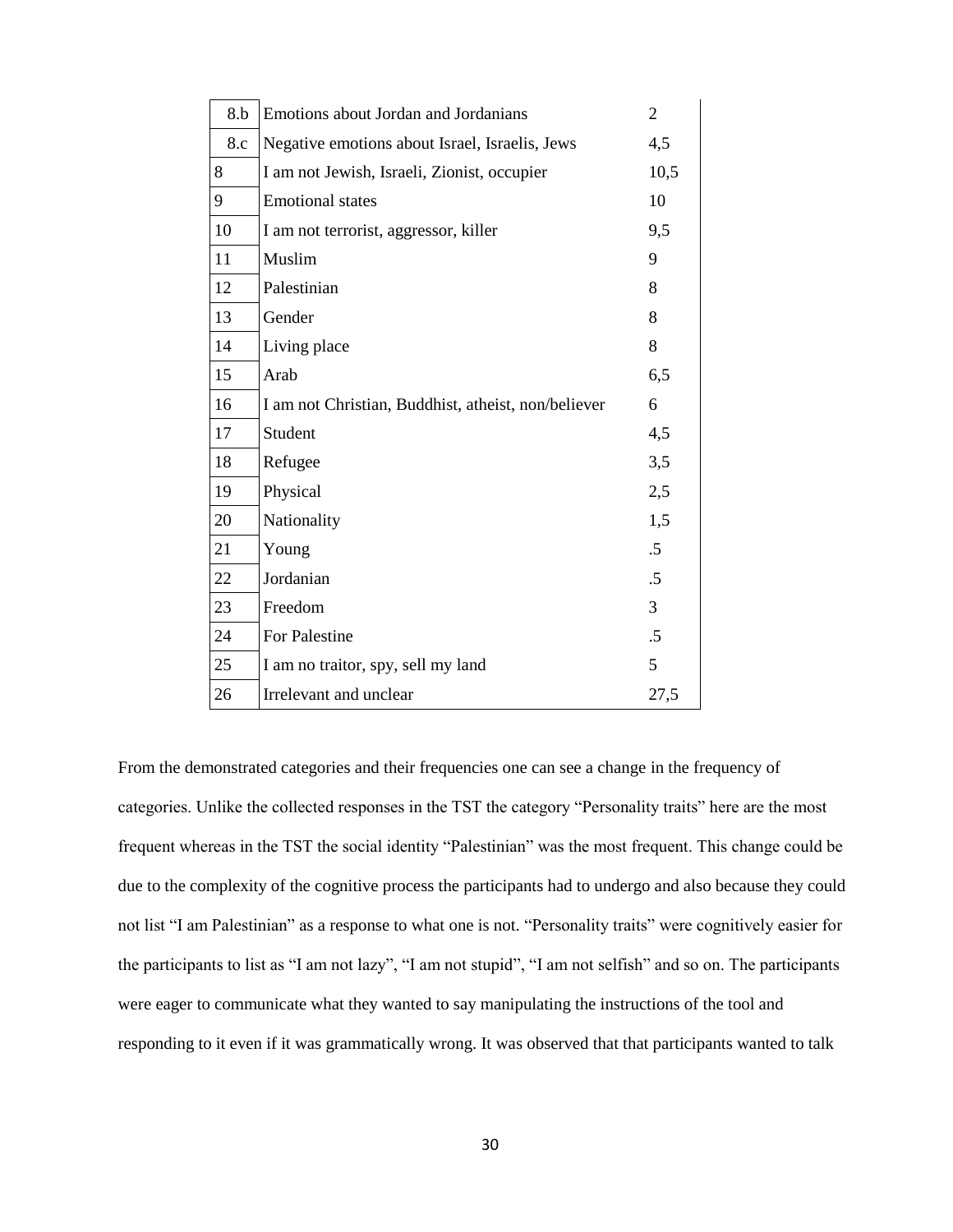about their homeland even in a negative version, e.g. "I am not with a right to return to my homeland", "I am not a liar when I say I want to return to Palestine".

Among the negative social identities, the most frequent was "I am not Jordanian". The participants' response as not being Jordanian might not be seen as Jordanians being out-group for the young Palestinian refugees. It could be them refusing to disperse in the Jordanian group to become Jordanian which is politically pressured on them, starting by granting them Jordanian citizenship, this right to citizenship on the one hand might be appreciated by them but on the other hand might be conceived as a threat to their Palestinian social identity.

In the second place came "I am not Israeli, Jewish, Zionist, occupier". The participants rejected being Israeli, a social identity Palestinians feel as an attempt to replace their Palestinian identity, by occupying Palestine and expelling them, which they expressed as an action they also reject by stating " I am not an occupier", and referring to Zionism which is the movement which established the state of Israel on their lands.

"I am not a terrorist, aggressor, killer", are social identities that are surprising to find among participants of such age. This might be explained by the way the media , in some parts of the world labels Muslims especially after the 9/11 attacks, and them being stuck in a conflict with non Muslims (the Palestinian – Israeli conflict) they made point to express that they are not violent.

In the third place, the participants focused on "belief", stating the beliefs they don't commit to, and mentioning as well that they are Muslims.

The last emerged negative social identity was " I am not a traitor, spy, I did not sell my land", and it was categorized in one category despite the differences that might appear in the statement, the connection between them is loyalty to homeland. In addition, three dimensions are the most despised by the Palestinian in group, and are enough to outcast someone from the in group. " I did not sell my land" could also be interpreted as a rejection of the political claim of the Israelis that they bought the lands from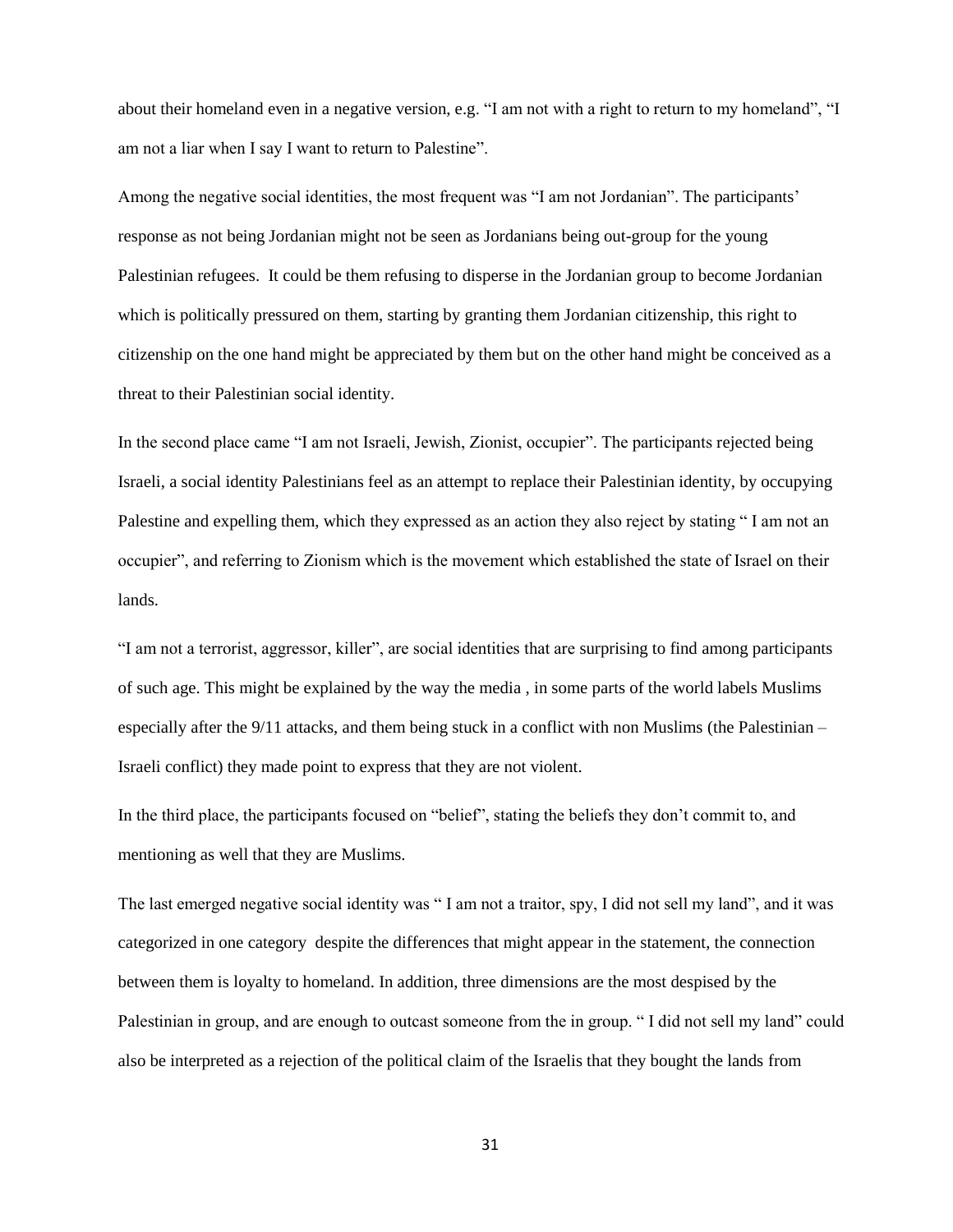Palestinians, the young Palestinian refugees needed to state that they did not sell their lands but rather

have been expelled.

It was also worth exploring the differences in gender in the negation of social identities.

| Table: 12: Categories frequency of occurrence in response "tell us what you are not"<br>distributed by gender. |                                                     |                     |                     |  |  |  |
|----------------------------------------------------------------------------------------------------------------|-----------------------------------------------------|---------------------|---------------------|--|--|--|
|                                                                                                                | Category                                            | Female              | Male                |  |  |  |
| $\mathbf{1}$                                                                                                   | Personality traits                                  | $\frac{0}{0}$<br>58 | $\frac{0}{0}$<br>34 |  |  |  |
| $\overline{2}$                                                                                                 | <b>Homeland Palestine</b>                           | 19                  | 29                  |  |  |  |
| 3                                                                                                              | <b>Specific Attributes</b>                          | 20                  | 17                  |  |  |  |
| $\overline{\mathcal{A}}$                                                                                       | Victimization                                       | 13                  | 17                  |  |  |  |
| 5                                                                                                              | I am not Jordanian                                  | 15                  | 13                  |  |  |  |
| 6                                                                                                              | Social Relationships                                | 17                  | 10                  |  |  |  |
| 8                                                                                                              | <b>Emotions about Palestine</b>                     | 8                   | 3                   |  |  |  |
| 9                                                                                                              | I am not Jewish, Israeli, Zionist, occupier         | 3                   | 18                  |  |  |  |
| 10                                                                                                             | I am not terrorist, aggressor, killer               | 5                   | 14                  |  |  |  |
| 11                                                                                                             | Muslim                                              | 5                   | 13                  |  |  |  |
| 12                                                                                                             | Palestinian                                         | 6                   | 10                  |  |  |  |
| 13                                                                                                             | Gender                                              | 5                   | 11                  |  |  |  |
| 14                                                                                                             | Living place                                        | 9                   | $\tau$              |  |  |  |
| 15                                                                                                             | Arab                                                | $\overline{7}$      | 6                   |  |  |  |
| 16                                                                                                             | I am not Christian, Buddhist, atheist, non/believer | 4                   | 8                   |  |  |  |
| 17                                                                                                             | Student                                             | 9                   | $\overline{0}$      |  |  |  |
| 18                                                                                                             | Refugee                                             | 5                   | $\overline{2}$      |  |  |  |
| 25                                                                                                             | I am no traitor, spy, sell my land                  | 1                   | 9                   |  |  |  |

As demonstrated on table 12, the differences in the affirmative self descriptions between males and females were similar to those found earlier in the TST, whereas new emerged differences were found between males and females in the negational social identities.

Males scored higher percentages in all the emerged negation identities, except for the (I am not Jordanian) where no major difference was found between males and females.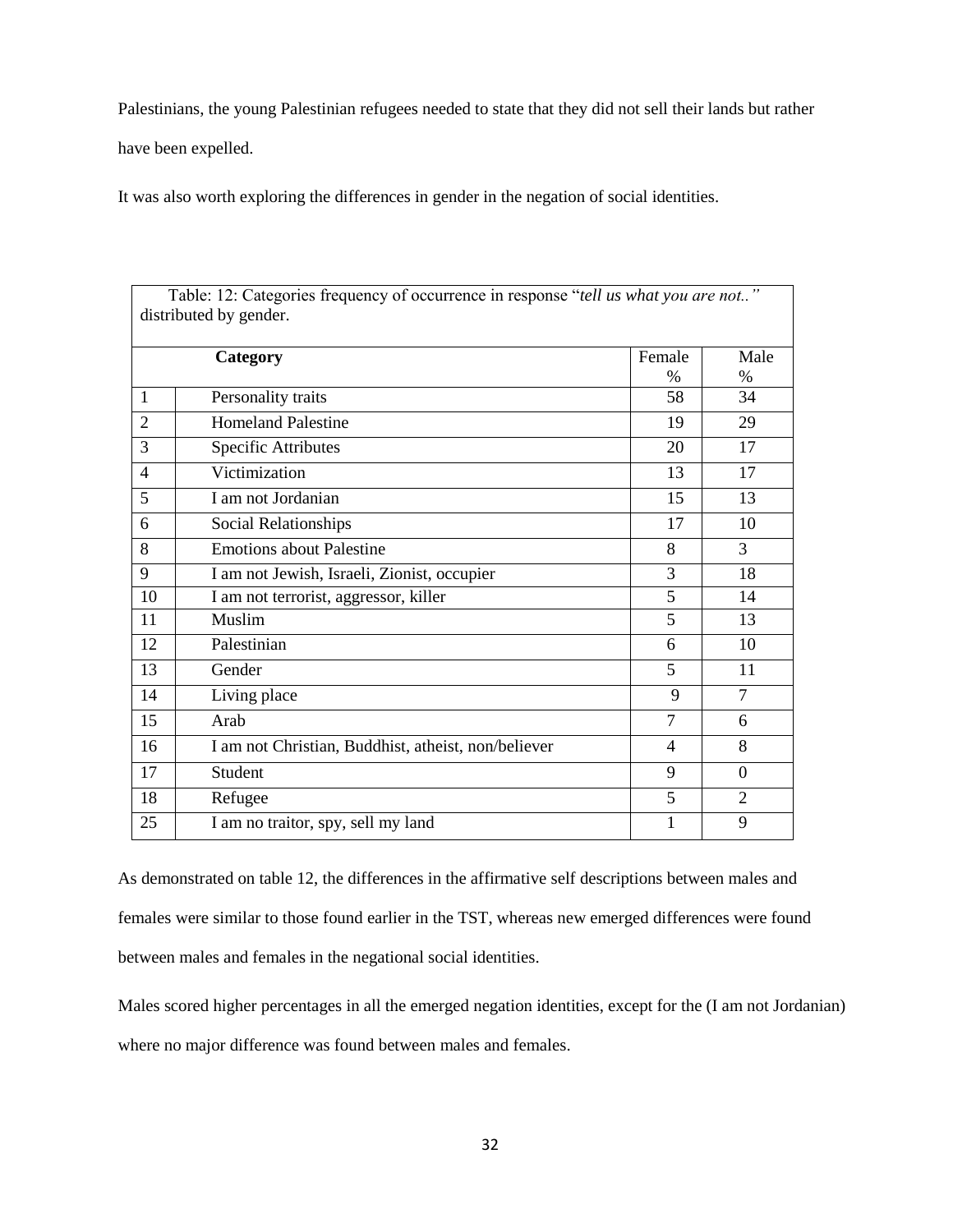Another difference was found when it came to the category Gender, unlike the affirmative version of the TST where females scored higher on gender, males in the negation version scored higher than females by stating "I am not a woman".

#### **Study: Three**

This study will concentrate on the effects of the manipulation and the results will be divided in three parts as below:

#### *Part: One*

The first part will demonstrate the frequency of occurrence before and after the manipulation for each layer of identity to record the changes in terms of frequency percentages, whether it increased or decreased.

#### 1. *As a Palestinian*

A median split was computed to have a cut-off point between high and low frequencies for the frequencies before and after the manipulation, to determine the categories that were widely shared by the participants and those that were less shared

| Table (13): Frequencies of occurrence in percentages for each category before the manipulation and after the<br>manipulation "As a Palestinian" |                            |       |                           |       |                            |  |  |
|-------------------------------------------------------------------------------------------------------------------------------------------------|----------------------------|-------|---------------------------|-------|----------------------------|--|--|
|                                                                                                                                                 | Before the manipulation    |       | After the manipulation    |       |                            |  |  |
|                                                                                                                                                 | "free self definitions"    |       | "As a Palestinian"        |       |                            |  |  |
| median                                                                                                                                          | Category                   | f %   | Category                  | f %   | median                     |  |  |
|                                                                                                                                                 | Palestinian                | 85.7% | Palestinian               | 59.5% |                            |  |  |
| $f = 51.20\%$ *                                                                                                                                 | <b>Homeland Palestine</b>  | 71%   | <b>Homeland Palestine</b> | 57.1% |                            |  |  |
|                                                                                                                                                 | <b>Specific Attributes</b> | 69%   | Refugee                   | 40.5% | $f > 28.60\%$ <sup>*</sup> |  |  |
|                                                                                                                                                 | <b>Social Relations</b>    | 64.3% | <b>Emotions Palestine</b> | 40.5% |                            |  |  |
|                                                                                                                                                 | <b>Emotions Palestine</b>  | 61.9% | Living Place              | 35.7% |                            |  |  |
|                                                                                                                                                 | Student                    | 59.5% | Student                   | 33.3% |                            |  |  |
|                                                                                                                                                 | <b>Personality Traits</b>  | 57.1% | Specific Attributes       | 33.3% |                            |  |  |
|                                                                                                                                                 | Refugee                    | 54.8% | Muslim/social             | 28.6% |                            |  |  |
|                                                                                                                                                 |                            |       | Relationships / Gender    |       |                            |  |  |
|                                                                                                                                                 | Victimization              | 47.6% | Freedom                   | 21.4% |                            |  |  |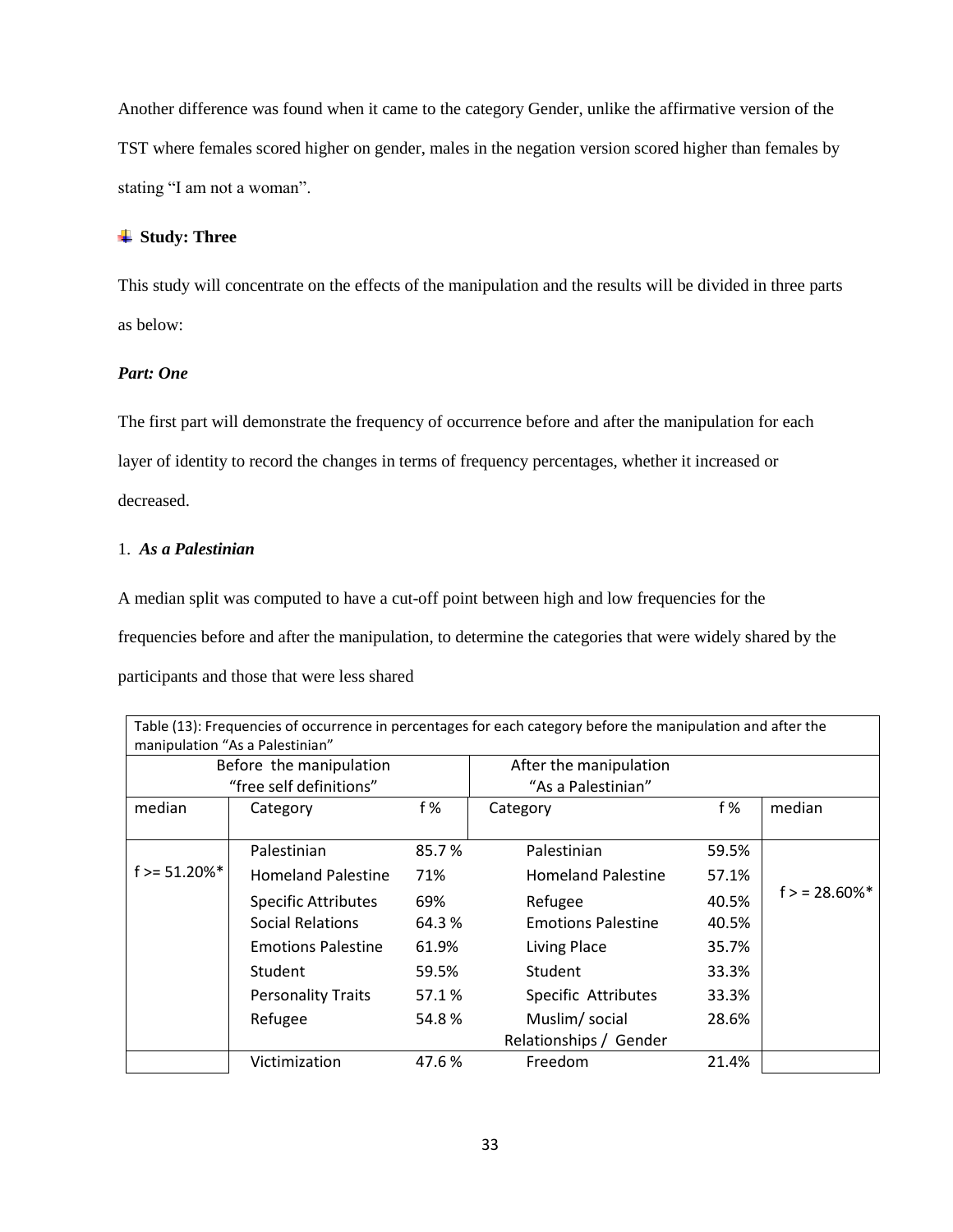| f < 51.20% | Muslim<br>Living Place                       | 42.9%<br>38.1% | Personality Traits/<br>Victimization<br><b>For Palestine</b> | 16.7%<br>7.1%         | F > 28.60 % |
|------------|----------------------------------------------|----------------|--------------------------------------------------------------|-----------------------|-------------|
|            | Freedom/For Palestin 33.3%<br>Gender<br>Arab | 26.2%<br>14.3% | Freedom<br>Young<br>Arab                                     | 21.4%<br>4.8%<br>2.4% |             |
|            | Young                                        | 11.9%          |                                                              |                       |             |

\* *Median Split to separate low from high frequencies, and was computed separately for before and after.*

As demonstrated on Table (13) when the participants thought of themselves primary as Palestinians, many of their social identity components remained stable. But thinking of themselves as Palestinians made the idea of their living place more salient and more frequent than before in their spontaneous self definitions, as if when they think of themselves as Palestinians they think that although they are Palestinians they are not living in Palestine but in Jordan. Also and as demonstrated on table (13) a change occurred in the category "personality Traits", which was highly frequent before the manipulation, but when the participants were assigned to think of themselves as "Palestinians" they might have felt they are not allowed to talk about their individual characteristics, but they dispersed into the group.

In the category "Gender" there was a tendency toward the change, as after the manipulation the category gender was more frequent compared to before the manipulation. Another category and on the same level of frequency came the category "muslim" which was not highly shared before the manipulation but turned to be more frequent after the manipulation, this change will be further explored later when demonstrating the social identity layer " as a muslim".

#### *2. As a Palestinian Refugee*

Similar to the previous manipulation "as a Palestinian", here, when the participants were assigned to think of themselves as "Palestinian Refugees", the category "living place" was more frequent and "personality traits" was less frequent than they were before the manipulation. It could be for the same reasons given before. (Table 14)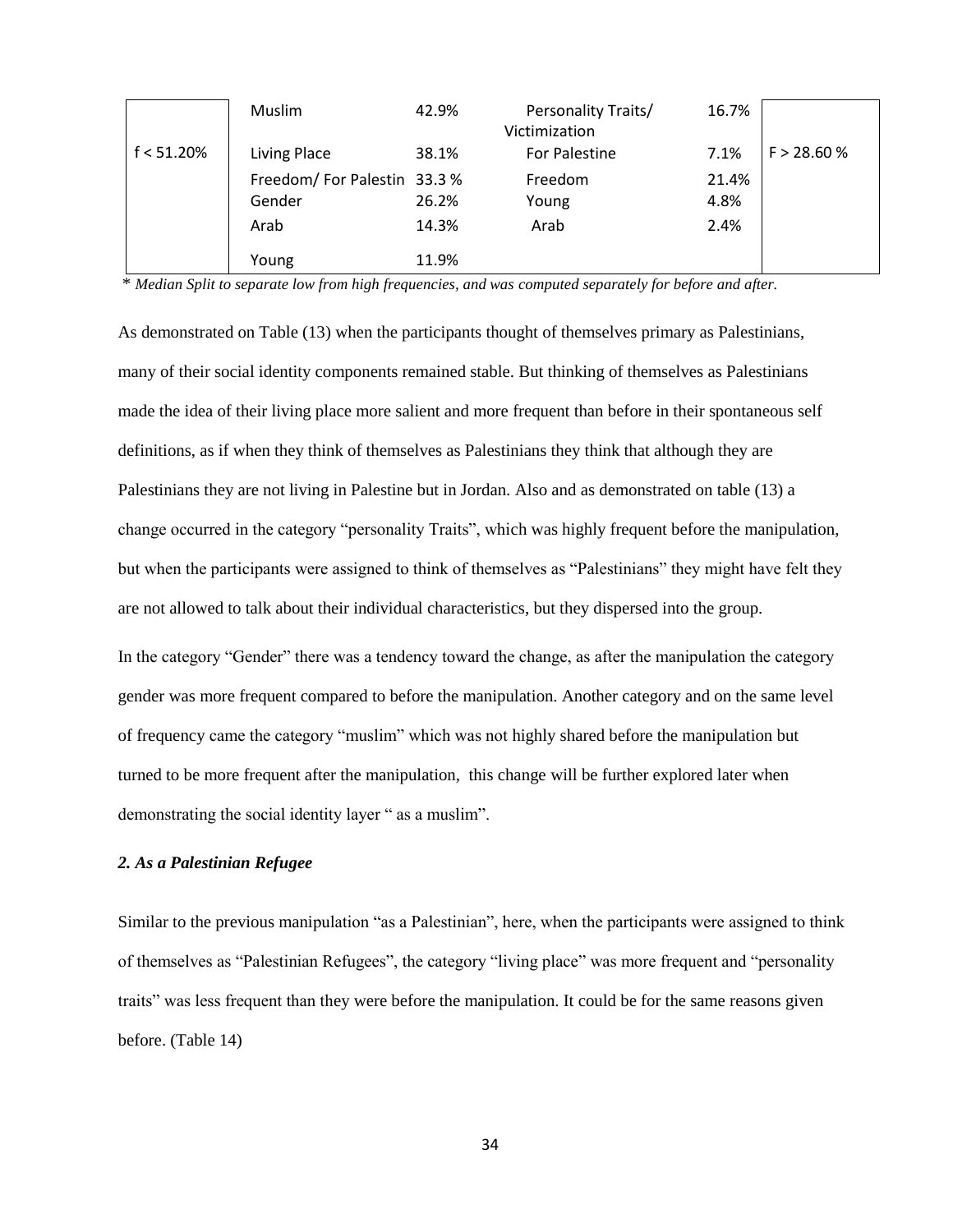Another change that occurred with the manipulation "as a Palestinian Refugee" was with the category "Victimization" which turned to be less frequent after the manipulation. As a matter of fact it is surprising, as it would've been assumed that victimization would've turned to be more frequent when the participants thought of themselves as refugees, if their status of refugee and exile was the reason behind their victimization.

| Palestinian Refugee" | before the manipulation   |        | After the manipulation     |        |               |
|----------------------|---------------------------|--------|----------------------------|--------|---------------|
|                      | "free self definitions"   |        | "As a Palestinian Refugee" |        |               |
| median               | Category                  | $f\%$  | Category                   | $f\%$  | median        |
|                      | <b>Homeland Palestine</b> | 73.2%  | <b>Homeland Palestine</b>  | 63.40% |               |
|                      | Specific Attributes       | 73.2%  | Palestinian                | 51.2%  |               |
| $f = 51.20\%$        | Palestinian               | 70.7%  | <b>Emotions Palestine</b>  | 48.80% | $f > 20.75\%$ |
|                      | <b>Personality Traits</b> | 70.7%  | Specific Attributes        | 43.9%  |               |
|                      | Social Relationships      | 63.4%  | Refugee                    | 39%    |               |
|                      | Victimization             | 58.5%  | Student                    | 34.1%  |               |
|                      | Refugee                   | 56.1%  | Social Relationships       | 31.70% |               |
|                      | <b>Emotions Palestine</b> | 51.2%  | Living Place               | 22%    |               |
|                      | Student                   | 51.2%  |                            |        |               |
|                      | For Palestine             | 24.40% | Freedom                    | 19.50% |               |
|                      | Gender                    | 24.40% | For Palestine              | 17.10% |               |
|                      | Freedom                   | 22%    | Victimization              | 14.6%  |               |
| $f < 51.20\%$        | Muslim                    | 22%    | <b>Personality Traits</b>  | 12.2%  | $F > 20.75\%$ |
|                      | Living Place              | 14.6%  | Muslim                     | 9.8%   |               |
|                      | Arab                      | 9.80%  | Gender                     | 4.90   |               |
|                      | Young                     | 2.40%  | Young                      | 4.90%  |               |
|                      |                           |        | Arab                       | 0%     |               |

# $\Gamma$ able (14): Frequencies of occurrence in percentages for each category before the manipulation and after the manipulation  $\Gamma$

#### 3. *As an Arab*

When the social identity "Arab" was made salient to the participants I observed the highest rate of changes in four categories: Emotions about Palestine, victimization, personality traits, and gender. (Table 15)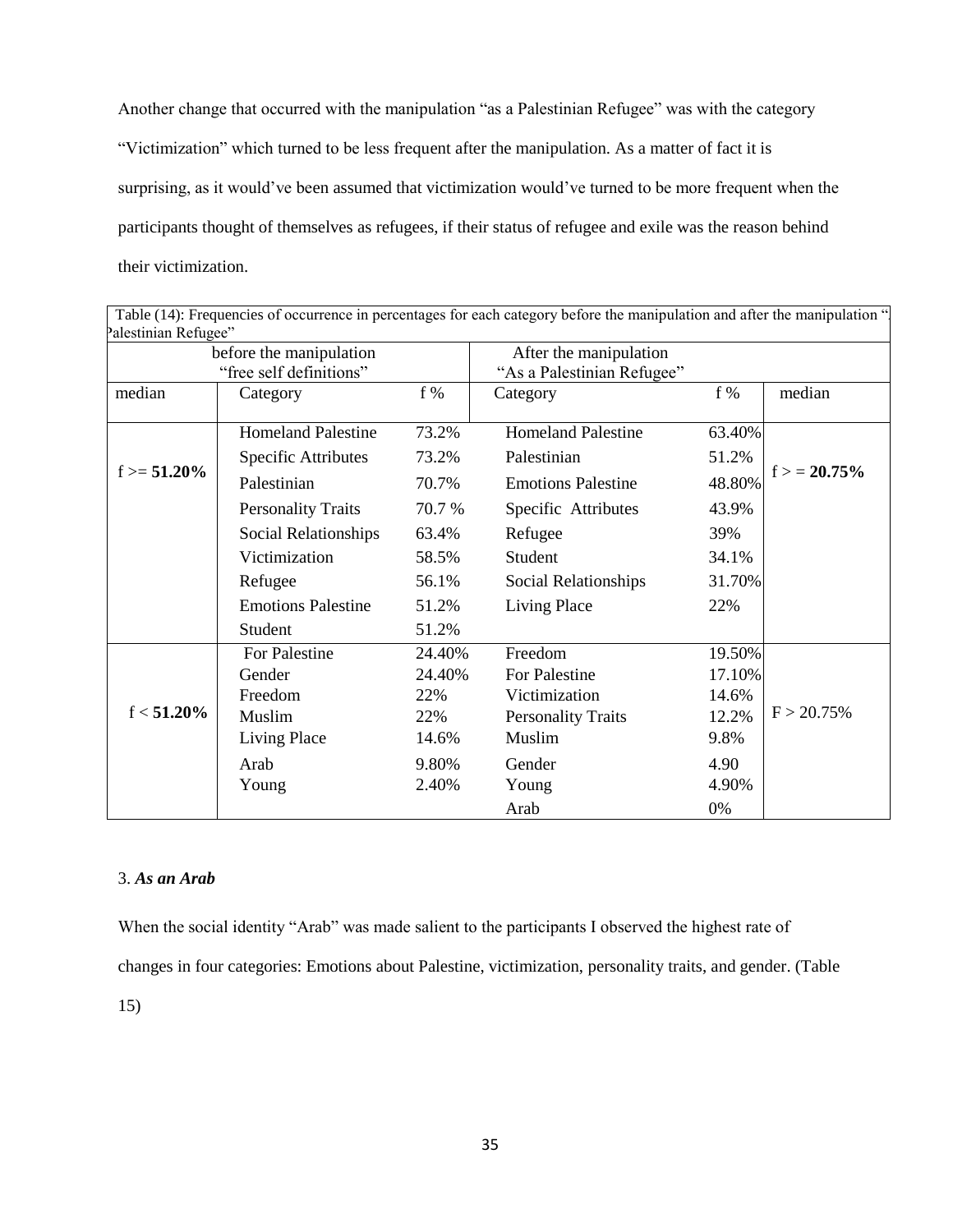Emotions about Palestine and Victimization both were less frequent among the participants responses when they thought of themselves primary as Arabs. This could be seen as the feeling of being a member of a larger group situated in the whole Arab world where Palestine is one of the many countries of this region, and stressing on feelings for one country might be discriminatory against other countries if one felt part of the whole. "Victimization" here was less frequent after the manipulation where the participants might not have regarded Arabs as a victimized group. The other two categories changed in the opposite direction - in the sense that they were more frequent after the manipulation- were: "Personality traits" and "gender". "Personality traits" and unlike the two previous manipulations (as Palestinian/ as a Palestinian refugee) was more frequent after the manipulation here when the young Palestinian refugees thought of themselves as Arabs. This finding and when compared to the previous manipulations confirms the finding in the previous two manipulations when the participants felt that they couldn't express their individual characteristic being in a group in conflict but they stressed more on the group. Whereas when it came to a bigger group which is not in a conflict, participants felt they could express their individuality, also in the terms of Gender which here also turned to be more frequent, whereas if one thought of himself as a Palestinian or a refugee being victimized then gender doesn't matter, as victimization falls on both males and females in the same way. Being Arab allowed even for the gender differences to become salient.

| Table (15): Frequencies of occurrence in percentages for each category before the manipulation and after the<br>manipulation "As an Arab" |                           |        |                           |       |               |  |  |
|-------------------------------------------------------------------------------------------------------------------------------------------|---------------------------|--------|---------------------------|-------|---------------|--|--|
|                                                                                                                                           | Before the manipulation   |        | After the manipulation    |       |               |  |  |
|                                                                                                                                           | "free self definitions"   |        | "As an Arab"              |       |               |  |  |
|                                                                                                                                           | Category                  | f %    | Category                  | f %   |               |  |  |
|                                                                                                                                           | Palestinian               | 75.6 % | Specific Attributes       | 48.8% |               |  |  |
|                                                                                                                                           | Refugee                   | 75.6 % | Palestinian               | 41.5% |               |  |  |
| $f = 52.45\%$                                                                                                                             | <b>Homeland Palestine</b> | 73.2%  | Social Relationships      | 39%   | $f > 23.20\%$ |  |  |
|                                                                                                                                           | Social Relationships      | 68.3%  | <b>Homeland Palestine</b> | 39%   |               |  |  |
|                                                                                                                                           | Specific Attributes       | 61%    | Refugee                   | 31.7% |               |  |  |
|                                                                                                                                           | Student                   | 61%    | Student                   | 34.1% |               |  |  |
|                                                                                                                                           | <b>Emotions Palestine</b> | 58.5%  | <b>Personality Traits</b> | 24.4% |               |  |  |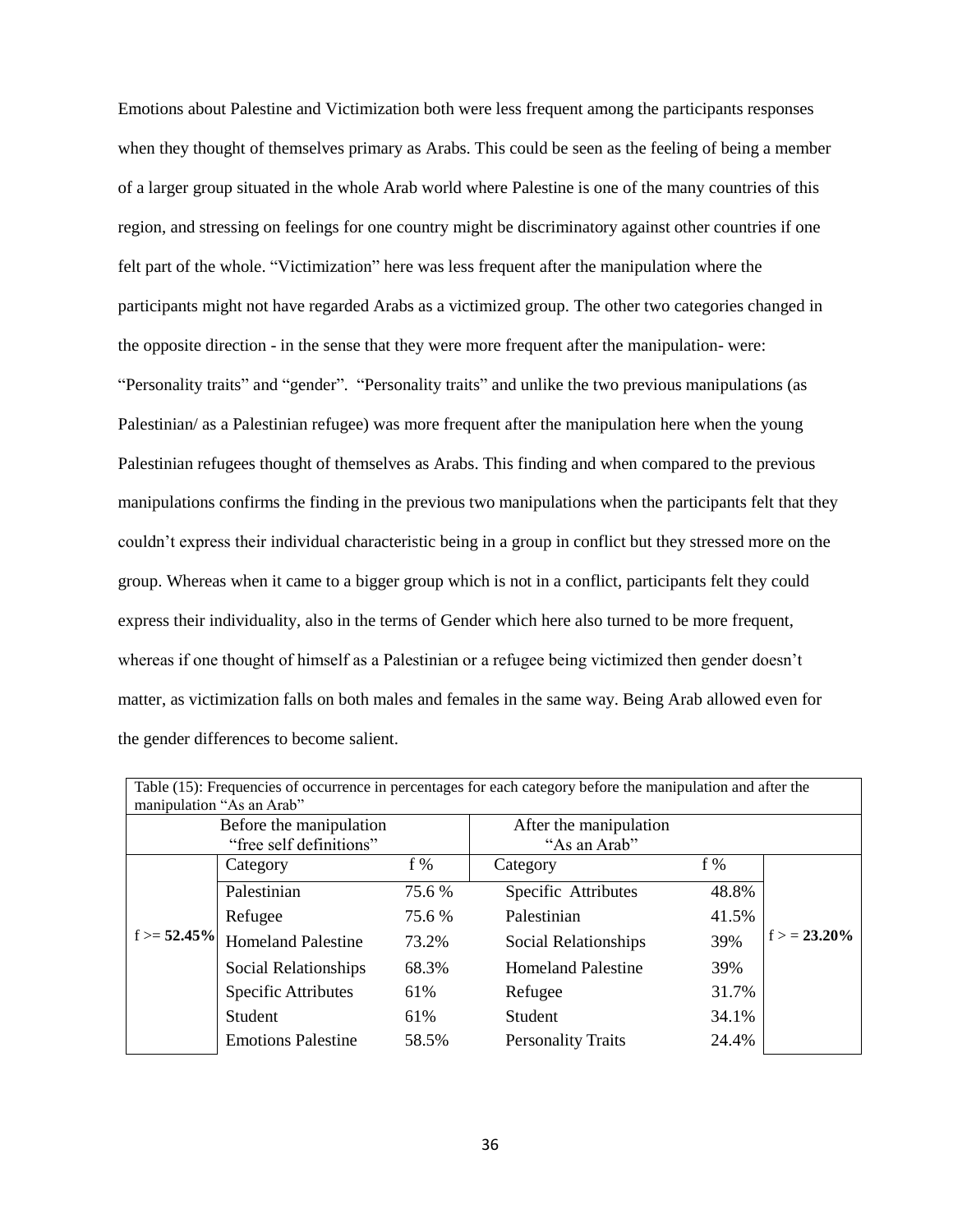|               | Victimization             | 53.7%  | Gender                    | 24.4% |               |
|---------------|---------------------------|--------|---------------------------|-------|---------------|
|               |                           |        |                           |       |               |
|               | <b>Personality Traits</b> | 51.2%  | <b>Emotions Palestine</b> | 22%   |               |
|               | For Palestine             | 34.1%  | <b>Muslim</b>             | 22%   |               |
| $f < 52.45\%$ | Gender                    | 34.1%  | Living Place              | 17.1% | $F > 23.20\%$ |
|               | Freedom                   | 36.6%  | Victimization             | 14.6% |               |
|               | Muslim                    | 39%    | Freedom                   | 12.2% |               |
|               | Living Place              | 39%    | Arab                      | 12.2% |               |
|               | Arab                      | 14.6 % | For Palestine             | 7.3%  |               |
|               | Young                     | 7.3%   | Young                     | 7.3%  |               |

Apart from the categories that changed between high and low frequencies in comparison to before the manipulation and after the manipulation, an interesting finding demonstrated here is in the categories that did not change in the manipulation "Arab" but changed in the two previous manipulations "Palestinian" and "Palestinian refugee". Looking at the category "living place" (Table 15) we find that it was low in frequency both before and after the manipulation "as an arab", which was not the case when it came to "Palestinian" and "Palestinian refugee" but it changed to become more frequent. This is explained by the fact that when the participants think of themselves as Arabs then their living place is the Arab region, and doesn't conflict with this identity, where in the other two identities living place was very important as the conflict is mainly on lands.

#### *4. As a Young Person*

As young and similarly to as in "Arab", the personality traits were highly frequent and more than before the manipulation, thinking of their age and this layer as a broad layer of identity allowed them to think of their character. Other changes in the participants self definitions was recorded in the category "for Palestine" which was less frequent than before the manipulation, thinking of themselves as young people might have changed their priorities and made them think what they could do for themselves and their future which is clear in the percentage of the category "Specific Attributes" which is very high (52%) considering the cut-off points of before and after. (Table 16)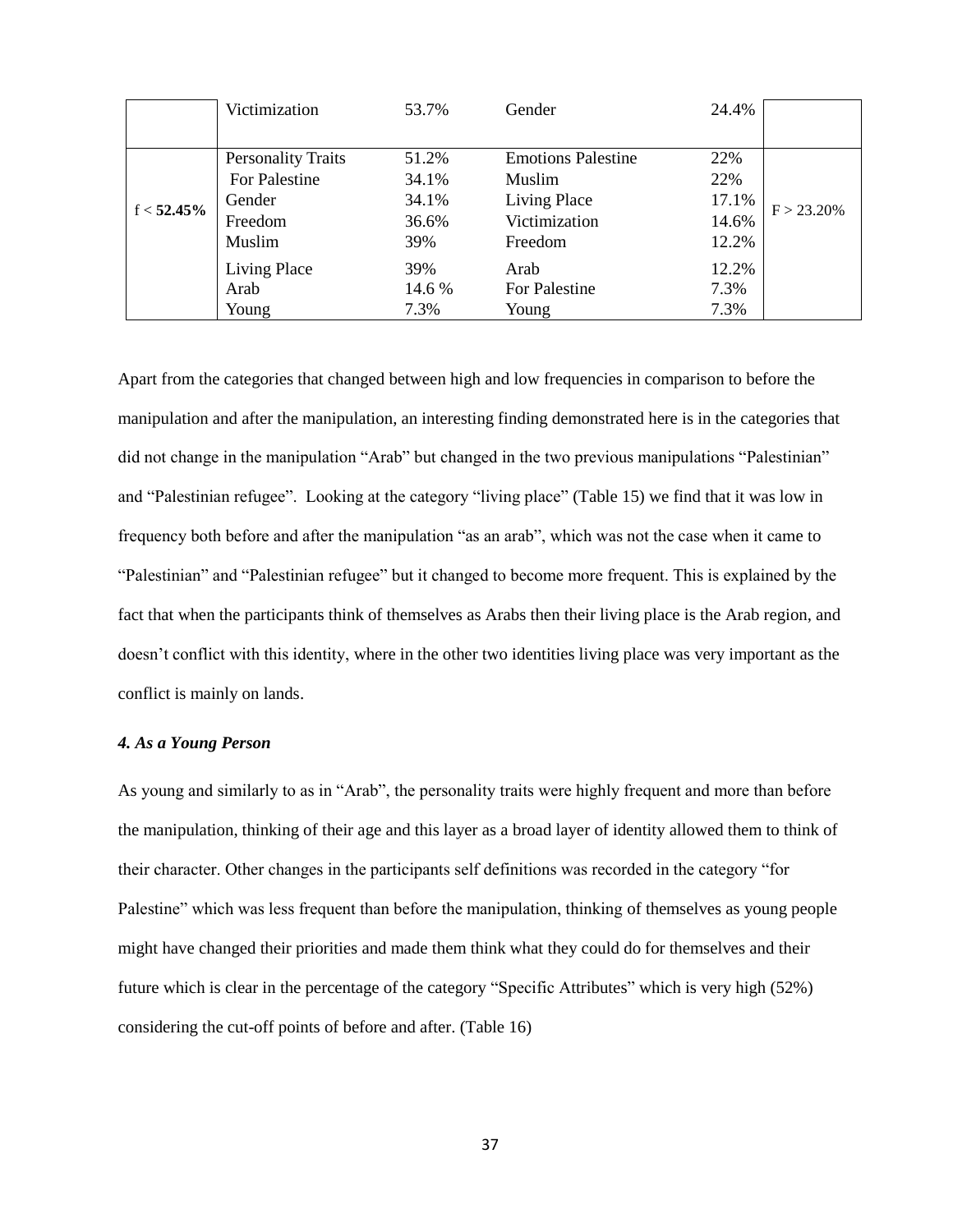"Living place", when thinking of themselves as young was less frequent than in their spontaneous self definitions. Together with the finding in the manipulation as "arab" this could be an indicator that the larger the group that they belong to is, the less important become the place of living for the adolescent Palestinian refugees.

|               | manipulation "As a young person" |        | Table (16): Frequencies of occurrence in percentages for each category before the manipulation and after the |       |               |
|---------------|----------------------------------|--------|--------------------------------------------------------------------------------------------------------------|-------|---------------|
|               | Before the manipulation          |        | After the manipulation                                                                                       |       |               |
|               | "free self definitions"          |        | "As a young person"                                                                                          |       |               |
| Median        | Category                         | $f\%$  | Category                                                                                                     | $f\%$ | Median        |
|               |                                  |        |                                                                                                              |       |               |
|               | Palestinian                      | 83.3 % | Specific Attributes                                                                                          | 52.8% |               |
| $f = 44.45\%$ | <b>Personality Traits</b>        | 72.2%  | Social Relationships                                                                                         | 47.2% | $f > 19.45\%$ |
|               | Social Relationships             | 66.7%  | Student                                                                                                      | 44.4% |               |
|               | Student                          | 63.9%  | <b>Homeland Palestine</b>                                                                                    | 38.9% |               |
|               | Refugee                          | 58.3%  | Palestinian                                                                                                  | 25%   |               |
|               | <b>Homeland Palestine</b>        | 57.5%  | <b>Personality Traits</b>                                                                                    | 25%   |               |
|               | <b>Specific Attributes</b>       | 55.6%  | <b>Emotions Palestine</b>                                                                                    | 25%   |               |
|               | <b>Emotions Palestine</b>        | 50%    | Refugee                                                                                                      | 22.2% |               |
|               | Victimization                    | 38.9%  | Victimization                                                                                                | 16.7% |               |
|               | Muslim                           | 36.1 % | Muslim                                                                                                       | 13.9% |               |
| $f < 44.45\%$ | Living Place                     | 33.3%  | Gender                                                                                                       | 13.9  | $f < 19.45\%$ |
|               | For Palestine                    | 27.8%  | Freedom                                                                                                      | 11.1% |               |
|               | Gender                           | 27.8%  | For Palestine                                                                                                | 11.1% |               |
|               | Freedom                          | 27.8 % | Living Place                                                                                                 | 8.3%  |               |
|               | Young                            | 11.1%  | Young                                                                                                        | 8.3%  |               |
|               | Arab                             | 5.6%   | Arab                                                                                                         | 0%    |               |
|               |                                  |        |                                                                                                              |       |               |
|               |                                  |        |                                                                                                              |       |               |

#### *5. As a Muslim*

As demonstrated in Table (17) when the social identity "muslim" was made salient, and unlike the other manipulation of social identities, the category "muslim" turned to be more frequent after the manipulation, the participants mentioned being Muslims and their religion practices more than they did before the manipulation.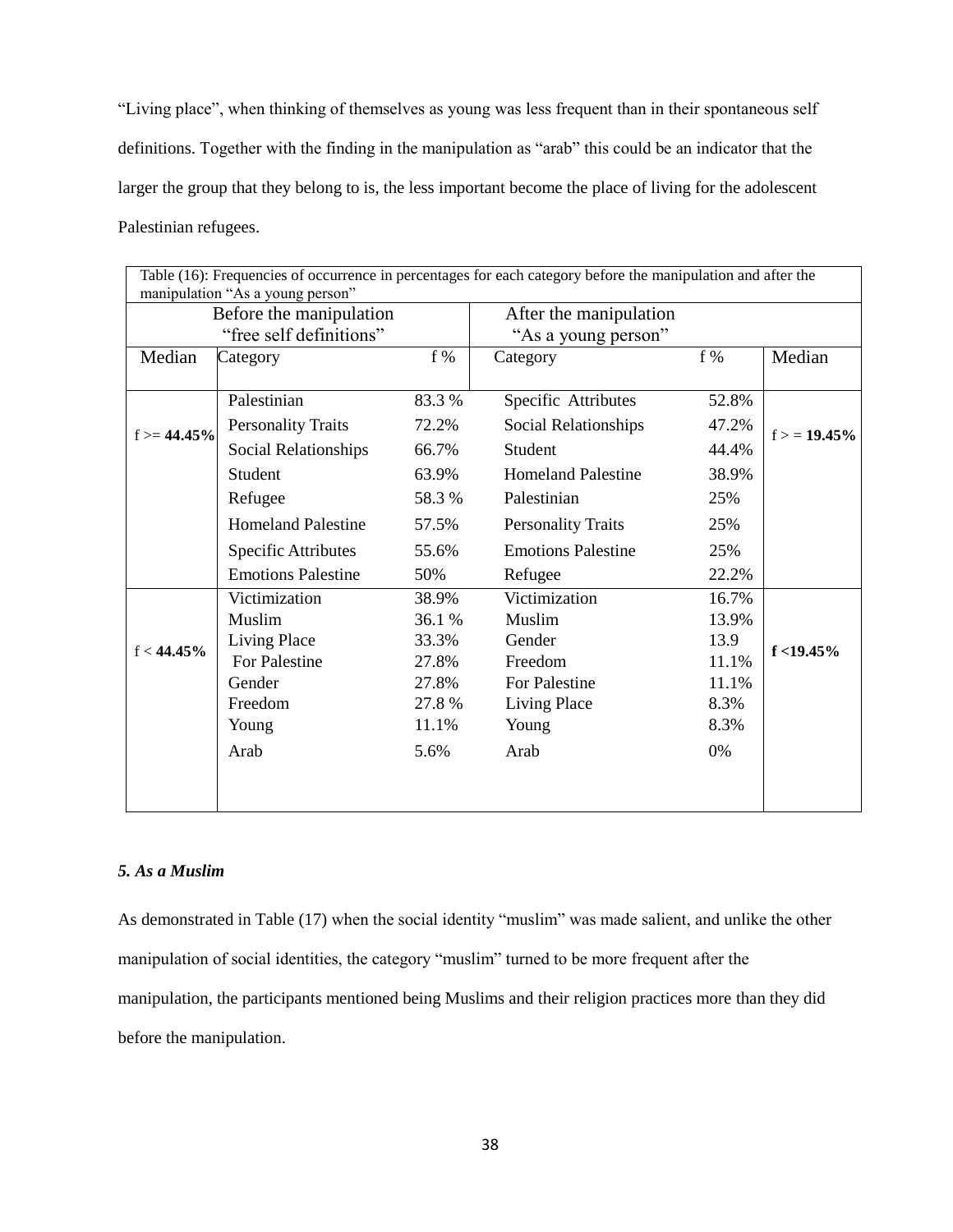Another change was in the "refugee" social identity, which turned to be less frequent than before the manipulation which again could be another indicator that the participants when identifying with the Muslim group their refugee identity was not as salient as before.

| Table (17): Frequencies of occurrence in percentages for each category before the manipulation and after the<br>manipulation "As a muslim" |                                                    |       |                                         |       |               |  |  |
|--------------------------------------------------------------------------------------------------------------------------------------------|----------------------------------------------------|-------|-----------------------------------------|-------|---------------|--|--|
|                                                                                                                                            | Before the manipulation<br>"free self definitions" |       | After the manipulation<br>"As a Muslim" |       |               |  |  |
|                                                                                                                                            | Category                                           | $f\%$ | Category                                | f%    |               |  |  |
|                                                                                                                                            | <b>Specific Attributes</b>                         | 77.5% | Social Relationships                    | 45%   |               |  |  |
|                                                                                                                                            | Social Relationships                               | 75%   | Specific Attributes                     | 42.5% |               |  |  |
| $f = 44.45\%$                                                                                                                              | <b>Homeland Palestine</b>                          | 69.4% | Student                                 | 35%   | $f = 19.45\%$ |  |  |
|                                                                                                                                            | Palestinian                                        | 62.5% | <b>Homeland Palestine</b>               | 32.5% |               |  |  |
|                                                                                                                                            | <b>Personality Traits</b>                          | 62.5% | Palestinian                             | 35%   |               |  |  |
|                                                                                                                                            | Student                                            | 62.5% | Muslim                                  | 35%   |               |  |  |
|                                                                                                                                            | <b>Emotions Palestine</b>                          | 55%   | <b>Personality Traits</b>               | 30%   |               |  |  |
|                                                                                                                                            | Refugee                                            | 47.5% | <b>Emotions Palestine</b>               | 22.5% |               |  |  |
|                                                                                                                                            | Victimization                                      | 42.5% | Refugee                                 | 15%   |               |  |  |
|                                                                                                                                            | Freedom                                            | 35%   | Victimization                           | 13%   |               |  |  |
|                                                                                                                                            | Muslim                                             | 32.5% | Living Place                            | 10%   |               |  |  |
| $f < 44.45\%$                                                                                                                              | For Palestine                                      | 30%   | Gender                                  | 10%   | $f < 19.45\%$ |  |  |
|                                                                                                                                            | Living Place                                       | 20%   | Freedom                                 | 7.5%  |               |  |  |
|                                                                                                                                            | Gender                                             | 20%   | For Palestine                           | 5%    |               |  |  |
|                                                                                                                                            | Arab                                               | 12%   | Young                                   | 2.5%  |               |  |  |
|                                                                                                                                            | Young                                              | 10%   | Arab                                    | 2.5%  |               |  |  |
|                                                                                                                                            |                                                    |       |                                         |       |               |  |  |

#### *Part: Two*

The second part will discuss the young Palestinian Refugees self definitions after the manipulation, through their social availability and memory accessibility in a comparative scope among the five different layers of their social identity, which is a comparison within the same layer of identity before and after the manipulation on one hand, and a comparison in between the layers of social identity after the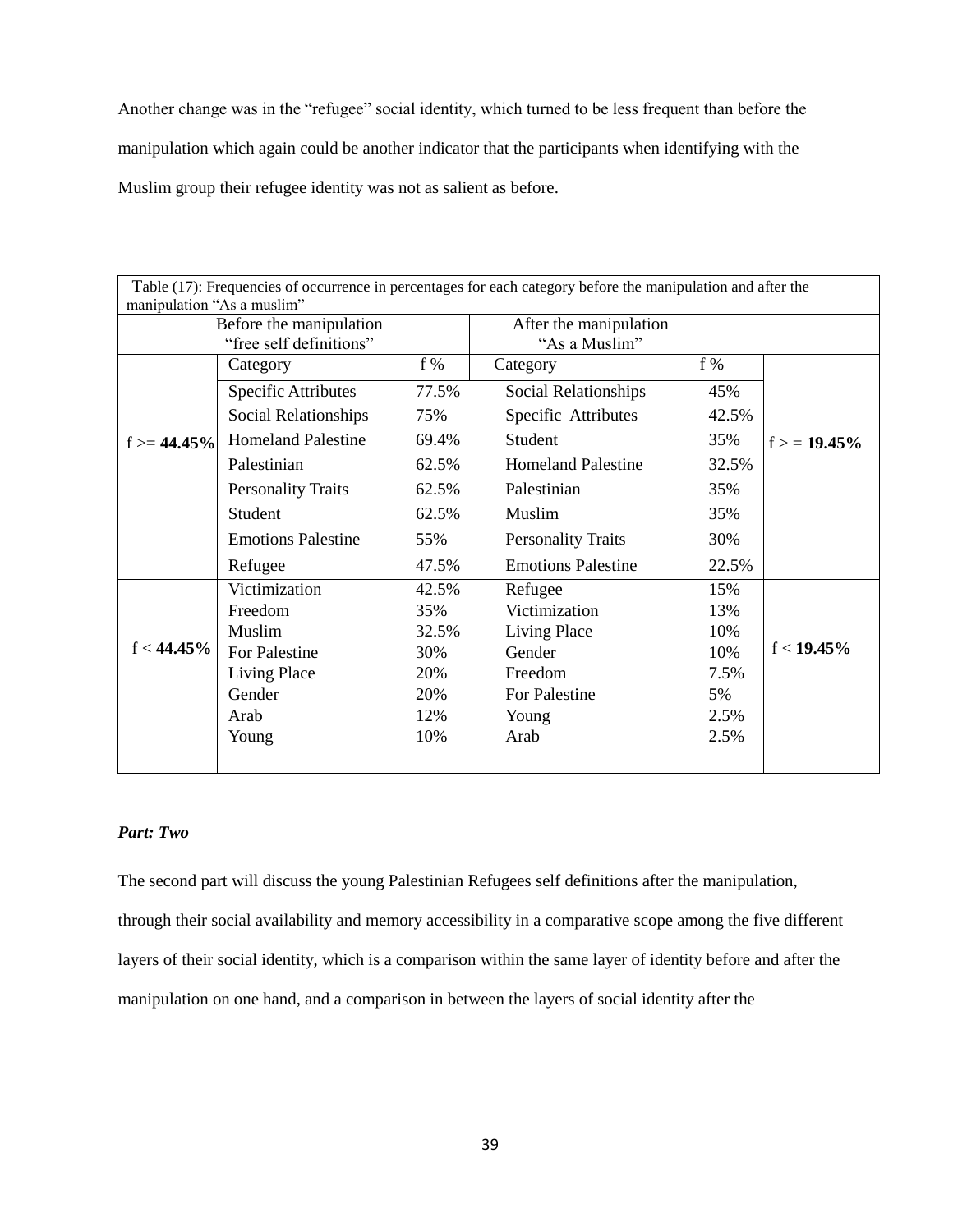manipulation and the changes that occur or doesn't when a specific layer of social identity is made salient to the participants.

#### *Social availability and memory accessibility:*

to explore how accessible some self descriptions were after the manipulation and if this accessibility changed as an effect of evoking one of the participants multi layered social identity, Indicators of frequency and average appearance rank were computed for each sub group separately before the manipulation and after the manipulation depending on the layer of social identity evoked. The findings will be demonstrated in tables categorizing the self descriptions into: 1. widely shared and firstly evoked 2. Widely shared and late recalled 3. Less shared and late recalled 4. Less shared, firstly evoked, for both before and after the manipulation according to each layer of identity.

#### 1. *As a Palestinian*

When the social identity layer "as a Palestinian" was evoked, as demonstrated in table (19), the most shared and first evoked were to stress the findings earlier , but here it is found to be not only more frequent but also firstly evoked.

| Table.19 social availability and evocation ranks for the salient social identity "Palestinian" |                           |                            |                                   |                    |
|------------------------------------------------------------------------------------------------|---------------------------|----------------------------|-----------------------------------|--------------------|
|                                                                                                | <b>Widely shared</b>      | <b>Widely shared</b>       | <b>Less shared</b>                | <b>Less shared</b> |
|                                                                                                | firstly evoked            | last recalled              | <b>Firstly evoked</b> Last evoked |                    |
| <b>Before</b> (free                                                                            | Palestinian               | <b>Muslim</b>              | Arab                              |                    |
| self definitions)                                                                              | Refugee                   | <b>Emotions Palestine</b>  | <b>Student</b>                    | For Palestine      |
|                                                                                                | <b>Homeland Palestine</b> | Social Relationships       | Gender                            | Freedom            |
|                                                                                                | <b>Personality Traits</b> | <b>Specific Attributes</b> | <b>Living Place</b>               | victimization      |
|                                                                                                |                           |                            | young                             |                    |
| After (as a                                                                                    | Palestinian               | <b>Student</b>             | Arab                              | For Palestine      |
| Palestinian)                                                                                   | Refugee                   | <b>Homeland Palestine</b>  | <b>Muslim</b>                     | Freedom            |
|                                                                                                | <b>Emotions Palestine</b> | Social Relationships       | Gender                            | victimization      |
|                                                                                                | <b>Living Place</b>       | <b>Specific Attributes</b> | young                             |                    |
|                                                                                                |                           | <b>Personality Traits</b>  |                                   |                    |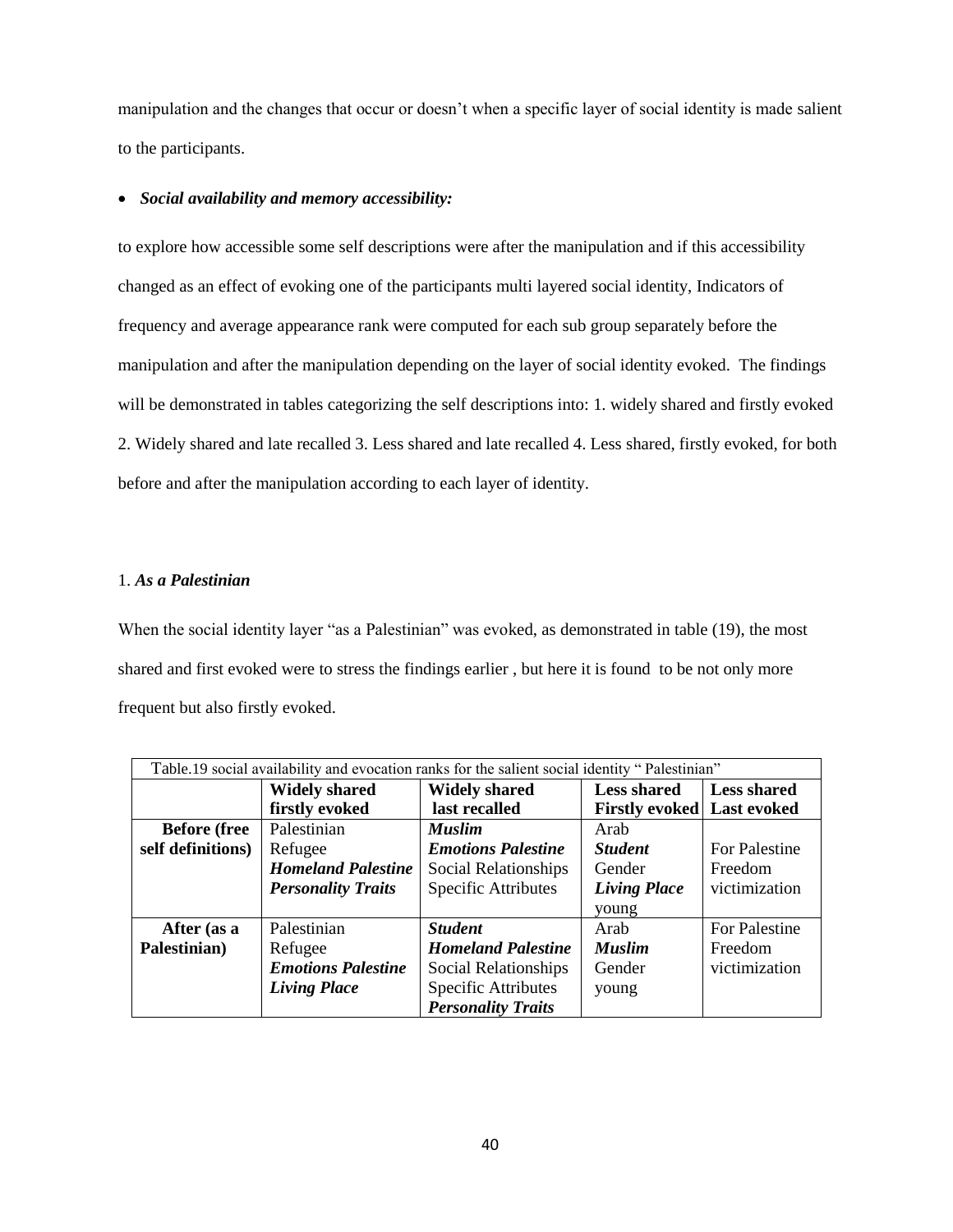Personality Traits was not less shared after the manipulation, it continued to be widely shared but only was recalled later and not in the first place when participants thought of themselves as Palestinians.

The social identity "student" changed to be widely shared but recalled last, which shows relevance between the social identity layer "Palestinian" and the role of student, although it didn't come first as other representations were more important and relevant but it was among the most shared content after the manipulation.

#### 2. *As A Palestinian Refugee*

By looking at table (20), it is observed that the firstly evoked and most shared identities were similar to those achieved when the layer of social identity "Palestinian" was evoked, only that here with the manipulation" as a refugee" the social identity student was not only widely shared but also firstly evoked, Palestinian refugees having long invested in education, the identity Palestinian refugee makes the participants think that their compensation is in education and as student.

| Table.20 social availability and evocation ranks for the salient social identity "Palestinian Refugee" |                      |                            |                           |                           |
|--------------------------------------------------------------------------------------------------------|----------------------|----------------------------|---------------------------|---------------------------|
|                                                                                                        | <b>Widely shared</b> | <b>Widely shared</b>       | <b>Less shared</b>        | <b>Less shared</b>        |
|                                                                                                        | firstly evoked       | last recalled              | <b>Firstly evokes</b>     | <b>Last evoked</b>        |
| <b>Before</b> (free                                                                                    | Palestinian          | <b>Student</b>             | Arab                      | Muslim                    |
| self definitions)                                                                                      | Refugee              | <i>Victimization</i>       | <b>Freedom</b>            | <b>Emotions Palestine</b> |
|                                                                                                        | <b>Homeland</b>      | Social Relationships       | Gender                    | For Palestine             |
|                                                                                                        | <b>Palestine</b>     | <b>Specific Attributes</b> | <b>Living Place</b>       | Young                     |
|                                                                                                        | <b>Personality</b>   |                            |                           |                           |
|                                                                                                        | <b>Traits</b>        |                            |                           |                           |
| After (as a                                                                                            | Palestinian          | <b>Homeland Palestine</b>  | <b>Personality Traits</b> | Muslim                    |
| <b>Palestinian</b>                                                                                     | Refugee              | <b>Freedom</b>             | Gender                    | Victimization             |
| Refugee)                                                                                               | <b>Student</b>       | Social Relationships       | Young                     | For Palestine             |
|                                                                                                        | <b>Emotions</b>      | <b>Specific Attributes</b> |                           |                           |
|                                                                                                        | <b>Palestine</b>     |                            |                           |                           |
|                                                                                                        | <b>Living Place</b>  |                            |                           |                           |

In the previous part and with the identity component "victimization" was found to be less frequent when the social identity layer "refugee" was evoked, which was surprising then and left unexplained, here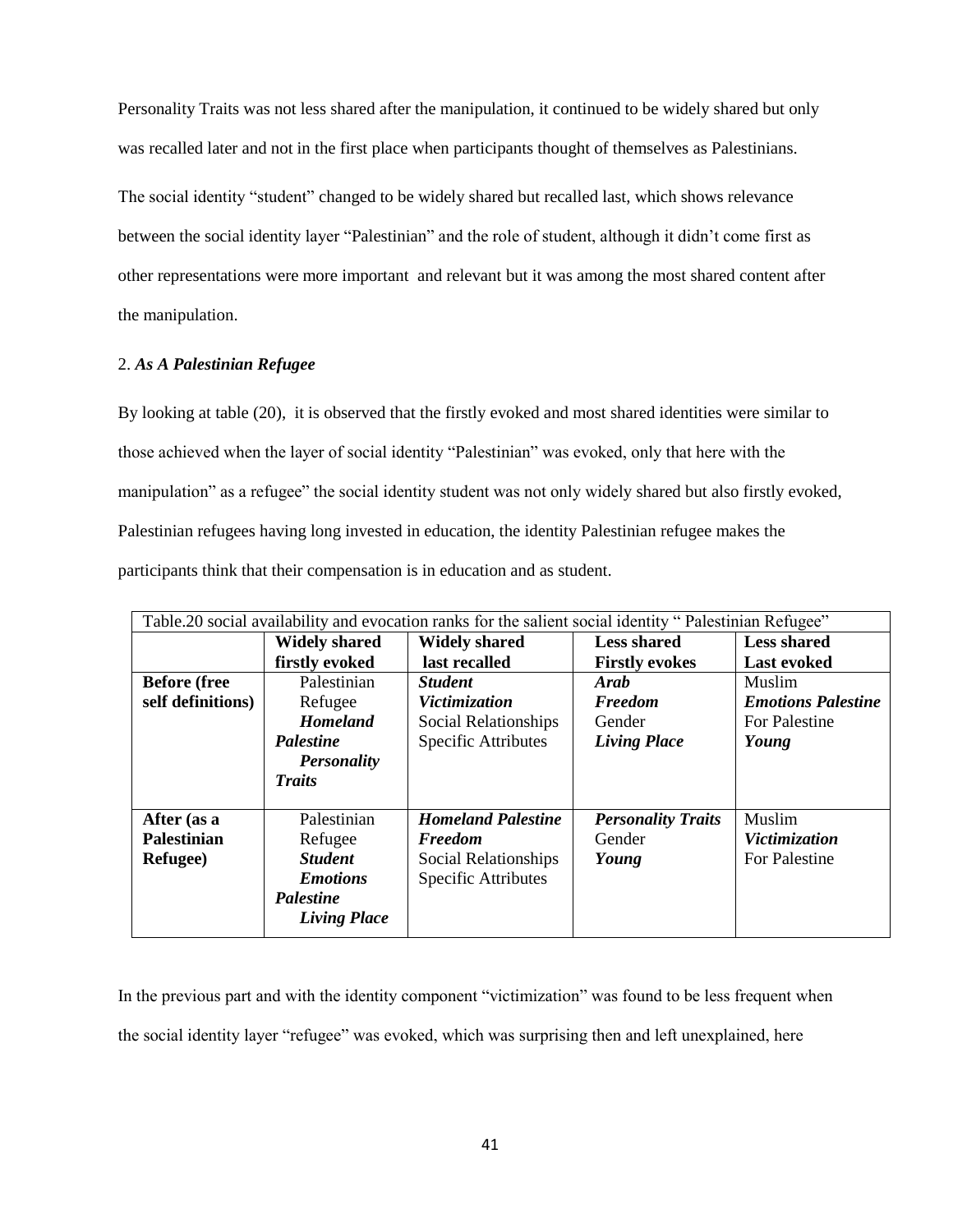again, it moved from being widely shared and last recalled to be less shared and last recalled, which might indicate that the participants do not feel victimized due to the fact that they are Refugees, or that by suggesting that they are Refugees they felt their victimization is acknowledge and they had no urge to stress it.

The social identity layer "arab" was shared by a restricted number of people but evoked first before the manipulation, but disappeared after the manipulation.

#### 3. *As an Arab*

| Table.21 social availability and evocation ranks for the salient social identity "Arab" |                      |                      |                       |                     |
|-----------------------------------------------------------------------------------------|----------------------|----------------------|-----------------------|---------------------|
|                                                                                         | <b>Widely shared</b> | <b>Widely shared</b> | <b>Less shared</b>    | <b>Less shared</b>  |
|                                                                                         | firstly evoked       | last recalled        | <b>Firstly evokes</b> | <b>Last evoked</b>  |
| <b>Before (free self</b>                                                                | Palestinian          | Homeland             | Arab                  | <b>Muslim</b>       |
| definitions)                                                                            | Refugee              | Palestine            | <b>Living Place</b>   | Emotions            |
|                                                                                         | Student              | Social               | Young                 | Palestine           |
|                                                                                         | Gender               | Relationships        |                       | Victimization       |
|                                                                                         |                      | Specific             |                       | For Palestine       |
|                                                                                         |                      | Attributes           |                       | Freedom             |
|                                                                                         |                      | <b>Personality</b>   |                       |                     |
|                                                                                         |                      | <b>Traits</b>        |                       |                     |
| After (as an                                                                            | Palestinian          | Homeland             | Arab                  | Emotions            |
| Arab)                                                                                   | Refugee              | Palestine            | Young                 | Palestine           |
|                                                                                         | <b>Muslim</b>        | Social               | <b>Gender</b>         | Victimization       |
|                                                                                         | Student              | Relationships        |                       | For Palestine       |
|                                                                                         | <b>Personality</b>   | Specific             |                       | Freedom             |
|                                                                                         | <b>Traits</b>        | Attributes           |                       | <b>Living Place</b> |

Evoking the social identity "arab" as highlighted before, had effects mainly on the representations of personality traits, which here turned to be widely shared by the participants and also firstly evoked, also and as found before "living place" turned to be shared by a restricted number of people and last recalled. "Gender" for some reason was widely shared and firstly evoked by the participant before the manipulation, but after the manipulation it moved to be shared by a restricted number of people and firstly evoked, which is the position that is recorded across the manipulation.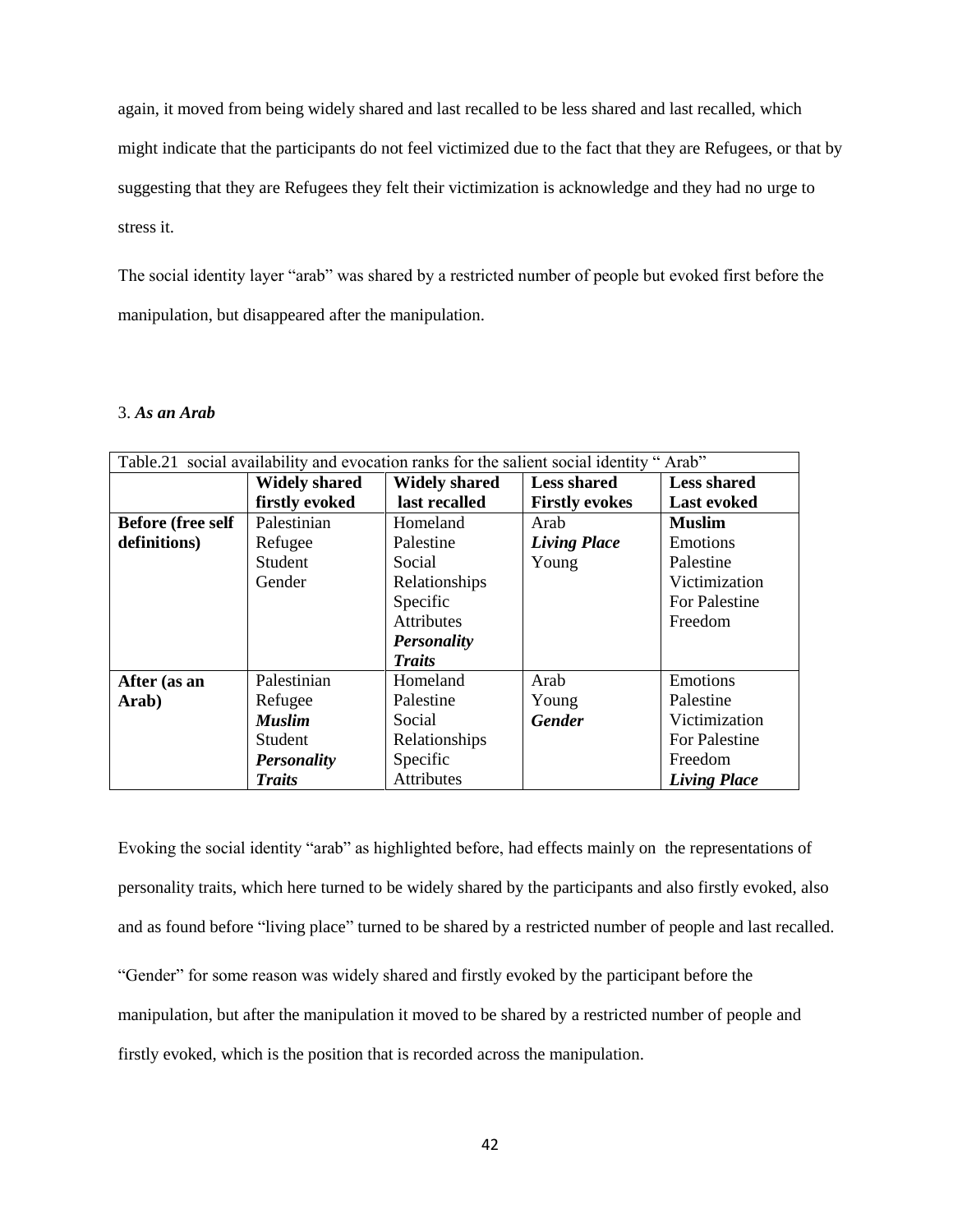#### 4. *As a young Person*

| Table.22: social availability and evocation ranks for the salient social identity (young person) |                                                                                           |                                                                                                 |                                             |                                                                                      |
|--------------------------------------------------------------------------------------------------|-------------------------------------------------------------------------------------------|-------------------------------------------------------------------------------------------------|---------------------------------------------|--------------------------------------------------------------------------------------|
|                                                                                                  | <b>Widely shared</b><br>firstly evoked                                                    | <b>Widely shared</b><br>last recalled                                                           | <b>Less shared</b><br><b>Firstly evokes</b> | <b>Less shared</b><br><b>Last evoked</b>                                             |
| <b>Before</b> (free<br>self definitions)                                                         | Palestinian<br><b>Refugee</b><br>Student<br><i>Victimization</i><br>Homeland<br>Palestine | <b>Social</b><br><b>Relationships</b><br><b>Specific Attribute</b><br><b>Personality Traits</b> | Gender<br>Living Place<br>Young             | Arab<br><b>Muslim</b><br><b>Emotions</b><br><i>Palestine</i><br><b>For Palestine</b> |
| After                                                                                            | <b>Student</b>                                                                            | <b>Palestinian</b>                                                                              | <b>Muslim</b>                               | <b>Victimization</b>                                                                 |
| (as a young                                                                                      | Homeland                                                                                  | <b>Refugee</b>                                                                                  | Gender                                      | For Palestine                                                                        |
| person)                                                                                          | Palestine                                                                                 | <b>Emotions</b>                                                                                 | Living                                      |                                                                                      |
|                                                                                                  | Social                                                                                    | <b>Palestine</b>                                                                                | Place                                       |                                                                                      |
|                                                                                                  | <b>Relationships</b>                                                                      | Personality                                                                                     | Young                                       |                                                                                      |
|                                                                                                  | <b>Specific</b>                                                                           | Traits                                                                                          |                                             |                                                                                      |
|                                                                                                  | <b>Attributes</b>                                                                         |                                                                                                 |                                             |                                                                                      |

The social identity layer "as a young person" and as demonstrated in table (22) recorded changes on so many different aspects. Indicating that when the participants thought of themselves being young, they were "free" to express their aspirations and preferences (specific attributes), and they could talk about their social relationships, they didn't feel victimized being young. The social identities Palestinian and Palestinian refugee remained widely shared among the participants but not firstly to be associated with the identity young.

#### 5. *As a Muslim*

When the manipulation was for Adolescent Palestinian Refugees to think of themselves primary as being Muslims (Table 23), they widely shared it and was the first thing to cross their minds, unlike before the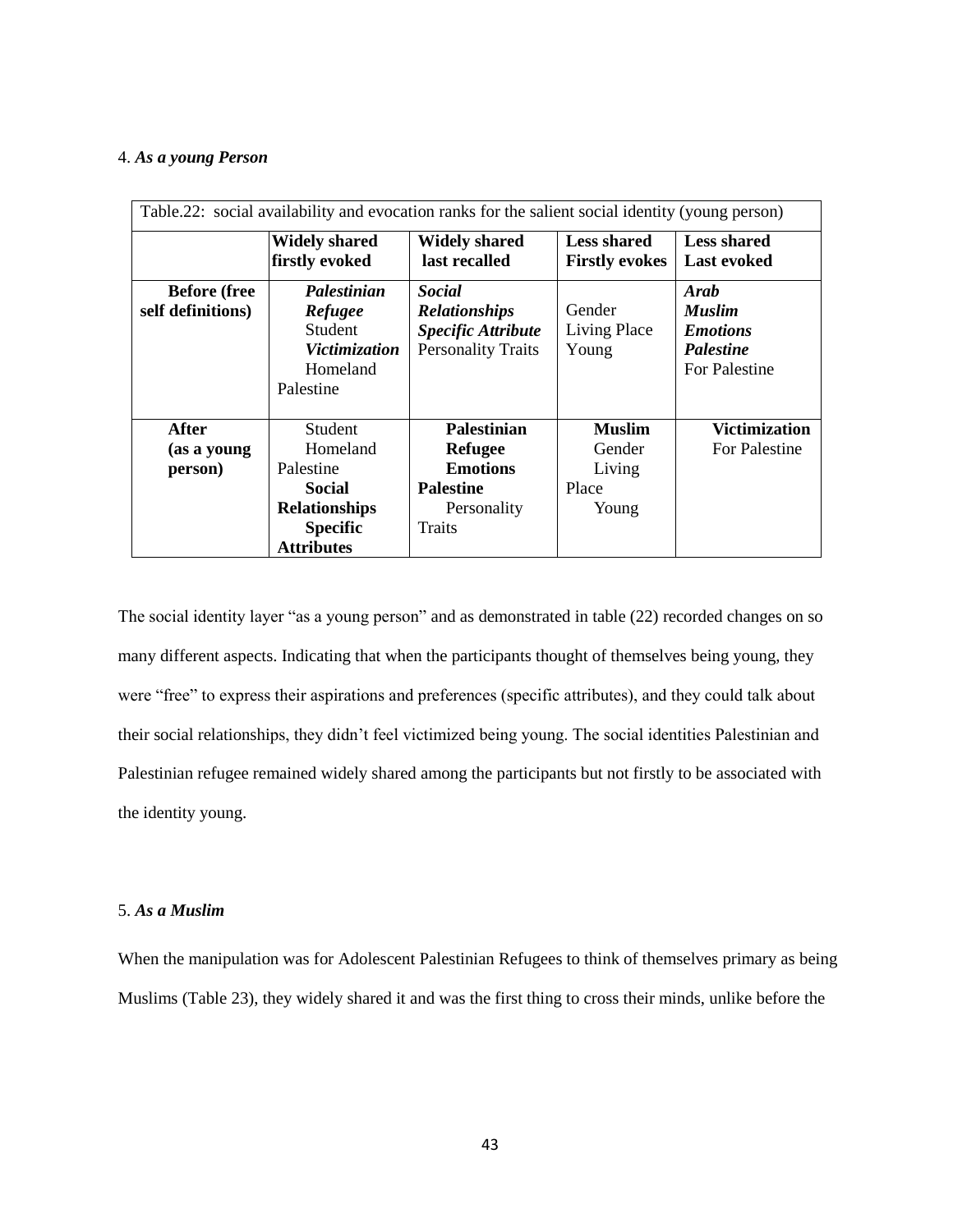manipulation when they were free in their self definitions where the social identity layer "muslim" was only shared by a restricted number of people even though was firstly evoked.

| Table.24 social availability and evocation ranks for the salient social identity "Muslim" |                      |                      |                       |                    |
|-------------------------------------------------------------------------------------------|----------------------|----------------------|-----------------------|--------------------|
|                                                                                           | <b>Widely shared</b> | <b>Widely shared</b> | <b>Less shared</b>    | <b>Less shared</b> |
|                                                                                           | firstly evoked       | last recalled        | <b>Firstly evokes</b> | <b>Last evoked</b> |
| <b>Before (free self</b>                                                                  | Palestinian          | <b>Student</b>       | Refugee               | For Palestine      |
| definitions)                                                                              |                      | Victimization        | Arab                  | Freedom            |
|                                                                                           | <b>Emotions</b>      | Homeland             | <b>Muslim</b>         |                    |
|                                                                                           | <b>Palestine</b>     | Palestine            | Gender                |                    |
|                                                                                           |                      | Social               | Living Place          |                    |
|                                                                                           |                      | Relationships        | Young                 |                    |
|                                                                                           |                      | Specific             |                       |                    |
|                                                                                           |                      | <b>Attributes</b>    |                       |                    |
|                                                                                           |                      | Personality          |                       |                    |
|                                                                                           |                      | Traits               |                       |                    |
| <b>After</b>                                                                              | Palestinian          | <b>Emotions</b>      | Refugee               | Victimization      |
| (as a muslim)                                                                             | Muslim               | <b>Palestine</b>     | Arab                  | For Palestine      |
|                                                                                           | <b>Student</b>       | Homeland             | Gender                | Freedom            |
|                                                                                           |                      | Palestine            | Living Place          |                    |
|                                                                                           |                      | Social               | Young                 |                    |
|                                                                                           |                      | Relationships        |                       |                    |
|                                                                                           |                      | Specific             |                       |                    |
|                                                                                           |                      | Attributes           |                       |                    |
|                                                                                           |                      | Personality          |                       |                    |
|                                                                                           |                      | Traits               |                       |                    |

#### *Part : Three*

#### *Emotions*

This third part of the study will demonstrate the young Palestinian refugees' emotions when assigned to think of themselves as a member of a social group.

A paired-sample t-test was conducted to compare the changes in emotions among participants when they think of themselves before the manipulation and when they think of themselves after the manipulation, where different layers of social identity were made salient.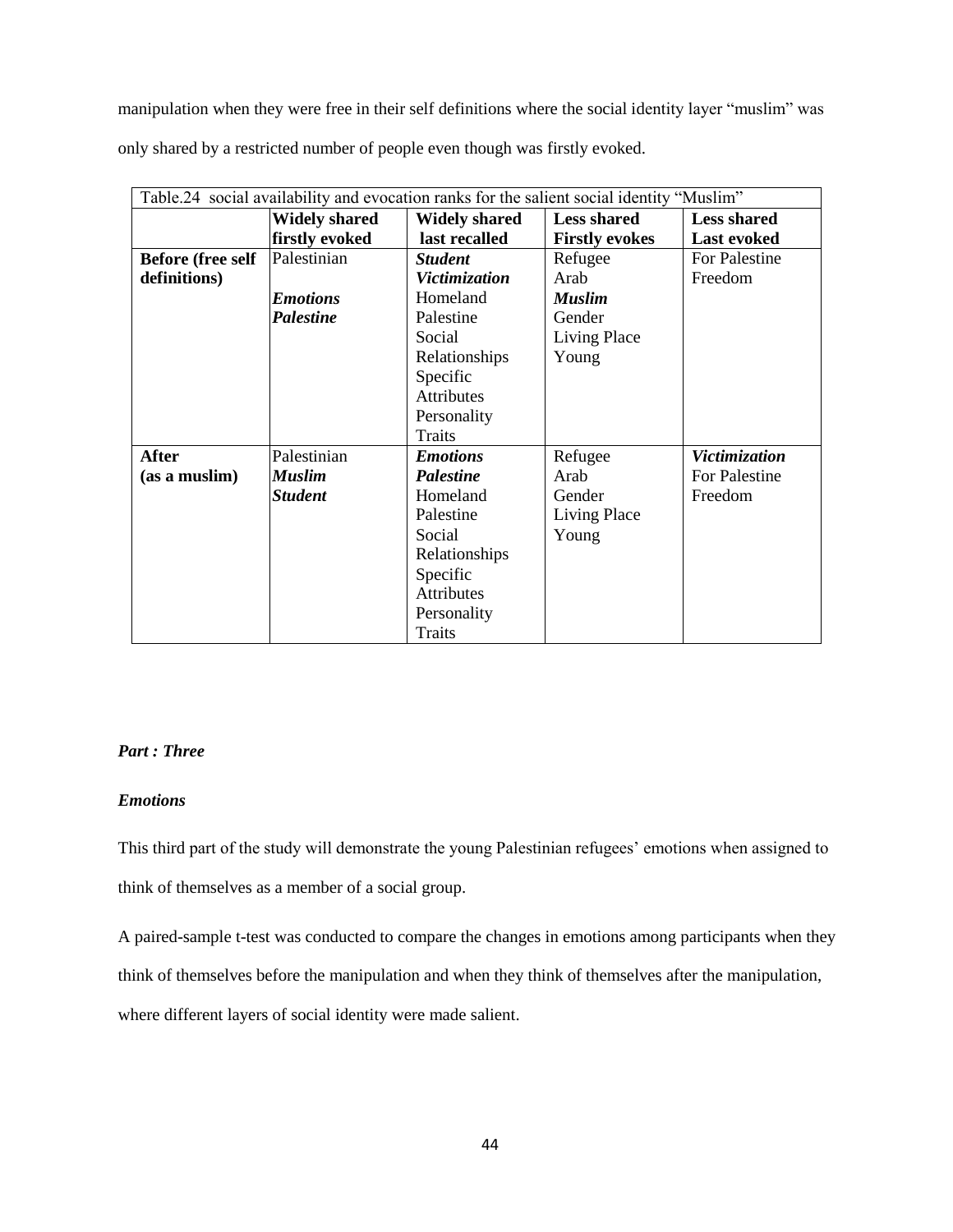As Palestinians, there was a significant change in the scores for Pride and Irritation. Pride before the manipulation (M=4.90, SD=2.03) was significantly lower than pride after the Palestinian categorization was made salient (M=6.36, SD=1.37);  $t(41)=-4.32$ ,  $p < 0.05$ ; while Irritation before the manipulation (M=4.64, SD=2.10) was significantly higher than irritation when the Palestinian categorization was made salient (M=3.67, SD = 2.57); t(41) = - 2.13, p < .05.

As Palestinian refugees, there was no significant change in the emotions before and after the manipulation, which may imply that when they indicated their emotions before the manipulations they were already thinking of themselves as Palestinian refugees.

As Arabs, there was a significant change in the scores for Disgust and Irritation before and after the manipulation, and a tendency towards Anger. Disgust before the manipulation  $(M=3.68, SD=1.98)$  was significantly higher than Disgust after the Arab categorization was made salient  $(M=2.95, SD=2.11)$ ; t(40)= 2.50, p < 0.05, and Irritation before the manipulation (M=5.24, SD=1.68) was significantly higher than Irritation after the manipulation (M=3.39, SD=2.06); t(40)= 5.09, p < 0.05. Anger before the manipulation (M=4.63, SD=1.74) and Anger as an Arab (M=3.80, SD=2.47); t(40)= 1.97, p = .055, indicates a direction toward feeling less angry when thinking of themselves as Arabs.

As Young people, there was a significant change in the scores for Guilt and Irritation. Guilt before the manipulation  $(M=4.11, SD=2.10)$  was significantly higher than Guilt when the Young person categorization was made salient (M=3.06, SD=1.88); t(35)= 2.61, p < 0.05, and Irritation before the manipulation ( $M=5.11$ ,  $SD=1.89$ ) was significantly higher than Irritation after the manipulation as a young person (M=3.58, SD=1.93);  $t(35)=3.90, p < 0.05$ .

The salience of the Muslim categorization scored the highest changes in emotions; there was a significant change in the scores for Anger, Satisfaction, Pride, Uneasiness, Happiness, and Guilt. Anger before the manipulation (M=4.23, SD=1.70) was significantly higher than Anger when the Muslim categorization was made salient (M=2.60, SD=1.75);  $t(39)=4.59$ ,  $p < 0.05$ , Satisfaction before the manipulation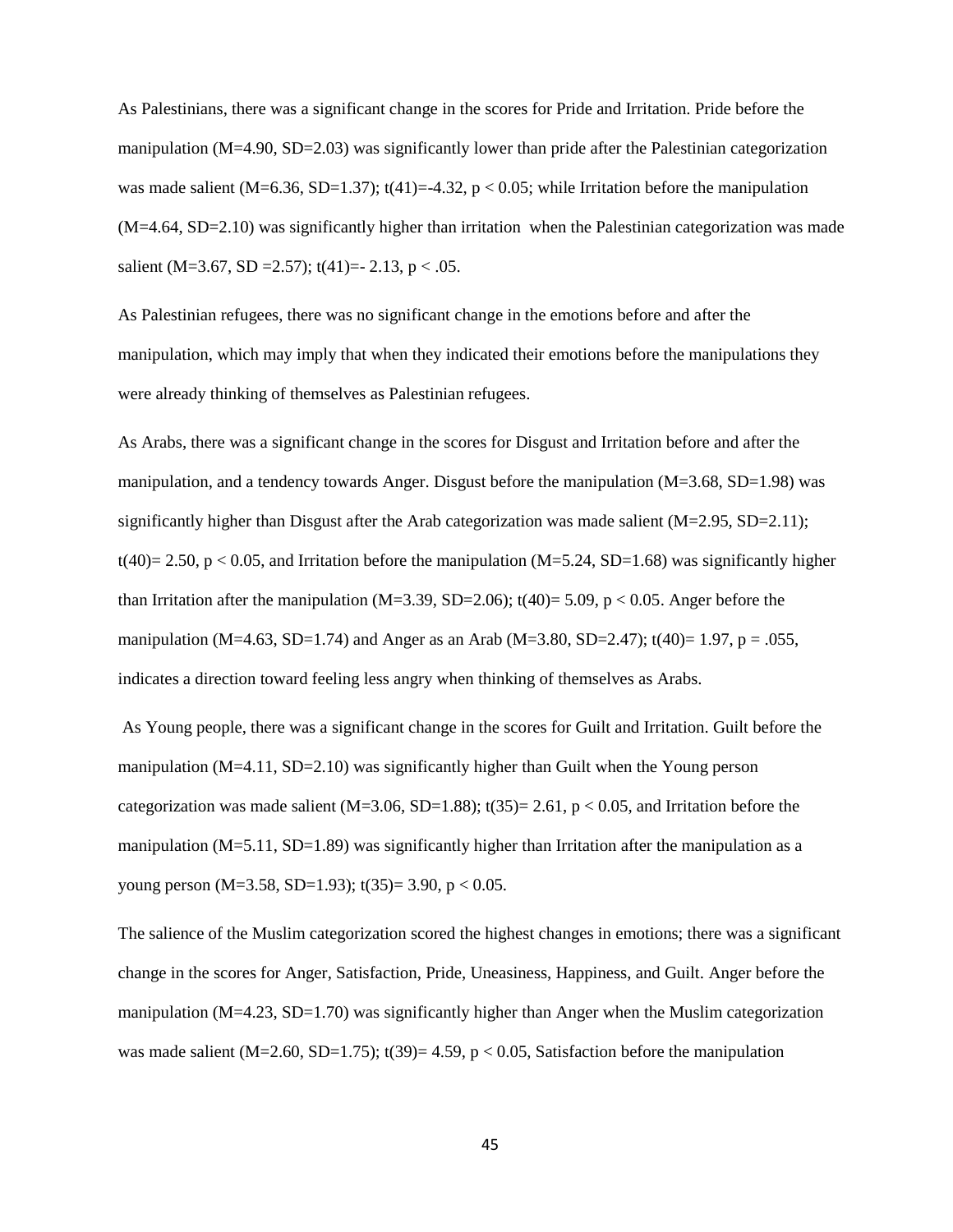(M=4.70, SD=2.05) was significantly lower than Satisfaction after the manipulations as a Muslim  $(M=5.65, SD=1.76)$ ; t(39)= -3.24, p < 0.05, Pride before the manipulation  $(M=4.33, SD=2.38)$  was significantly lower than Pride after the manipulation  $(M=5.08, SD=2.11)$ ; t(39)=-2.39, p < 0.05, Uneasiness before the manipulation  $(M=3.65, SD=2.07)$  was significantly higher than Uneasiness after the manipulation (M=2.80, SD=2.03);  $t(39) = 2.23$ ,  $p < 0.05$ , Happiness before the manipulation (M=4.65,  $SD=1.89$ ) was significantly lower than Happiness as a Muslim after the manipulation (M=5.68, SD=1.74);  $t(39)=1.97$ ,  $p < 0.05$ , Guilt before the manipulation (M=3.30, SD=2.12) was significantly lower than Guilt after the manipulation (M=2.25, SD=1.84);  $t(39)=2.63$ ,  $p < 0.05$ .

In a word, participants declared feeling more satisfied, proud and happy as Muslims, as well as feeling less guilt and unease as Muslims. In general they felt more positive emotions when their being Muslims was reminded to them.

Finally, for each emotion a new variable was computed named Emotion T1-T2 (which is the difference between before and after the manipulation, before and after a single layer of group membership was made salient, according to the condition to which participants were randomly assigned), in order to compare the degrees of variation for each emotion. On these new variables, a one-way between-subjects ANOVA was conducted, to compare how the difference of emotions varied after different group memberships (Palestinian, Palestinian Refugee, Arab, Young person, and Muslim) were evoked.

The only significant difference found was for Anger  $[F(4, 195) = 2.72, p = .031]$ .

Post hoc comparisons using the Tukey HSD test indicated that the variation of the mean score for Anger was significantly different when participants think of themselves as Palestinian Refugees (Anger T1-T2 Mean=  $0.00$ , SD=  $2.84$ ) and when they think of themselves as Muslims (Anger T1-T2 Mean=  $1.63$ , SD= 2.24), so indicating no change in anger when respondents think about themselves as Palestinian Refugees, whereas Anger decreases at the greater extent when the Muslim group membership is evoked.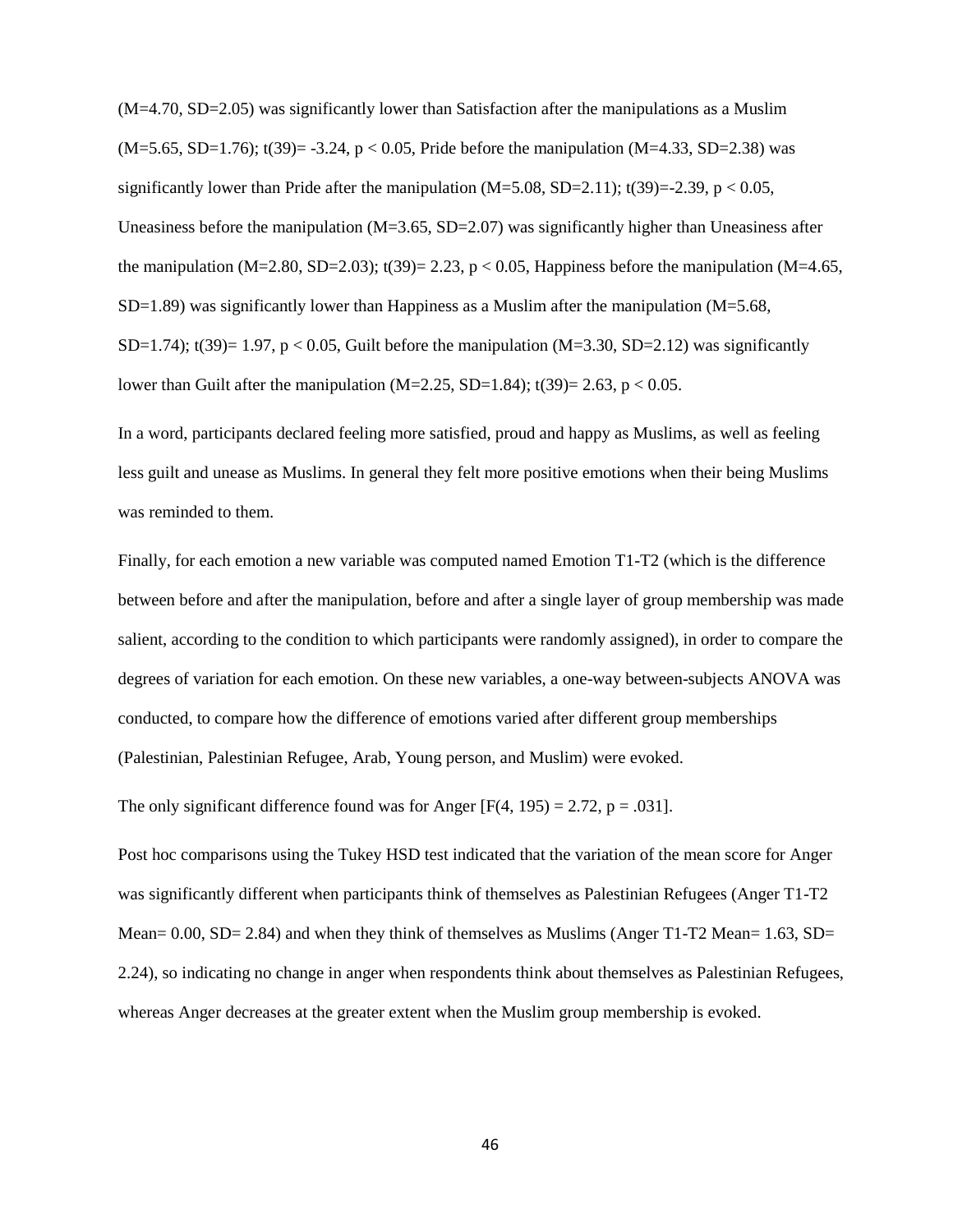#### *General Discussion*

When it comes to the study of Social identity in synthesis with the social representations theory, it is claimed that the process is not only about shaping but being shaped, not about identification but being identified, constructed internally and externally. All implies a consideration of an interplay on different levels: individual-collective, past- present, internal and external, which might seem broad but as a paradigm it allowed our exploration to achieve its objectives considering the age group of the participants and the particularity and complexity of their context and their social identity.

When studying Adolescent Palestinian refugees, one starts by their present and their current living context; but soon realizes that their present is highly shaped by their collective past, which never had a closure, trapped in an intractable conflict. Their homes are dwellings in the Palestinian Refugee camps, which is standing until today as a symbol and a reminder of past violence and expulsion. The Palestinian refugee camps for the first generation of refugees was once meant to be a temporary shelter, but this "temporary" shelter is welcoming third and fourth generations of refugees, who inherit narratives of violence, a lost homeland, and hope of return. They are handed the responsibility of memory, memorizing and repeating the phrase "we shall not forget". Their schools are bodies that were created only for them, for the Palestinian refugees' children, with Palestinian teachers and administration, to assure that the children are not learning mathematics or literature only, but also they are learning their identity. Therefore their identity could not be seen but through the historical lens, considering that their individual and social identities are collective, shaped by collective narratives and collective destiny.

Adolescents were particularly chosen as the participants of this study, as adolescence is generally critical in the developmental stages, where adolescents are to answer the question " who Am I?" But it was worth exploring how do the adolescent Palestinian refugees answer that question considering their particular situation.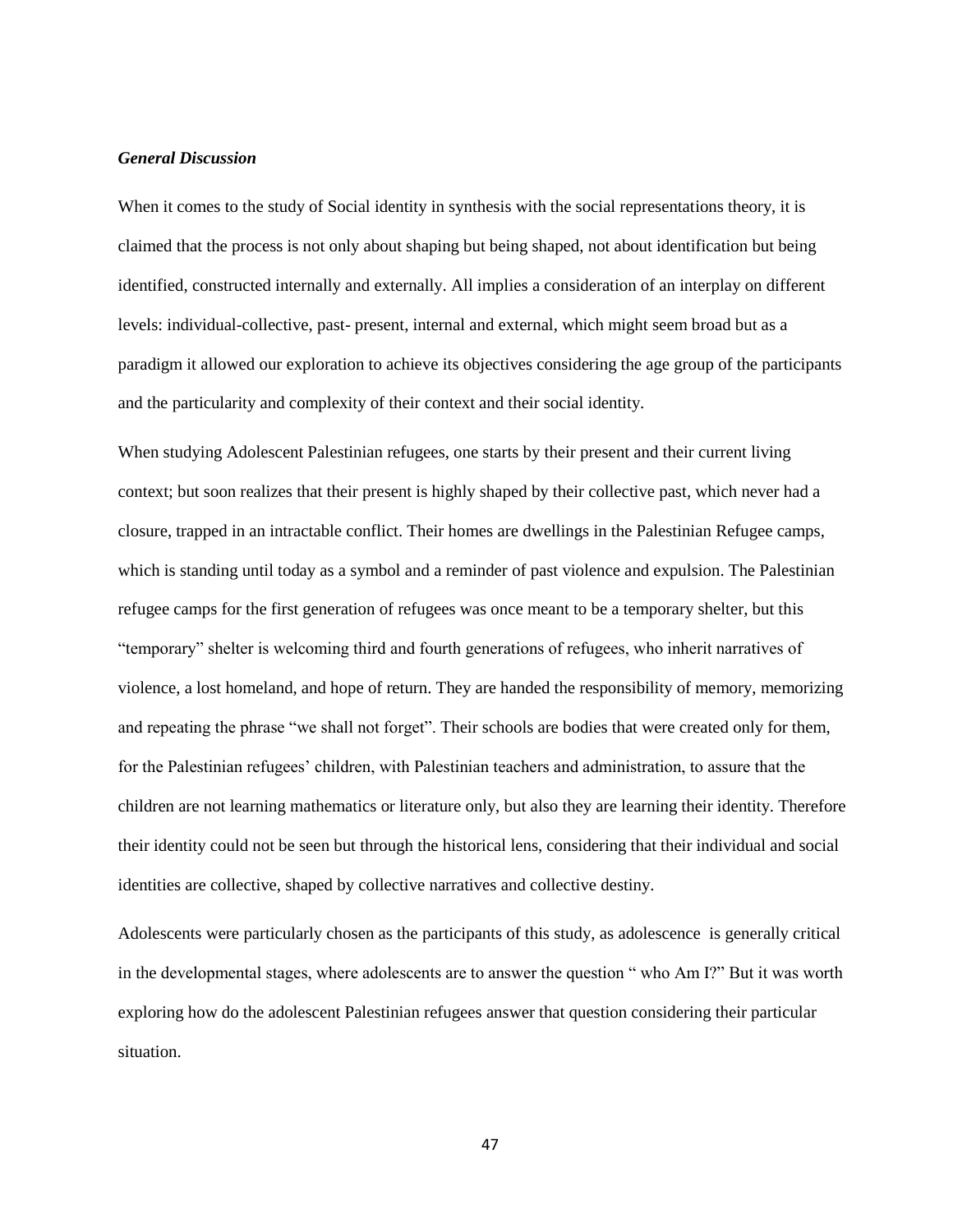Below I will discuss the empirical findings in 4 general themes:

- 1. Adolescent Palestinian Refugees' Affirmative and Negative Self Definitions
- 2. The salience of social identities and their impact on the representational production
- 3. Emotions
- 4. The organization of meaning and structure (before and after the manipulation)

#### **Adolescent Palestinian Refugees' Affirmative and Negative Self Definitions**

The first attempt to grasp the Palestinian adolescent refugees' social identity after collecting their spontaneous self definitions proved that the representational production and content of the self are highly complex and particularly shaped by the complex context they are living in and could be seen as shaped by their collective history. Palestine as a history, land, narratives of violence, belonging, origin, images, and aspiration, was widely shared and very present in the adolescent Palestinian refugees' representational field.

The consensual yet contrasting representations collected, which might not make sense at first actually makes perfect sense for a reality full of tension and conflict. On the one hand, the participants are adolescents, and indeed they shared representations that were in common with participants with the same age category in different cultures; they communicated their role as students, their social relationships and their attachment to their friends and love to their families, their hobbies, preferences, and aspirations for the future. On the other hand, Adolescent Palestinian refugees couldn't feel only adolescence communicating such topics, or else a major part of their reality would be missing and their identities could not be achieved without it. Their reality is highly attached to Palestine, growing up hearing about it, living in a place where they might feel home. after all, this is the only place they are familiar with, but they are taught that their belonging lies somewhere else, and they are striving to leave their familiar to the unknown described as utopia, they are torn between their homeland which they never seen neither inhabited and their current place of living where their childhood memories, experiences, and daily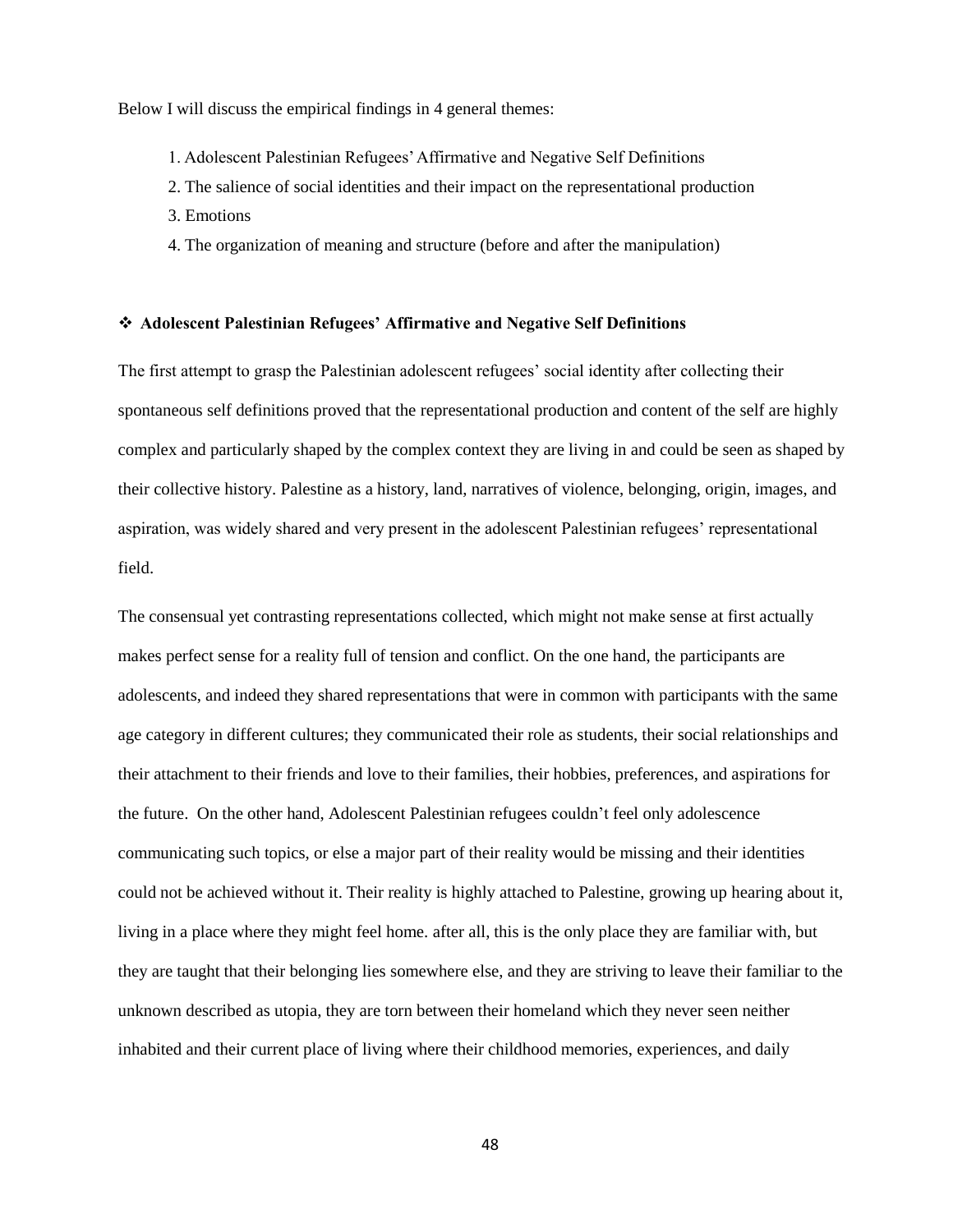routines are formed. The participants indeed communicated their love to Jordan as living place and felt grateful for it as a host country offering security and rights, nevertheless they expressed their unwillingness to continue living in it. Contrasting but not surprising, since accepting to live in Jordan would be considered as giving up their right to return to their homeland. Therefore the adolescent Palestinian refugees are forced to reject their reality whether they like it or not. After all, this rejection is shaped by what they communicated in their self definitions about their expulsion from Palestine, and how they and their grandparents were forced to leave Palestine. This history of involuntary actions makes them reject its consequences which is their current reality.

The formation of a Palestinian social identity for the Palestinian refugees living in Diaspora is a process interrupted, their Palestinian social identity is missing one of its contents; the land, and therefore their Palestinian social identity won't be complete and achieved without their homeland. This was expressed in the participants' self definitions which were highly attached to the land, e.g. "I am not complete without my homeland", "I am lost without my land", "my life was over the moment we left Palestine", "I am from there", and "I will never rest until I return to my homeland".

The past violence suffered by their in group and not directly by them -excluding the fact that their exile is a form of violence- appeared in the participants' representational field exposing facets of victimization. As stressed earlier in the study it is not only what has been communicated by the participants what counts but also what was not communicated. It was observed that the Adolescent Palestinian refugees did not mention the violence suffered by their in-group in terms of the massacres, killings, weapons, and torture that the Palestinian history and Palestinians narrate, of the wrongdoings of the Israelis against the Palestinians. This makes one think that they did not have the urge to remember and narrate, as the conflict is ongoing and was never over, they might have felt that they are currently living in the ongoing act of violence. Therefore, they stressed the fact of being expelled from their homeland and living in diaspora as a result of the Israeli occupation of their lands. They also mentioned the suffering of Palestinian people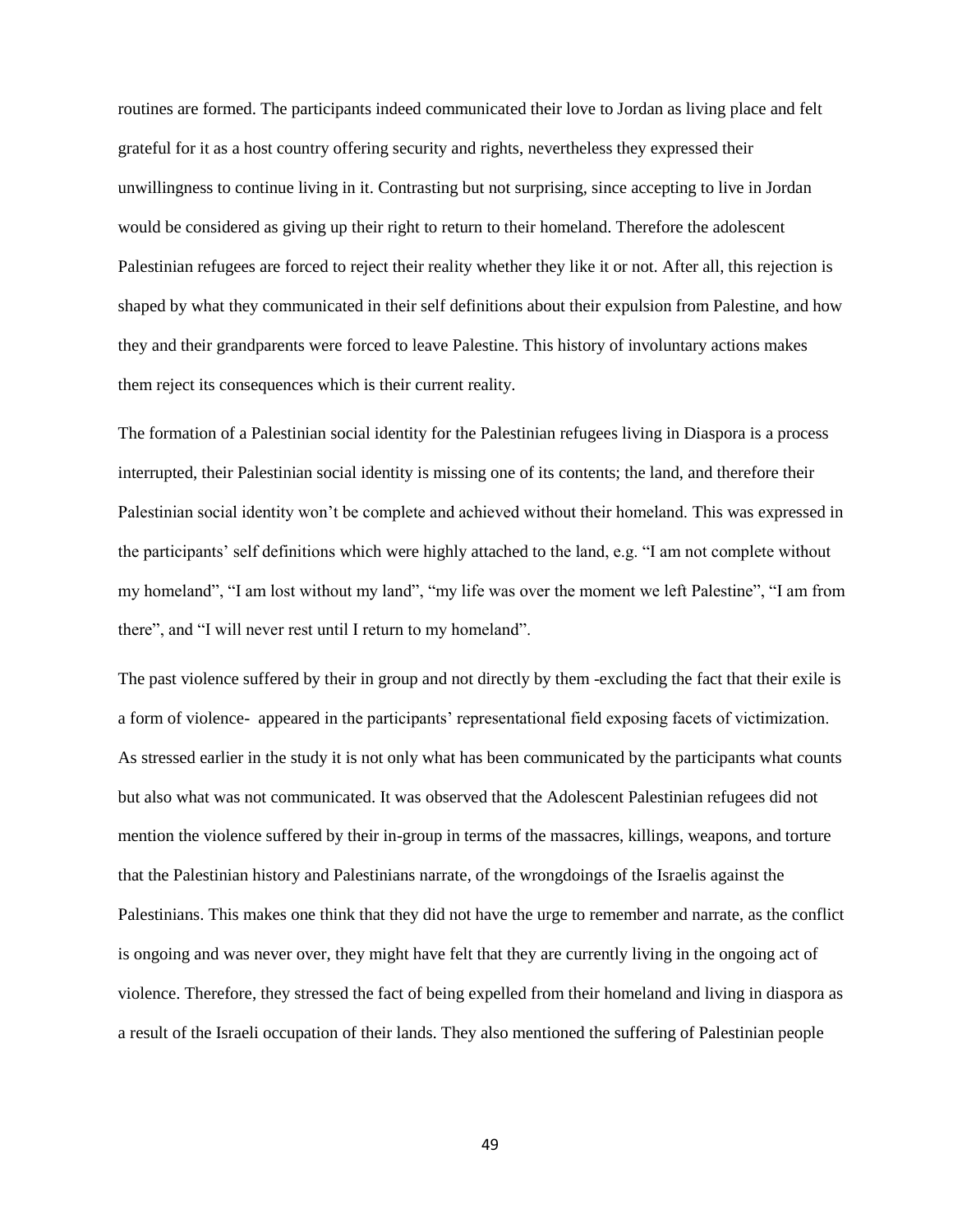due to the Israeli occupation nowadays. Their diaspora was their main facet of victimization, and was expressed clearly and in terms of justice and oppression, deprivation of rights, racism and discrimination which sometimes were vague and not specified by whom.

At some point the young Palestinian adolescents felt the adolescence *but*… it was observed that when they allowed themselves to behave like adolescents of their age who dream and aspire, they somehow did it but they had to attach it to Palestine. The adolescent Palestinian refugees felt that their aspiration should be related to serving Palestine, therefore they aspired being Engineers to build Palestine, and Medical Doctors to heal the children of Palestine, and they wanted to become Journalists to tell the world what is happening in Palestine. Even when it came to their hobbies and talents, they invested them for Palestine, where they wrote poems for Palestine, sang for Palestine, drew, and danced for Palestine.

In the attempt of exploring the adolescent Palestinian refugees' social identities and its representational elements, one must consider that realities are composed of what one is and what one is not, what one accepts and what one rejects. Therefore, I was not to miss exploring the adolescent Palestinian refugee negation of social identities. When shifting the participants' minds from what they are to what they are not, they struggled in affirming contents that they already affirmed in their spontaneous self definitions earlier, by disregarding the instruction, or manipulating the instructions even if it was complicated cognitively or grammatically wrong. They felt the need again to stress that they are Palestinians and that they want to return to Palestine in the negation of social identity tool. Aside from that, negation self identities did arise and were shaped around the reject of those social identities for different reasons which varied between threat, out-groups, and imposition (labeled).

The participants rejected the national identity of a Jordanian by stating "I am not Jordanian", this national identity formed a threat for them, as Israel promotes Jordan as an alternative homeland for Palestinians, and by rejecting it they are rejecting political scenarios which intend to keep them away from their homeland. They never mentioned not being Egyptian or Syrian where Palestinian refugees also live, and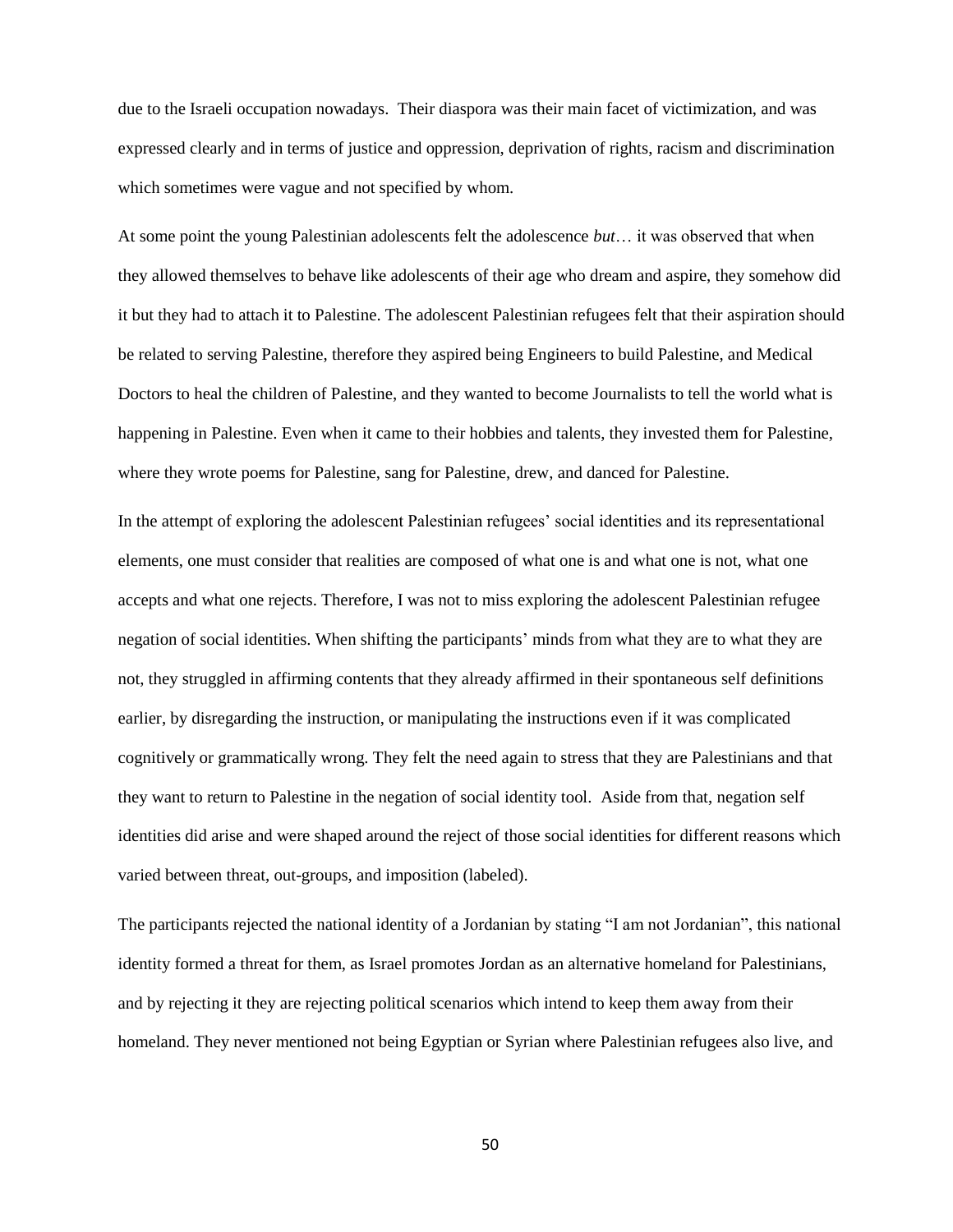it is because those countries are not involved in the political discourse of substituting a homeland for the Palestinians. And that is why this negation of this social identity was equally mentioned by females and males, it is a threat to their identity regardless of their gender.

Among the negation social identities that was mentioned as being an out-group was mainly the participants mentioning "I am not Israeli, jewish, Zionist, occupier" which are all social identities describing the out-group that occupies their land and expelled them, so it was only natural to see those social identities among their negation of social identities as the thing they mostly reject. The out-groups were also demonstrated in their negational self identities not only as a rejection of it but sometimes it was differential , such as when mentioning not being atheists, Christians, or Buddhists, to affirm that they are Muslims, or denying that they are foreigners to affirm that they are Arabs.

The third type of negational social identities was the identities that were imposed on them and being labeled with in relation to their culture and religion. The participants stated that they were neither terrorists, nor aggressors or violent. And those identities were shared among the males but not the females who are generally not accused of such actions of violence.

This tool was the space for the adolescent Palestinian refugees to easily state "I am not refugee" as was found with the previous generations (Sayigh, 1977, Turki, 1974), who rejected the refugee identity and being labeled with it and chose the "returnee" identity. We find that the Adolescent Palestinian refugee in this generation does not reject the Refugee Identity but came to terms with their reality, accepting, although contesting it, but their struggle and rejection for some elements is stemming from a realistic look at their situation.

#### *The salience of social identities and their impact on the representational production*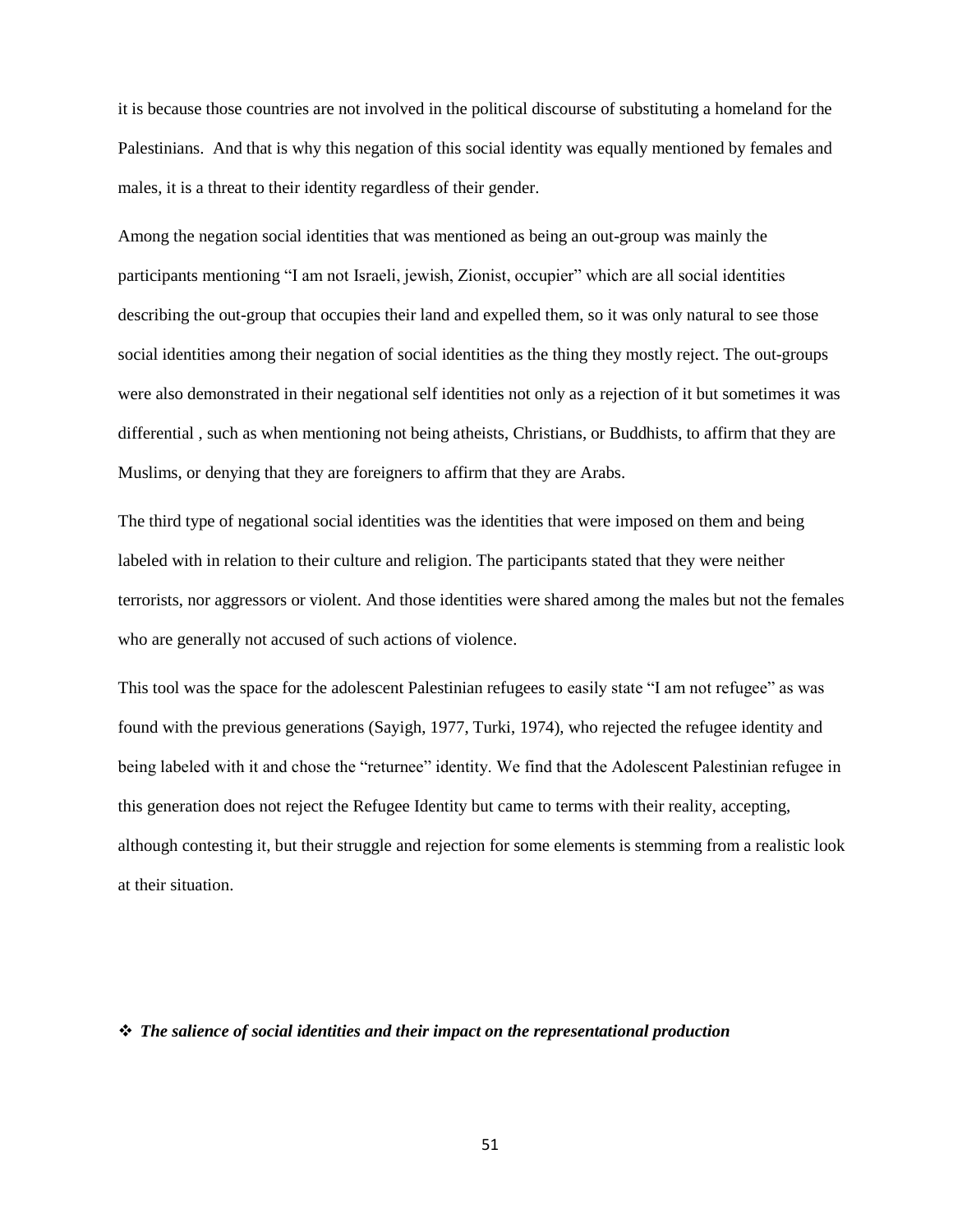Moving from the general exploration of the adolescent Palestinian refugees, I considered their social identity as well as that of others to be multifaceted, and organized in different layers of self-reflections (Roccas and Brewer, 2002), together with the Salience hypothesis (lamy, liu, ward, 2011), and Based on the work of Breakwell (1993) which outlines a cyclical relationship between SIT and SRT, where an individual's social identity impacts an individual's representational repertoire, and vice versa, the study investigated depending on the participants multi- layered identity- the representational production when one layer of social identity is made salient.

The findings in my study, achieved by a manipulations making one layer of social identity salient for the participants did prove that the salience of one layer of social identity impacts the individual's representational repertoire and is highly influenced by the group's collective history. But that's not all; it was also found that the broadness of the social identity plays a role in the produced content of the individual's representational field as well as the security and stability of the social identity vs the threatened identities.

The results demonstrated that some layers of identity produce similar representational repertoire, and in the case of the adolescent Palestinian refugees, the layers of "Palestinian" and "Palestinian refugee" produced similar content, whereas the social identities Arab and Young, have produced similar content but different from the other 2 social identities (Palestinian & Refugee). The third layer of social identity was "Muslim" and it produced content for the representational field which was different from all the above mentioned layers. The other 2 layers of social identity that produced similar representational repertoire were Arab and Young. Unlike the above mentioned social identities discussed, when the adolescent Palestinian refugees thought of themselves being Arab and Young they didn't weight much on their living place as if it didn't matter to them, if it was about being Arab then they are living in security in the Arab world. They talked more about their preferences, wishes, and personality traits, allowing their individuality to appear. This could be a normal reaction due to the broadness of the layers, as well as the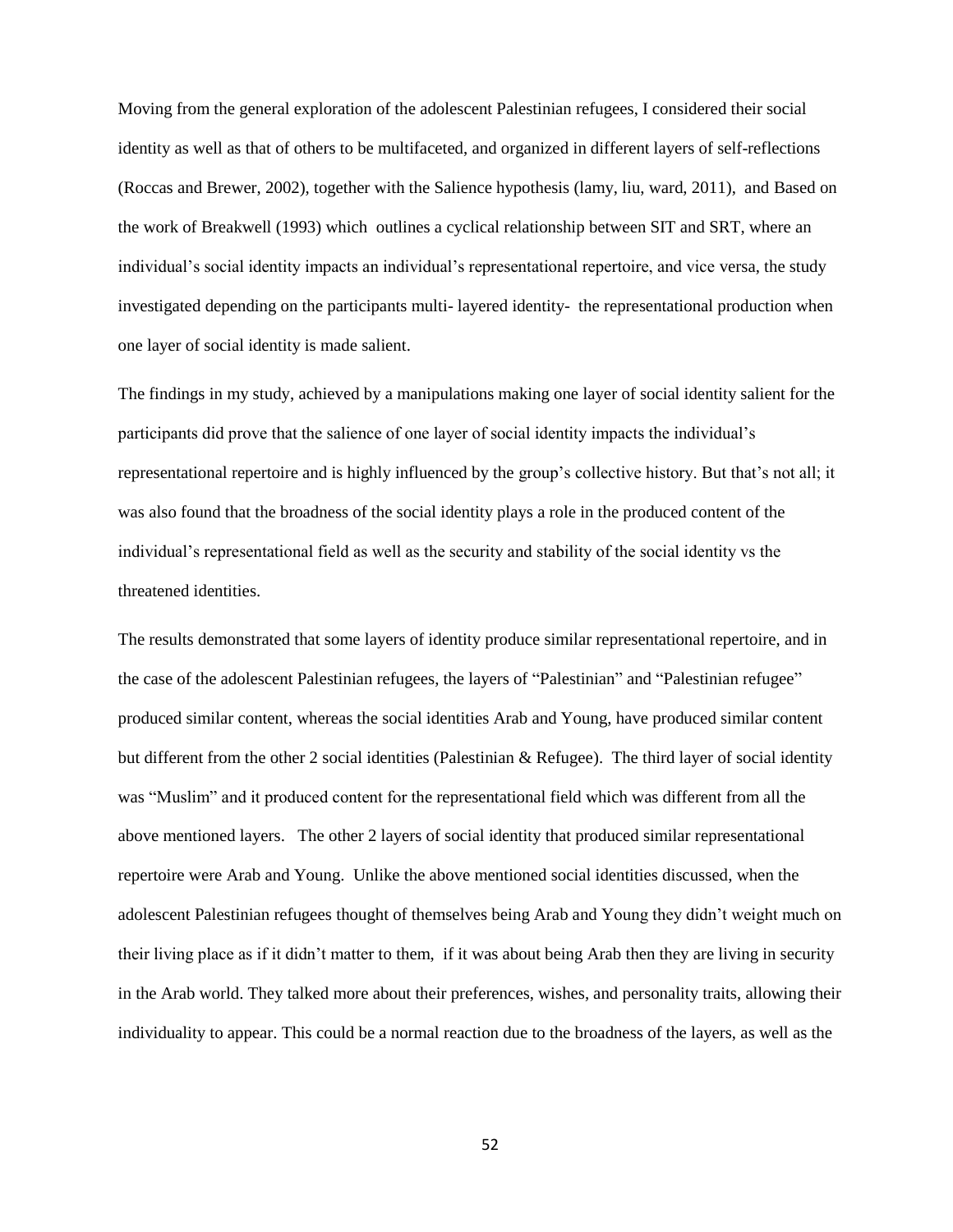stability of those two social identities, as being Arab or young are not identities under threat such as Palestinian or refugee.

When the adolescent Palestinian refugees were to think of themselves primary as Palestinians or Palestinian refugees, they widely shared content related to their "living place" which is highly shaped by their reality and their status of refugee. Also, by being part of these social groups which are highly burdened by the collective history and the complex situation, the participants felt that they needed to share contents that are primary related to those social identities, such as mentioning that this is who they are, and expressing contents related to homeland. On the other hand their individuality, personality traits and characteristics were not a priority, it did not matter who they personally are. This might be seen and interpreted though the group collective history and experience, refugees reaching Jordan for safety first in 1948, they left everything they had behind, lands, houses, properties and sometimes poverty. And they were coming from various towns in Palestine, but when at the place of refuge they all turned to one with no differences, there were no poor or rich, educated or illiterate, privileged and non privileged, young or old…etc. At some moment in time they turned to be Palestinian Refugees, each one holding a refugee identity card with a number that guarantees services. At that moment, the individual disappeared and a group facing one destiny emerged. This is a common behavioral tendency, when dominated groups express collectively, and dominant groups stress the individuality (lorenzi-cioldi, 1988).

The social identity layer, produced different reactions, the main was that the participants widely shared the social identity of a Muslim when the same identity was made salient for them. The other layers of social identities remained stable before and after the manipulations but it was the content that was changing. For example, the social identities Palestinian and Palestinian refugee were widely shared before the manipulation and remained so after those same social identities were made salient. Similarly, the identities young and arab were not as shared before the manipulation and remained less shared after making them salient, as if they were taken for granted, and there was no need to stress them. When it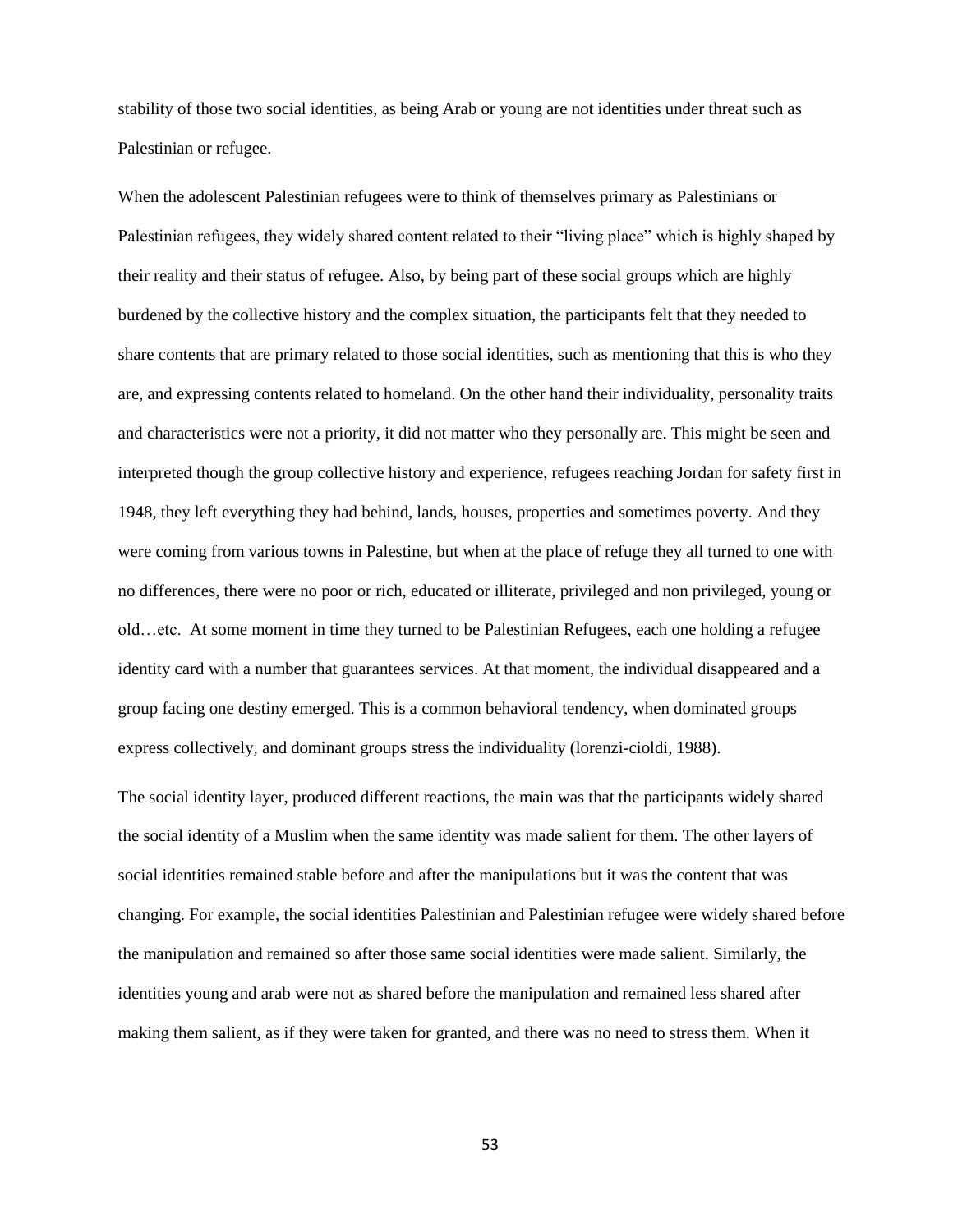came to the social identity "muslim" to be salient, the participants who didn't include it in their representational repertoire had the urge to include it after. It is not definite why this change happened but considering this social identity as highly related to a belief where one is judged by good deeds and bad deeds, not mentioning it in the spontaneous self definitions might made the participants feel bad about themselves, so they felt the need to stress this part of their identity which is positive for them by writing it down.

#### *Emotions*

A social identity in its basic formula consists of ideas and emotions. Exploring the adolescent Palestinian refugees' social identity could not be complete without an exploration of the emotional side. Breakwell (1993) also highlights the power of emotion as a potential intervening variable, whereby identity and social identity processes impact individual affect that in turn motivates behavior.

The Palestinian and Arab culture in general is a culture that doesn't weight much on emotions, and when it comes to feelings people are generally reserved and unexpressive, and this was proven in the spontaneous self description of the participants where they were not open to share their personal emotions, but they were more expressive when it came to contextualized emotions; they expressed their love for Palestine and for Jordan, to the Palestinian people ….etc. Also they expressed their negative emotions toward Israel and the occupation. As it was our interest to describe their personal emotions I administrated the Differential Emotion Scale (DES: Izard, 1972; Smith, Seger & Mackie, 2007) which recorded the emotional state on the individual level, and in another version making one layer of social identity salient and asking them how they feel being particularly part of that group (check method).

On the personal level, the young Palestinian refugees felt generally positive, and scored lower for the negative with no unusual tendencies. The main difference was when it came to gender as females felt fear more that the males, which is normal for a female but could be shameful for a male to feel fear.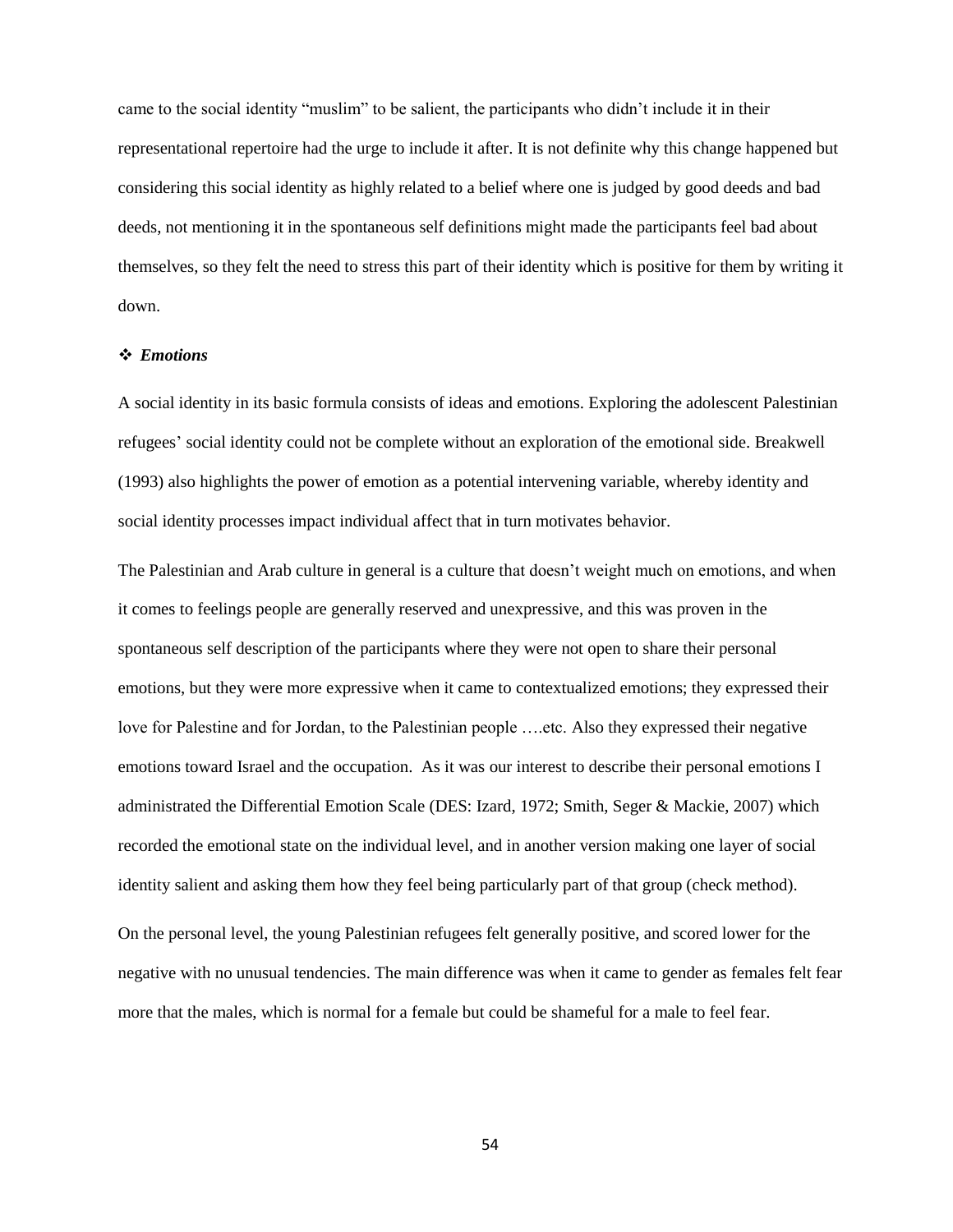As it was important to check the representational repertoire produced when one social identity is made salient, it is also important to check how the emotions change when one social identity was made salient. In short, it was proven and clear that by comparing the participants' emotions scores on the personal level with their emotions when one layer of social identity was made salient we found that emotions are a production of group membership as it changes from personal to social and it also differs as the social identities differ.

In the case of the adolescent Palestinian refugees, as Palestinians, they felt more proud and less irritated than they were on the personal level. As Palestinian refugees, there was no significant change in the emotions before and after the manipulation, which may imply that when they indicated their emotions before the manipulations they were already thinking of themselves as Palestinian refugees. As Arabs, they were less disgusted and irritated, but with a tendency toward anger. As Young people, they felt less guilt and much less irritated. The salience of the Muslim categorization scored the highest changes in emotions; there was a significant change in the scores for Anger, Satisfaction, Pride, Uneasiness, Happiness, and Guilt.

Participants declared feeling more satisfied, proud and happy as Muslims, as well as feeling less guilt and unease as Muslims. In general, they felt more positive emotions when their being Muslims was reminded to them.

In a general overview of all the manipulations, a more positive emotional reaction seems to be elicited any time a broader social label is suggested to participants. These results, coming from a between subjects comparison, may be integrated with those coming from a within subjects comparison. Interestingly, in this case only the social label referring to the fact of being Muslim is related to a significant change, making participants decrease their scores when referring to their emotions of anger.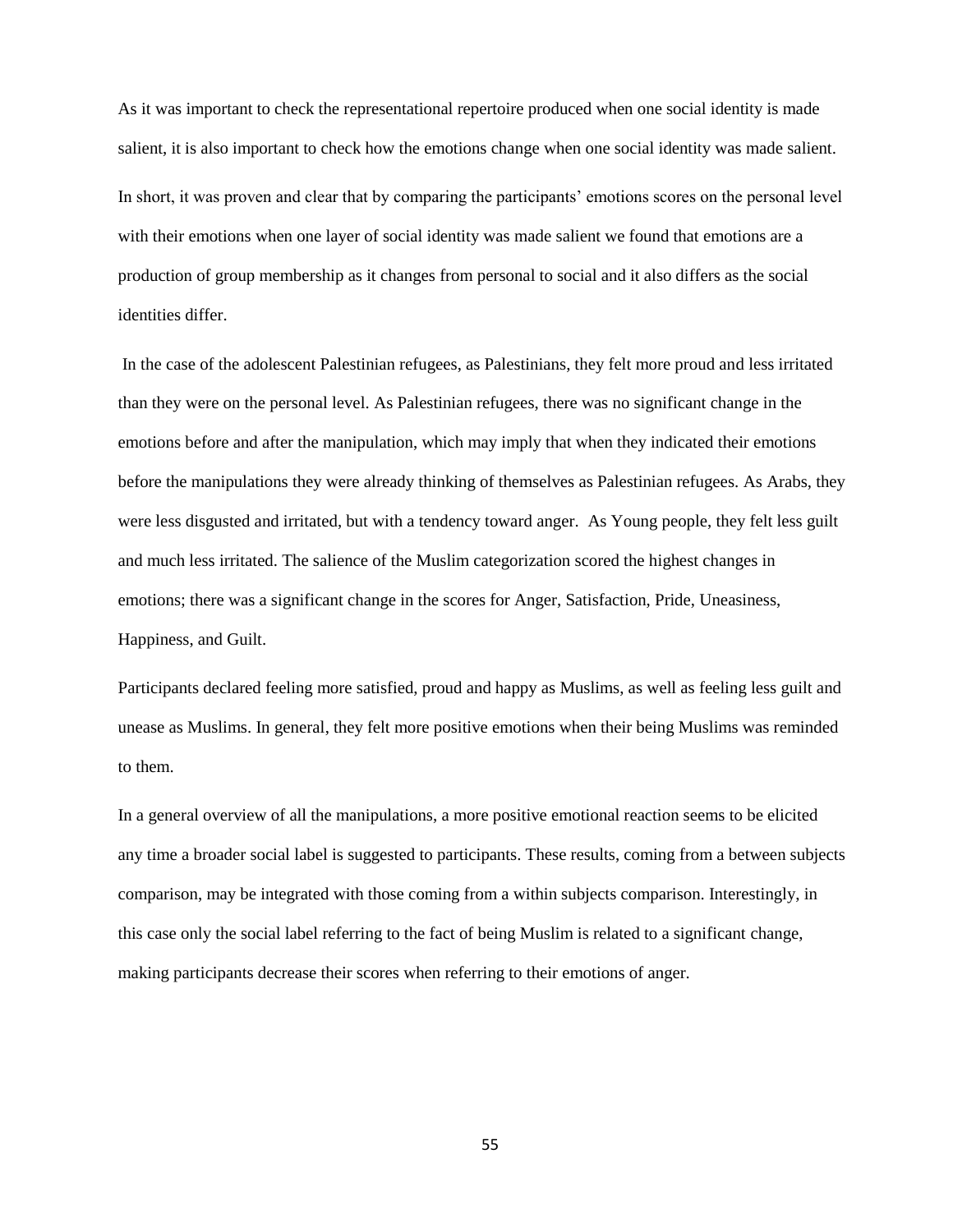#### *The organization of meaning and structure*

In line with the cyclical relationship between SIT and SRT discussed earlier, it is important to highlight the findings on the salience of social representations, their exposure and acceptance on the individual level and on the group level when one layer of social identity is made salient. The findings showed that not only the content of the representational field changes when a social identity changes, but also the organization of meanings and structure changes as well.

It was found that the firstly evoked content and how shared it is, changed according to the social identity layer made salient, showing that there are some sort of expectations, it terms of action, behaviour and emotions. This implies that there is a general agreement between the participants and organized meanings for each of the social identities, where memory serves in providing first the most relevant contents.

As Palestinians, they mostly shared and firstly evoked contents relevant to: Palestinian, Palestinian Refugee, emotions Palestine, and living Place. And despite the fact that other contents were widely shared such as their personality traits, it was not structured to be among the first and most relevant content. The social identity: Palestinian Refugee" didn't change much in terms of contents accessibility and evocation, only that the representation of a student and education was not only highly shared but also among the first contents evoked. This shows that a social identity produces representations related also to action, where as a dominated group who lost their land and strive for achievement, education as an investment is one of the first and most shared contents of their representational field.

When it came to making the social identity "Arab" salient, and as discussed earlier being a broad layer, the participants firstly evoked their personality traits. Also the content related to gender turned to be less shared and less evoked, as this layer of social identity is considered to be too broad taking diversities that gender differences are not among the first to evoke.

The social identity "young person" considered the broadest among the other layers of social identity, showed a significant change that was not recorded among the other layers. The content related to the two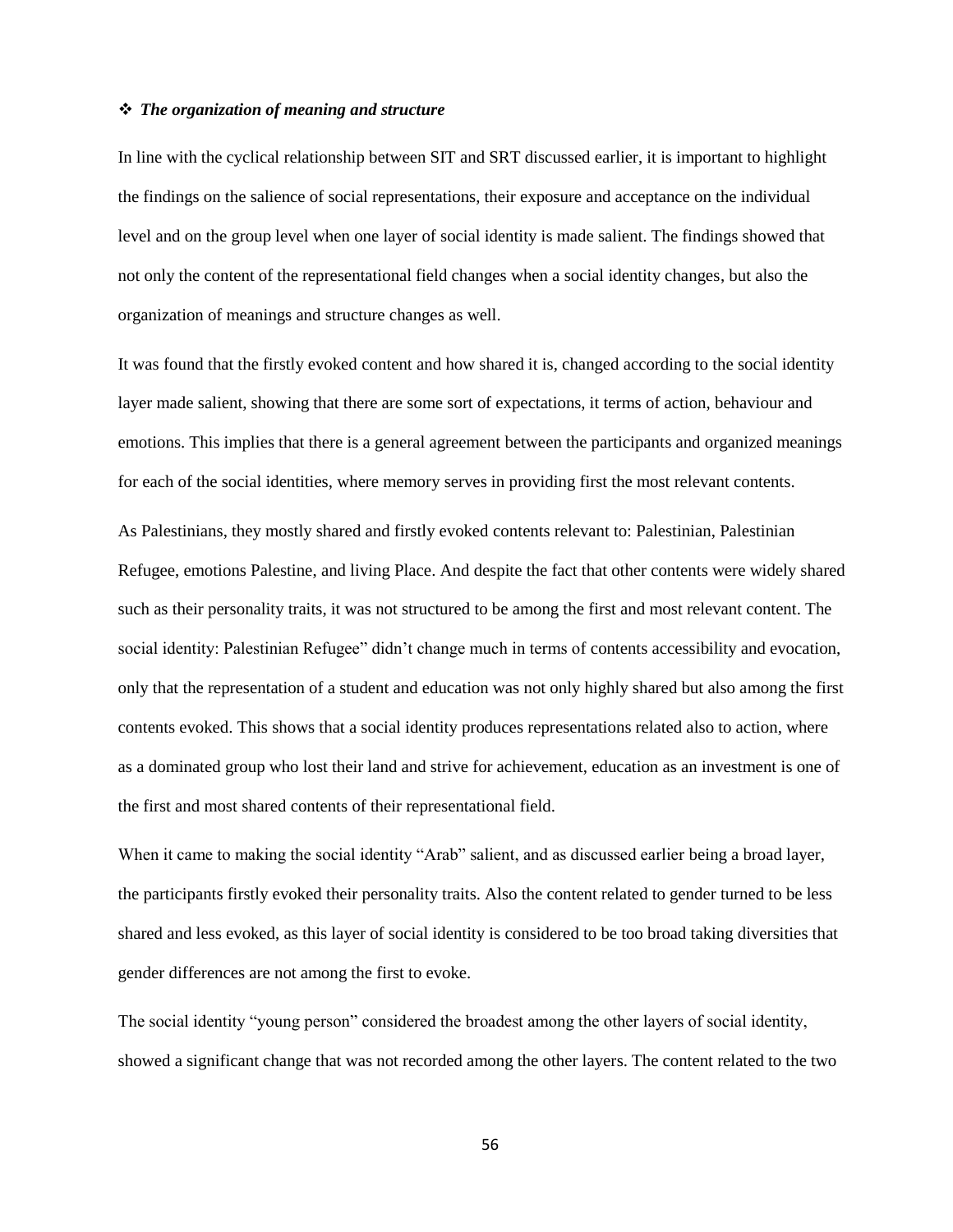social identities Palestinian and Palestinian refugees were not among the first content to be evoked although it remained to be widely shared. On the other hand, their will to return to Palestine was among the first thing to evoke and was shared widely.

For the Muslim social identity, as found earlier, when made salient the frequency of occurrence was higher. Also it was found to be among the first contents to evoke.

#### *Conclusions*

This study was set out to explore and describe the social identity of the Adolescent Palestinian Refugees, living in Palestinian Refugee camps in Jordan, and attending the UNRWA schools and colleges which serves exclusively the Palestinian refugees. As an explorative study it was designed in 3 steps, aiming first at exploring the Adolescent Palestinian Refugees spontaneous self definitions and the representations adherent and produced by them, in addition to the emotions they associate with them. Second it aimed at exploring their social identity as a structure of organized meanings, checking how their identity elements and representations are situated in terms of acceptance and exposure; to define the hierarchy of their identity elements in relation to the most salient identity, accessible to their memory and evoked first. Also what are the elements that are widely shared and socially available. The third step sets out to investigate the salience of social identities –through a manipulation of layers of social identity- making one of the participants layers of social identities salient, to record the representational production and content for each layer of social identity (as either being a Palestinian, a Palestinian Refugee, a Young Person, an Arab, or a Muslim), and check if was different from those produced on the individual level –the spontaneous self definitions-. In addition, it aimed at investigating the structure and organization of the content and representations produced when one layer of social identity was salient. Finally, the third step aims at recording the change in emotions comparing the emotion descriptions and score for each layer of identity made salient and if different from the participants' general states of emotion.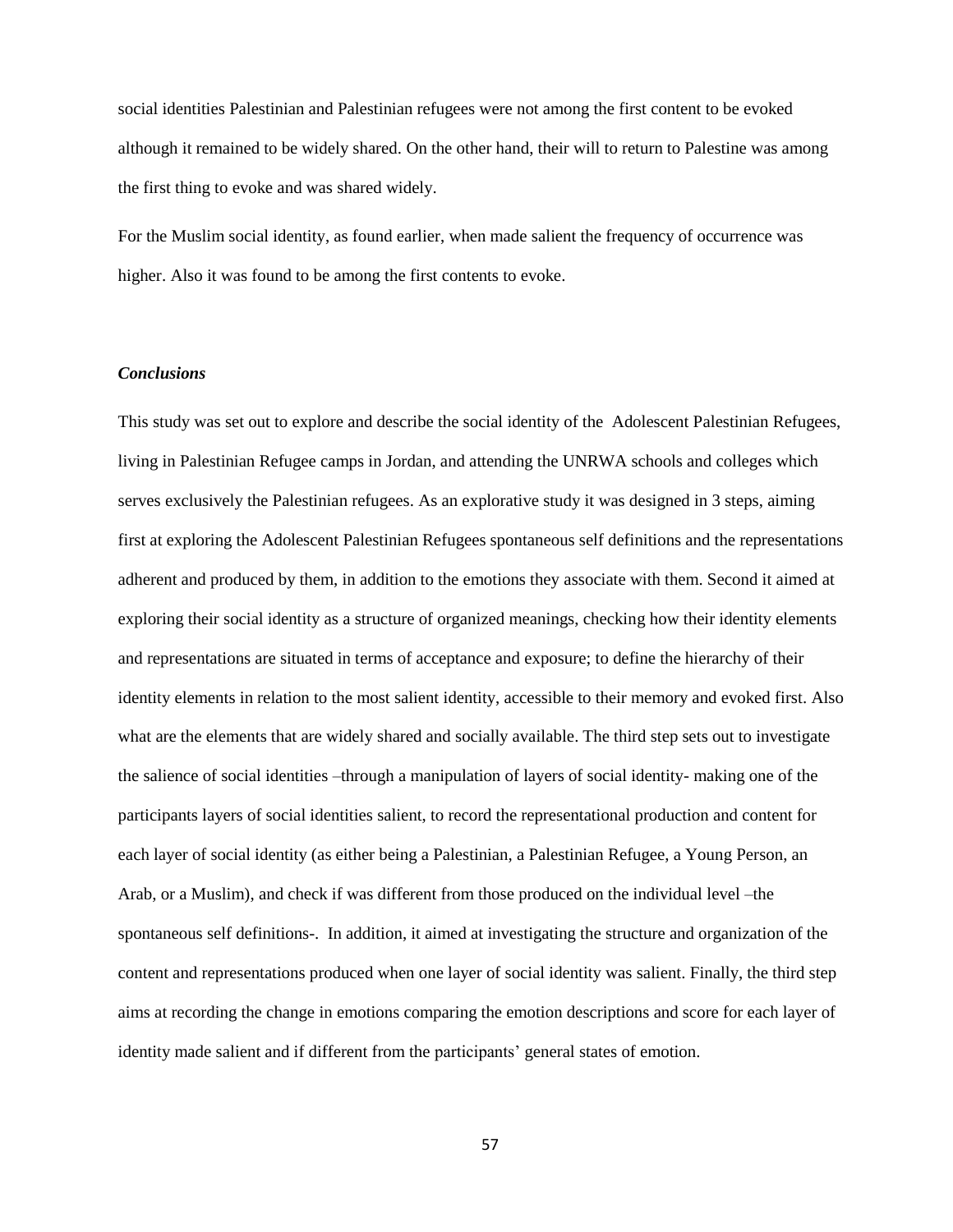The data was collected from 200 adolescent Palestinian Refugees living in refugee camps in Jordan and attending UNRWA schools. The data was collected by administrating a self report questionnaire, in Arabic language. The questionnaires collected were translated into English and when coding was needed, two independent coders cooperated to code the data.

The main findings on adolescent Palestinian refugees were that the formation of a Palestinian social identity for the Palestinian adolescents living in Diaspora is a process interrupted, their Palestinian social identity is missing one of its contents: the land, and therefore their Palestinian social identity won't be complete and achieved without their homeland.

The influence of the past violence suffered by the in-group was not evident in terms of narratives and images of war and violence, as the participants did not share such images or stories which might entail that the participants didn't feel the need to remember, as if they were currently living in the ongoing act of violence. This could also be explained as a closure, the past violence is past and as young people they are living the present and aspiring the future.

The study found three motives for rejecting identities; the participants rejected identities that: (1) imply a threat for them, (2) describes the out-group, (3) related to negative identities they are labeled with. The findings related to the manipulations making one layer of social identity salient for the participants did prove that the salience of one layer of social identity impacts the individual's representational repertoire and is highly influenced by the group's collective history. But that's not all; it was also found that the broadness of the social identity plays a role in the produced content of the individual's representational field as well as the security and stability of the social identity vs. the threatened identities. In addition to the findings concerning the saliency of a social identity and their structure it was proven that the firstly evoked content and how shared it is, changes according to the social identity layer made salient, showing that there are some sort of expectations, it terms of action, behaviour and emotions.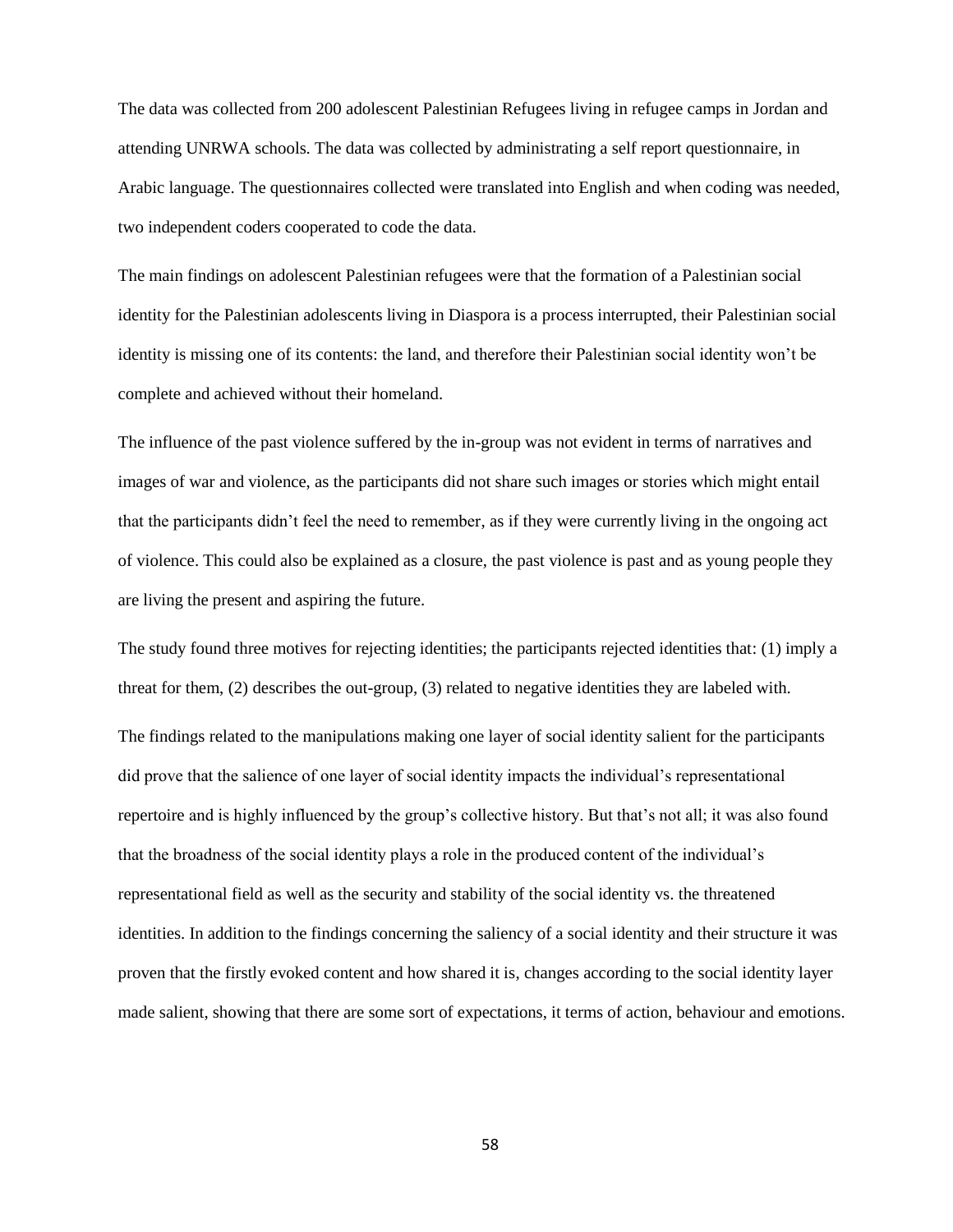Those findings implied that there is a general agreement between the participants and organized meanings for each of the social identities, where memory serves in providing first the most relevant contents.

Despite the significant empirical findings of this study, I am aware of the limitations of the study. Therefore, a multi method approach could be applied to deepen the areas that were left under explored in the study.

A similar approach should be applied on adolescent refugees living in another context in diaspora, such as in Lebanon, which could explore more the host country influence on the formation of the Palestinian social identity.

In the same way and in a similar approach, the study should be replicated with young adults Palestinian refugees to check for the age differences and the contents which are related to developmental tasks, the mobile and stable representations across ages and within the society.

Gender aspects were explored in the research, and there were differences between males and females, but those differences need to be further investigated, especially when considering the contributions of Lorenzi-Cioldi (1988, 2008), which turns to be of high importance and interesting to explore when considering the whole group being dominated, but also females which could be seen as a dominated subgroup within the same dominated group.

The Social Representations of homeland -and after carrying out this research- seem to be an interesting and important area to explore, especially after finding that the adolescent Palestinian refugees' identity is highly attached to homeland. This attachment to homeland which was also expressed in the Palestinian literature of the exile, which demonstrates the attachment to the homeland, the plurality of the identity, and the tear created living in one place and belonging to another, such as in the poems of the Palestinian poet Mahmoud Darwish (quoted below), which the participants quoted in their self definitions.

*"I am from there. I am from here…I am not there and I am not here."*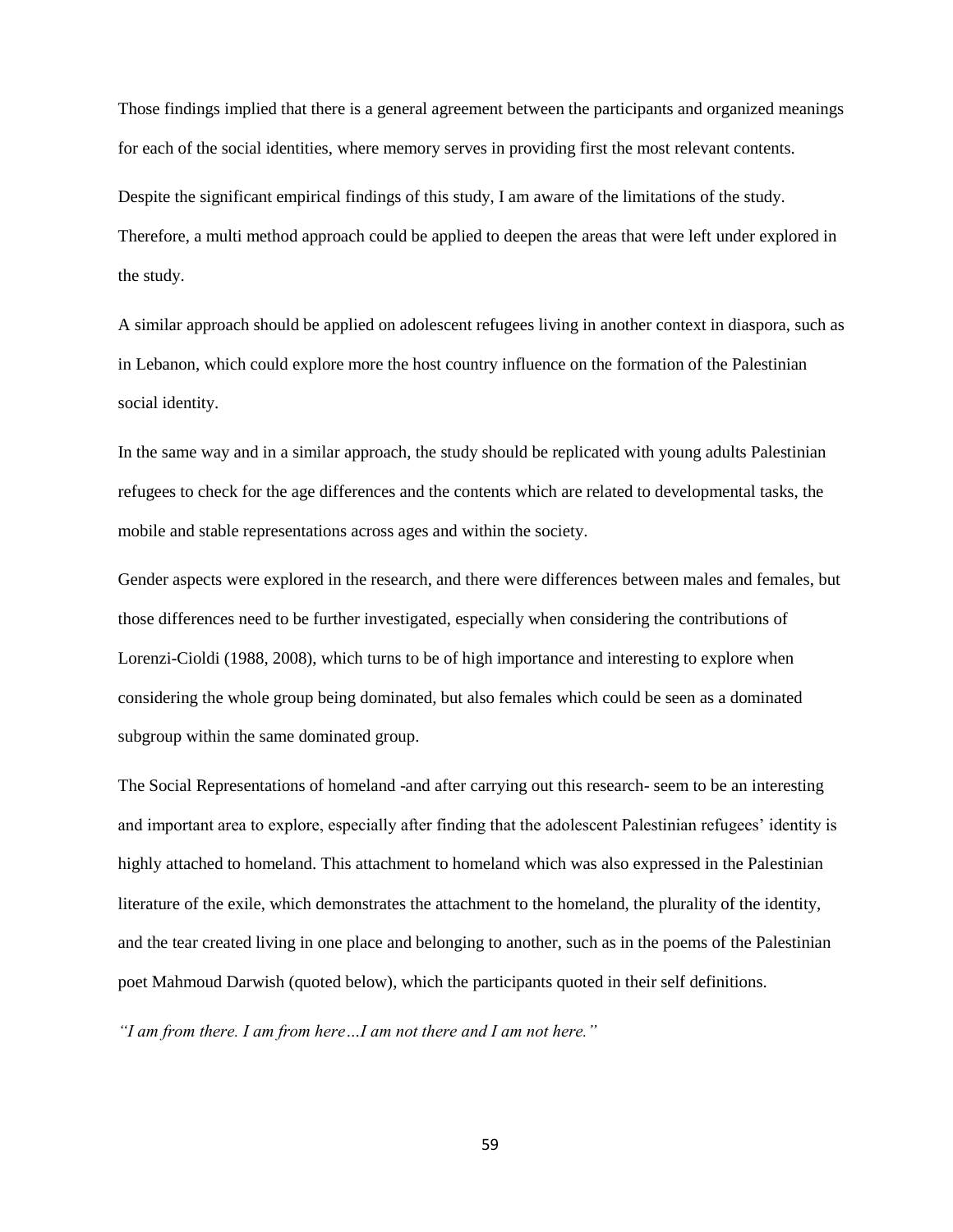*"I come from there and remember, I was born like everyone is born, I have a mother and a house with many windows……I have learned and dismantled all the words to construct a single one: Homeland".*

*"Identity is the daughter of birth, but in the end she's what her owner creates, not an inheritance of a* 

*past. I am the plural".*

#### **Bibliography**

Arnerberg, M. (1997) Living Conditions Among Palestinian Refugees and Displaced in Jordan. Fafo Report 237. Fafo Institute for Applied Social Science.

Bilewicz, M., Jaworska, M. (2013). Reconciliation through the righteous: The narratives of heroic helpers as a fulfillment of emotional needs in Polish− Jewish intergroup contact. Journal of Social Issues, 69(1), 162-179.

Burton, J.W. (1969). *Conflict and Communication: The use of controlled communication in international relations.* London: Macmillan.

Breakwell, G. M. (1993). *Integrating paradigms, methodological implications*. In G. M. Breakwell & D. V. Canter (Eds.), Empirical approaches to social representations (pp. 180-201). Oxford: Oxford University Press.

Breakwell, G. (1993). Social Representations and social identity. *Papers on Social Representations, 2 (3), 1-217.*

*Breakwell, G.M. (2001). Social Representational Constraints upon Identity Processes. In K. Deaux & G. Philogène (Eds.). Representations of the Social: Bridging theoretical traditions (pp. 271-284). Oxford: Blackwell.*

Breakwell, G. (2010). Resisting Representations and ldentity processes. *Papers on Social Representations, 19, 6.1-6.11.* 

Breakwell, G. M. (2011). Empirical Approaches to Social Representations and Identity Processes : 20 Years On. *Papers on social representations*, *20*, 17–20.

Cousins, S. (1989). Culture and Self-Perception in Japan and the United States. Journal of Personality and Social Psychology. 56 (1), 124-131.

Cousins, S. (1989). *Culture and Self-Perception in Japan and the United States*. Journal of Personality and Social Psychology. Vol. 56, No.1, 124-131.

Damon, W., & Hart, D. (1988). Self-understanding in childhood and adolescence. New York: Cambridge University Press.

De Rosa, A. S. (1996). Reality changes faster than research. National and supranational identity in Social Representations of European Community in the context of changes in International relations. In G. Breakwell & E. Lyons (Eds.), *Changing European Identities. Advances in Social Psychology* (pp. 381-402). Oxford: Buttherworth Heinemann.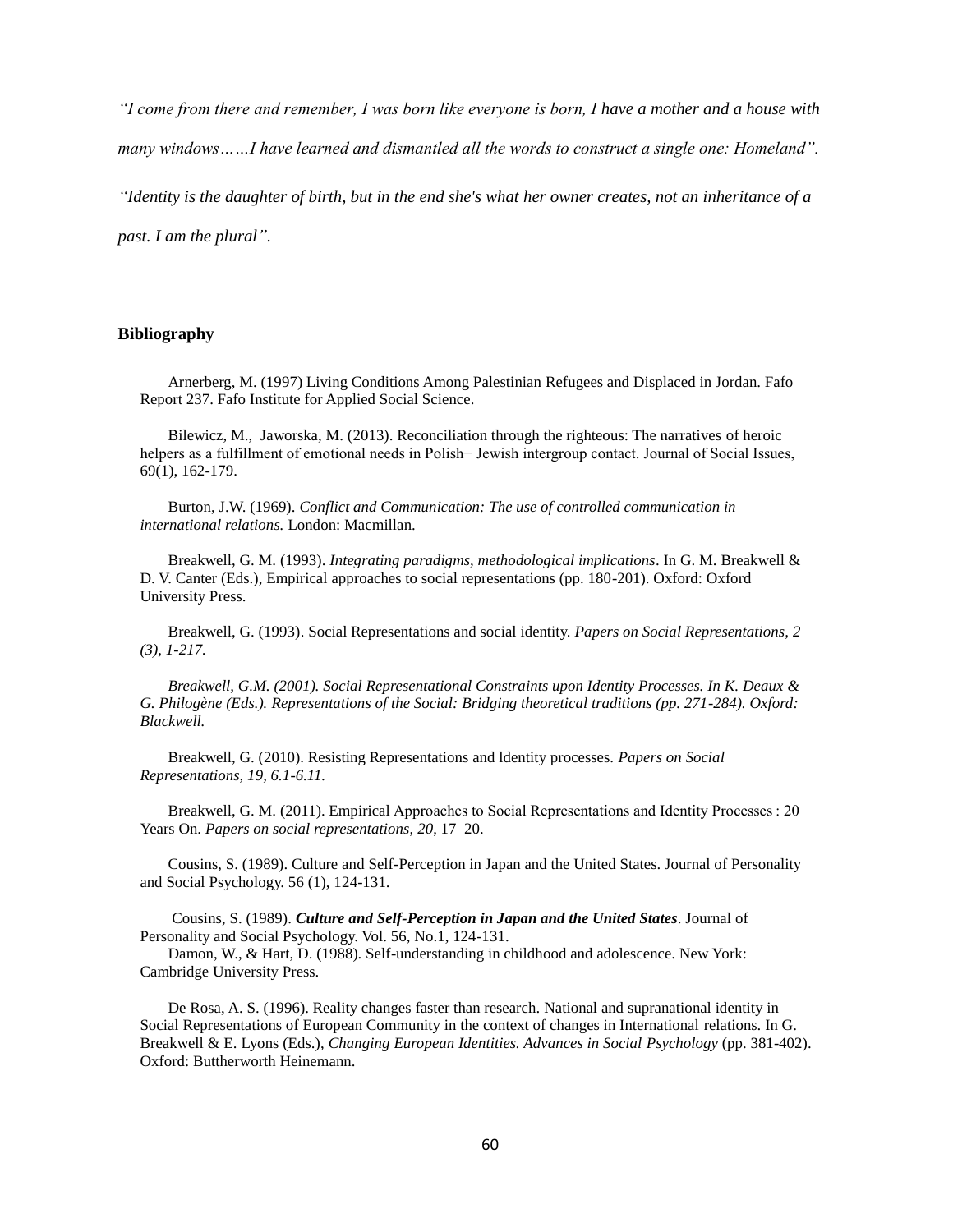Duveen, G. 2001. Representations, identities, resistance. In K. Deaux & G. Philogene (Eds.) representations of the social: Bridging theoretical traditions. Oxford, Blackwell.

Erikson, E.H. (1968). Identity: Youth and Crisis. New York: Norton.

Frijda, N. H., Kuipers, P., & ter Schure, E. (1989). Relations among emotion, appraisal, and emotional action readiness. Journal of Personality and Social Psychology, 57, 212–228.

Gallatin, Judith. 1980. "Political Thinking in Adolescence." Pp. 344-82 in Handbook of Adolescent Psychology, edited by Joseph Adelson. New York: Wiley.

Halbwachs, M. (1950). La Mémoire Collective. Paris[: Presses Universitaires de France.](http://en.wikipedia.org/wiki/Presses_Universitaires_de_France)

Izard, C. E. (1972). Patterns of emotion: A new analysis of anxiety and depression. New York: Academic Press.

Kuhn, M. H., and McPartland ,T. (1954). An empirical investigation of self-attributes. American Sociological Review, 19, 68-76.

Kuzmanic, M. (2008). Collective memory and social identity: A social psychological exploration of the memories of the disintegration of former Yugoslavia. Retrieved from [http://psy.ff.uni](http://psy.ff.uni-lj.si/iGuests/Obzorja/Vsebina1/Vol17-2/kuzmanic.pdf)[lj.si/iGuests/Obzorja/Vsebina1/Vol17-2/kuzmanic.pdf](http://psy.ff.uni-lj.si/iGuests/Obzorja/Vsebina1/Vol17-2/kuzmanic.pdf)

Lamy, M. G., Liu, J. H., & Ward, C. (2011). "Integrating paradigms , methodological implications": Using history to embody Breakwell ' s ( 1993 ) theoretical links between Social Identity Theory and Social Representations Theory. Papers on Social Representations, 20, 1–23.

László, J. (2008) The Science of Stories: An Introduction to Narrative Psychology. London: Routledge

Leone, G., & Curigliano, G. (2009). Coping with collective responsibilities: An Explorative study on Italian historical identity through three generations. Journal of Language and Politics, 8(2), 305-326.

Leone, G., & Mastrovito, T. (2010). Learning About Our Shameful Past: A Socio-Psychological Analysis of Present-Day Historical Narratives of Italian Colonial Wars. International Journal of Conflict and Violence, 4(1), 11-27.

Leone, G., Sarrica, M. (2012). When ownership hurts: Remembering the in-group wrongdoings after a long lasting collective amnesia. Human Affairs, vol. 4, p. 603-612.

Liu, J. Paez, D. (2011). The Encyclopedia of Peace Psychology. Blackwell.

Mansour, S. (1977). Identity among Palestinian Youth: Male and Female Differentials. Journal of Palestine Studies. Vol. 6, No.4 pp. 71-89.

McGuire, W. J. (1984). Search for the self: Going beyond self-esteem and the reactive self. In R. A. Zucker, J. Aronoff, & A. I. Rabin (Eds.), Personality and the prediction of behavior (pp. 73-120). New York: Academic Press.

McGuire, W. McGuire, C. Child, P. Fujioka,T. (1978). Salience of Ethnicity in the Spontaneous Self-Concept as a Function of One's Ethnic Distinctiveness in the Social Environment. Journal of Personality and Social Psychology. Vol. 36, No.5, 511-520.

McPartland, T. S., Cumming, J. H., & Garretson, W. (1961). Self-conception and ward behavior in two